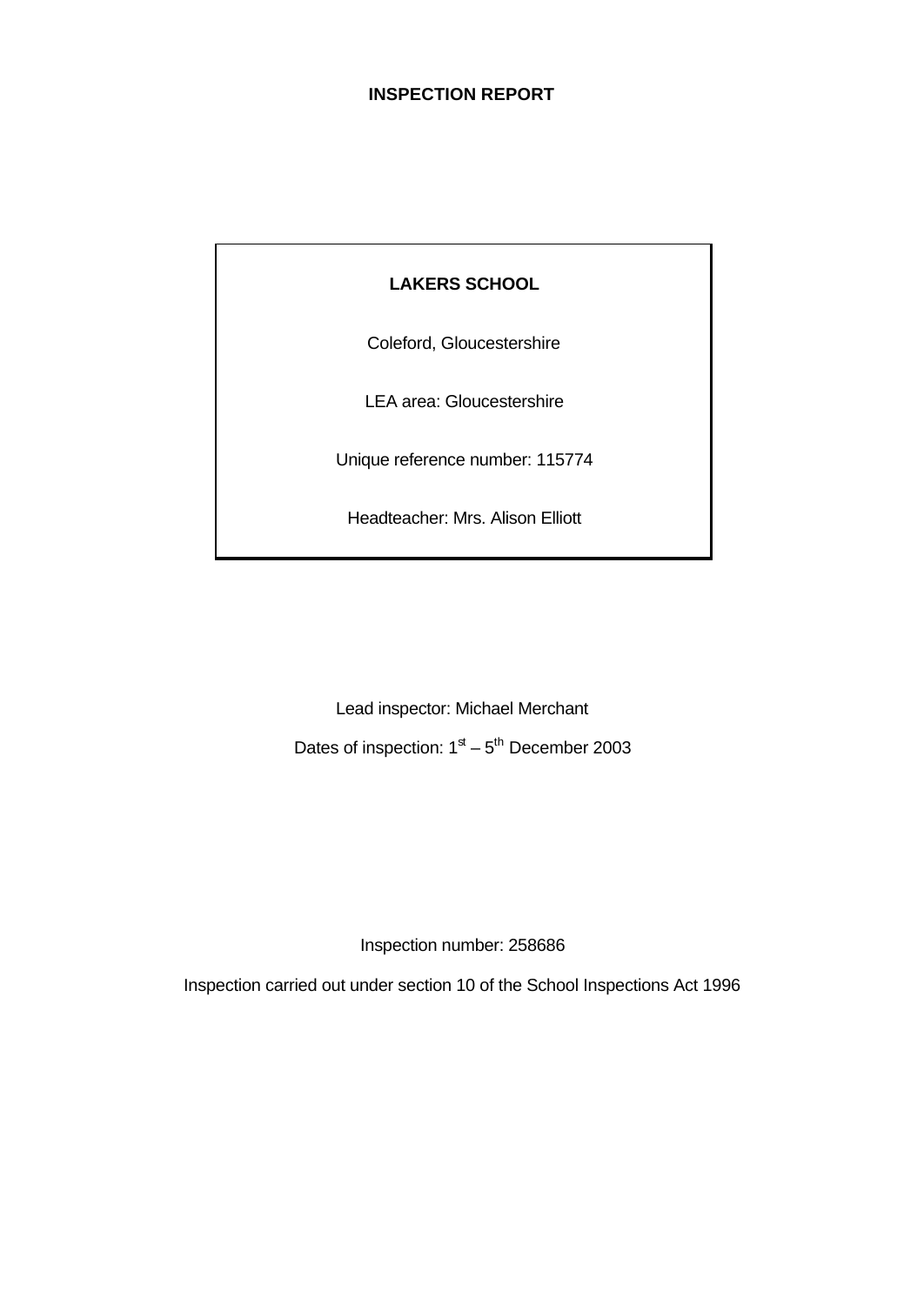# © Crown copyright 2004

This report may be reproduced in whole or in part for non-commercial educational purposes, provided that all extracts quoted are reproduced verbatim without adaptation and on condition that the source and date thereof are stated.

Further copies of this report are obtainable from the school. Under the School Inspections Act 1996, the school must provide a copy of this report and/or its summary free of charge to certain categories of people. A charge not exceeding the full cost of reproduction may be made for any other copies supplied.

#### *Terms used in this report*

*Pupils in Years 7 to 9 are at Key Stage 3, having transferred in most cases from their primary schools at the end of Key Stage 2 after Year 6. Pupils in Years 10 and 11 are at Key Stage 4 of their education. Pupils in Years 7 to 11 follow courses and Programmes of Study set out in the National Curriculum. A course of religious education is a requirement for pupils of all ages at school.*

*At the end of Year 9, pupils aged 14 take national tests in English, mathematics and science. In all subjects of the National Curriculum, teachers also make their own assessments of what the pupils know, understand and can do at age 14 years. At the end of Year 11, pupils aged 16 may take examinations in the General Certificate of Secondary Education (GCSE). Others may follow courses leading to the award of the General National Vocational Qualification (GNVQ) or the National Vocational Qualification (NVQ).*

*Inspectors judge the standards reached by pupils by comparing their attainments with national test and examination results, or by the levels of performance expected for pupils of the same age nationally. The pupils' achievements reflect whether they are doing well enough. These judgements take account of the educational value added over time. In this report, similar schools are defined as those with similar standards when pupils enter the school.*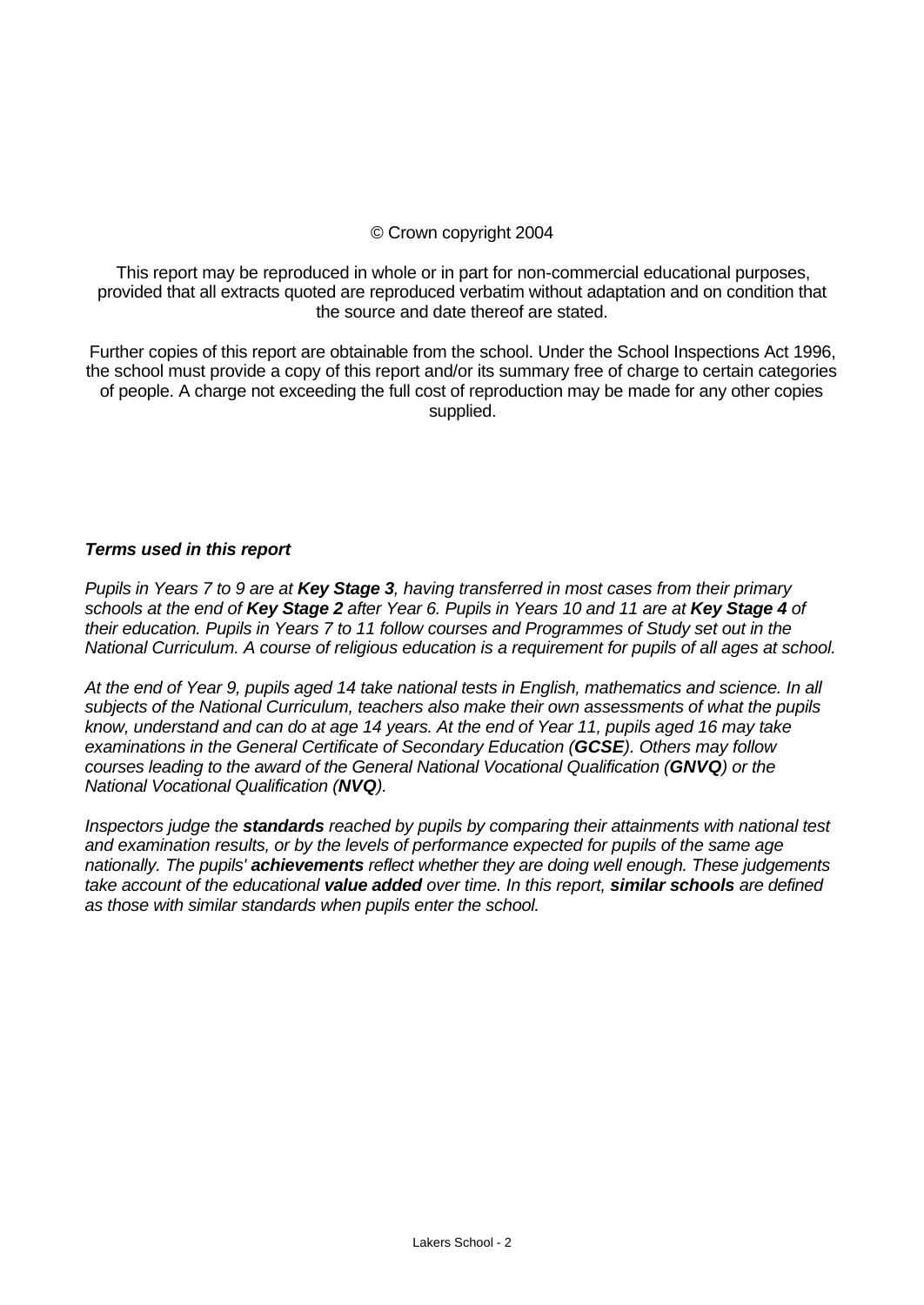# **INFORMATION ABOUT THE SCHOOL**

| Type of school:              | Comprehensive                     |
|------------------------------|-----------------------------------|
| School category:             | Foundation                        |
| Age range of pupils:         | $11 - 16$ years                   |
| Gender of pupils:            | Mixed                             |
| Number on roll:              | 833                               |
| School address:              | Five Acres<br>Coleford            |
| Postcode:                    | Gloucestershire<br><b>GL167QW</b> |
| Telephone number:            | 01594 832263                      |
| Fax number:                  | 01594 832486                      |
| Appropriate authority:       | Governing Body                    |
| Name of chair of governors:  | <b>Nick Davis</b>                 |
| Date of previous inspection: | 17 <sup>th</sup> September 2001   |

# **CHARACTERISTICS OF THE SCHOOL**

Lakers is an average sized comprehensive school educating 833 boys and girls aged 11 to 16 years. There are more boys than girls at the school and the school roll has grown steadily over the last five years. The school is situated just outside the village of Coleford in the Forest of Dean, Gloucestershire, and many pupils travel long distances to it. The attainment of pupils when they enter the school varies from year to year, but is generally below average; the school does not have a completely comprehensive mixture of pupils joining it in Year 7. Those pupils aged 16 who left school in 2003 had entered the school with well below average standards. There are pockets of significant social and economic deprivation in this rural area and many pupils come from comparatively disadvantaged backgrounds, even though overall, the proportion of pupils eligible for free school meals is broadly average. Almost all pupils are of white British backgrounds and none speak English as an additional language. The number of pupils with special educational needs, including those with statements, is above average. Special educational needs include dyslexia, moderate learning difficulties, social, emotional and behavioural difficulties and multisensory impairment.

The school attained Investors in People status in 2001.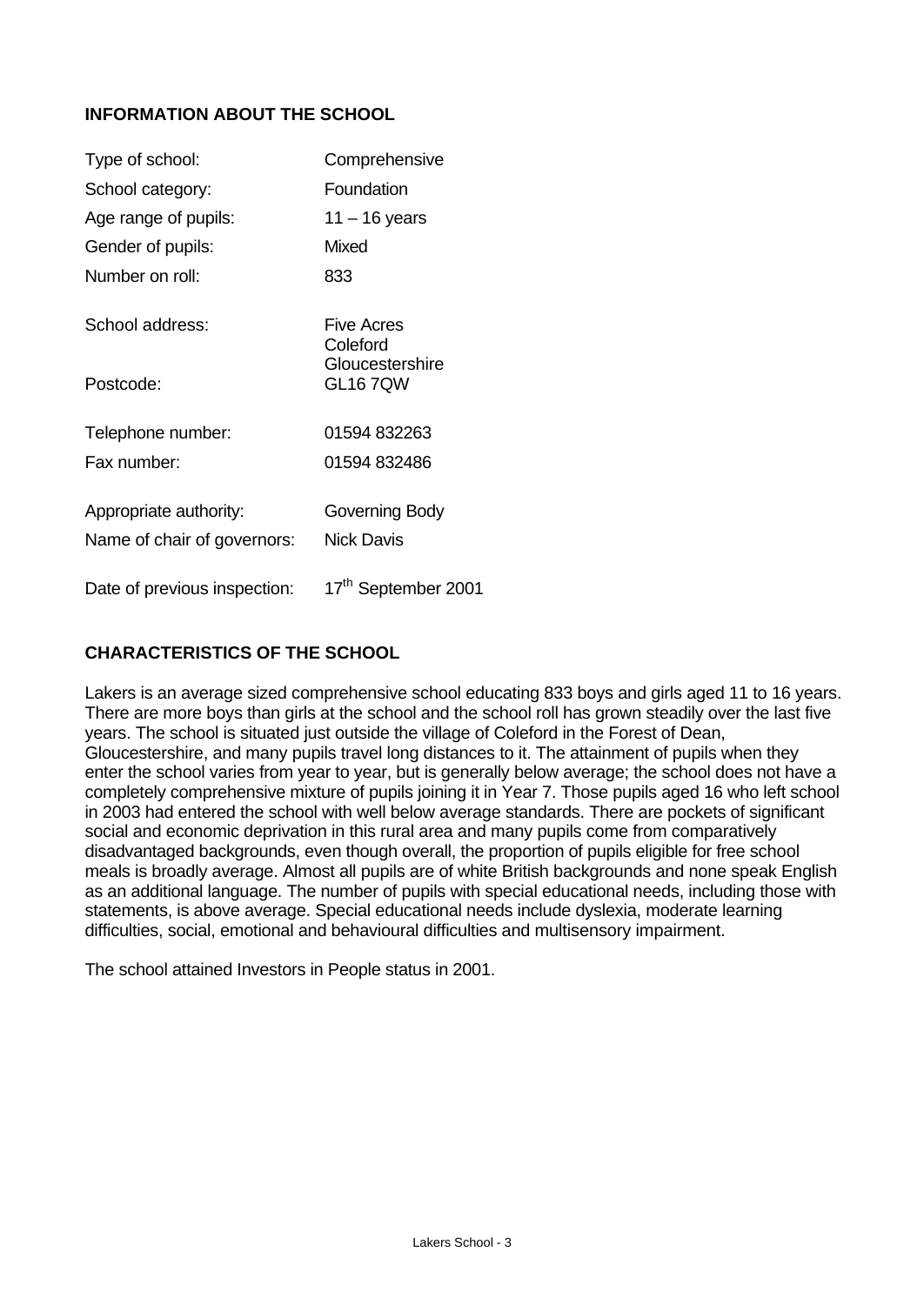# **INFORMATION ABOUT THE INSPECTION TEAM**

| Members of the inspection team |                         |                | <b>Subject responsibilities</b>             |
|--------------------------------|-------------------------|----------------|---------------------------------------------|
| 27368                          | <b>Michael Merchant</b> | Lead inspector |                                             |
| 19338                          | <b>Graham Ellis</b>     | Lay inspector  |                                             |
| 22958                          | <b>Terry Bailess</b>    | Team inspector | English                                     |
| 18886                          | Francesco Ruggiero      | Team inspector | <b>Mathematics</b>                          |
| 7428                           | Roy Jardine             | Team inspector | Science                                     |
| 31779                          | <b>Vivian Harrison</b>  | Team inspector | Design and technology                       |
| 30973                          | <b>Geoff Hancock</b>    | Team inspector | Information and communication<br>technology |
| 32115                          | John Foster             | Team inspector | French                                      |
|                                |                         |                | English as an additional language           |
| 32122                          | <b>Judith Straw</b>     | Team inspector | <b>History</b>                              |
| 7465                           | <b>Richard Brent</b>    | Team inspector | Geography                                   |
|                                |                         |                | Citizenship                                 |
| 18261                          | <b>Tony Hill</b>        | Team inspector | Art and design                              |
|                                |                         |                | Special educational needs                   |
| 30675                          | <b>Helen Rudeforth</b>  | Team inspector | <b>Music</b>                                |
| 17233                          | <b>Glyniss Yates</b>    | Team inspector | Physical education                          |
| 18673                          | <b>Richard Wilkins</b>  | Team inspector | Religious education                         |

The inspection contractor was:

Serco QAA

Herringston Barn **Herringston Dorchester** Dorset DT2 9PU

Any concerns or complaints about the inspection or the report should be made initially to the inspection contractor. The procedures are set out in the leaflet *'Complaining about Ofsted Inspections'*, which is available from Ofsted Publications Centre (telephone 07002 637833) or Ofsted's website (www.ofsted.gov.uk).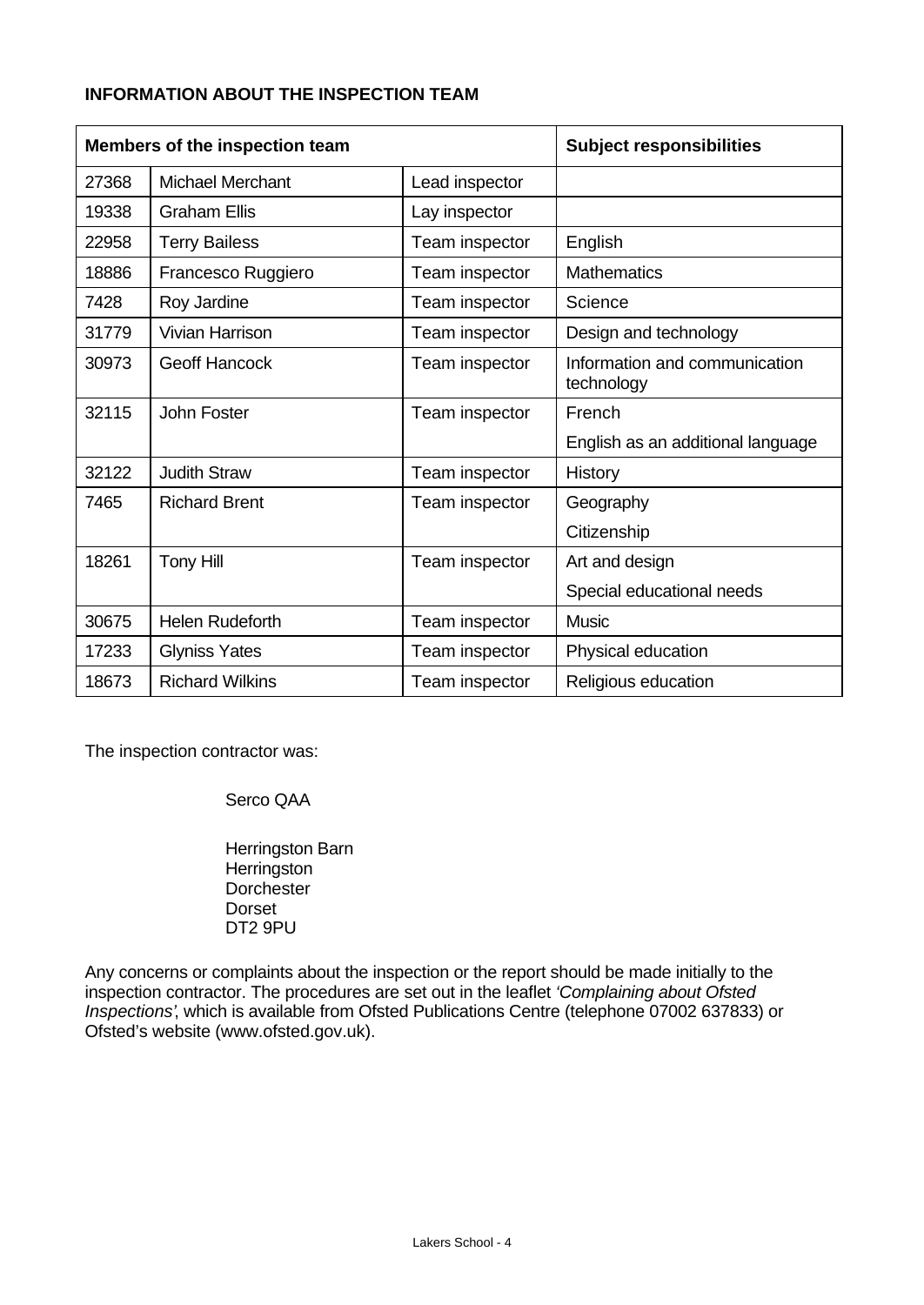# **REPORT CONTENTS**

|                                                                 | Page |
|-----------------------------------------------------------------|------|
| <b>PART A: SUMMARY OF THE REPORT</b>                            | 6    |
| <b>PART B: COMMENTARY ON THE MAIN INSPECTION FINDINGS</b>       |      |
| <b>STANDARDS ACHIEVED BY PUPILS</b>                             | 9    |
| Standards achieved in areas of learning, subjects and courses   |      |
| Pupils' attitudes, values and other personal qualities          |      |
| <b>QUALITY OF EDUCATION PROVIDED BY THE SCHOOL</b>              | 13   |
| Teaching and learning                                           |      |
| The curriculum                                                  |      |
| Care, guidance and support                                      |      |
| Partnership with parents, other schools and the community       |      |
| <b>LEADERSHIP AND MANAGEMENT</b>                                | 19   |
| <b>PART C: THE QUALITY OF EDUCATION IN SUBJECTS AND COURSES</b> | 22   |
| <b>SUBJECTS AND COURSES IN KEY STAGES 3 AND 4</b>               |      |
| <b>PART D: SUMMARY OF THE MAIN INSPECTION JUDGEMENTS</b>        | 43   |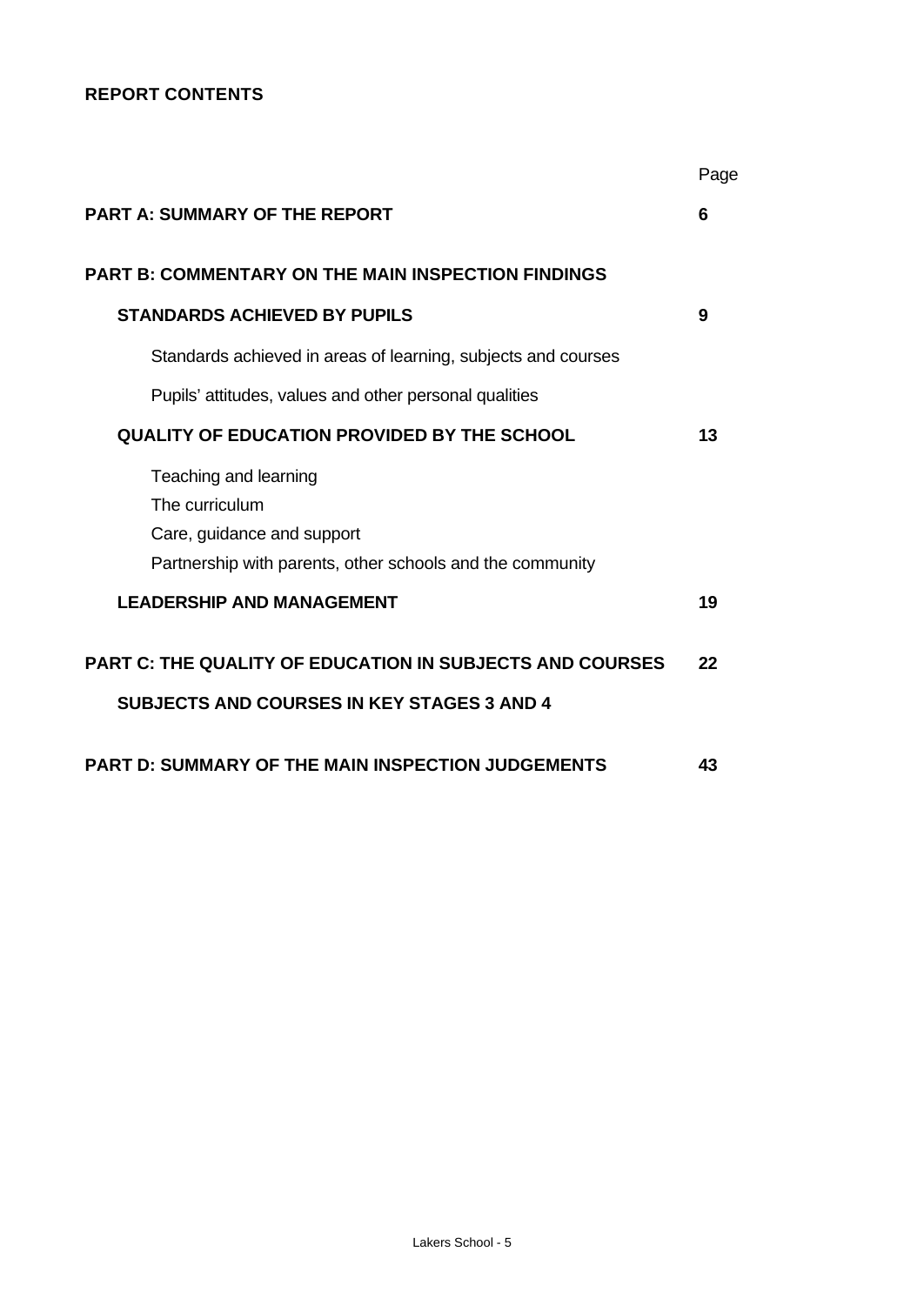# **PART A: SUMMARY OF THE REPORT**

# **OVERALL EVALUATION**

Lakers is an **effective school** and provides a **good quality of education** for its pupils. It has transformed itself since the last inspection. The school community is an exciting place in which to learn because the inspirational leadership by the headteacher, well supported by governors and other key staff, has ensured that all pupils, including those with special educational needs, achieve well. Standards of work seen are average in Years 9 and 11 and the school is successful at getting the best out of boys, who achieve better than boys do nationally. Teaching and learning are good in all years with much that is excellent. The school provides **very good value for money**.

The school's main strengths and weaknesses are:

- The energy, purpose and drive of teaching in the majority of lessons means that pupils achieve well and attain standards that are average overall. Teaching and learning are good throughout the school with much that is very good or excellent.
- The leadership of the headteacher is determined, inspirational and highly effective and has provided the unremitting drive to push up standards.
- The school makes good use of assessment information to both evaluate its work and set clear targets for improvement for its pupils.
- A creative and enterprising curriculum caters well for all pupils and prepares them well for life.
- Behaviour and attitudes to learning are good because staff give pupils the confidence to learn.
- The school cares for, guides and supports its pupils well and does all it can to help pupils along.
- The school has forged effective partnerships with its parents, other schools and the community, which contribute to its success.
- Standards and achievement are not high enough in religious education.
- $\bullet$  Too few subjects make a planned contribution to the development of ICT<sup>1</sup> skills.

Since the last inspection in 1998, the school has made **very good improvement**. Standards have improved from below average to average and teaching and learning are consistently good. Attendance has improved from below average to average and the school makes far better use of assessment to push up achievement. The school is now well led and managed. All the key issues from the previous inspection have been fully met.

#### **STANDARDS ACHIEVED**

|                                                                                | all schools<br>similar schools |      |      |      |  |  |
|--------------------------------------------------------------------------------|--------------------------------|------|------|------|--|--|
| Performance in GCSE/GNVQ examinations at<br>the end of Year 11, compared with: | 2001                           | 2002 | 2003 | 2003 |  |  |
|                                                                                |                                |      |      |      |  |  |

*Key: A - well above average; B – above average; C – average; D – below average; E – well below average Similar schools are those whose pupils attained similarly at the end of Year 9.*

The school does well for its pupils. **Pupils' achievement is good and standards overall are average in all Years.** This is particularly impressive because pupil attainment on entry is below average and in some years well below average. The three core subjects of English, mathematics and science, are at the forefront of this drive to push up standards, particularly in Years 10 and 11, because teaching and learning are consistently good, often with much that is very good and some excellent. The effective leadership and management of all three of these subjects have provided an inspirational drive to continuously improve pupil achievement. The national picture of boys underperforming compared with girls has been greatly minimised at Lakers. In business education,

l

<sup>&</sup>lt;sup>1</sup> Information and communication technology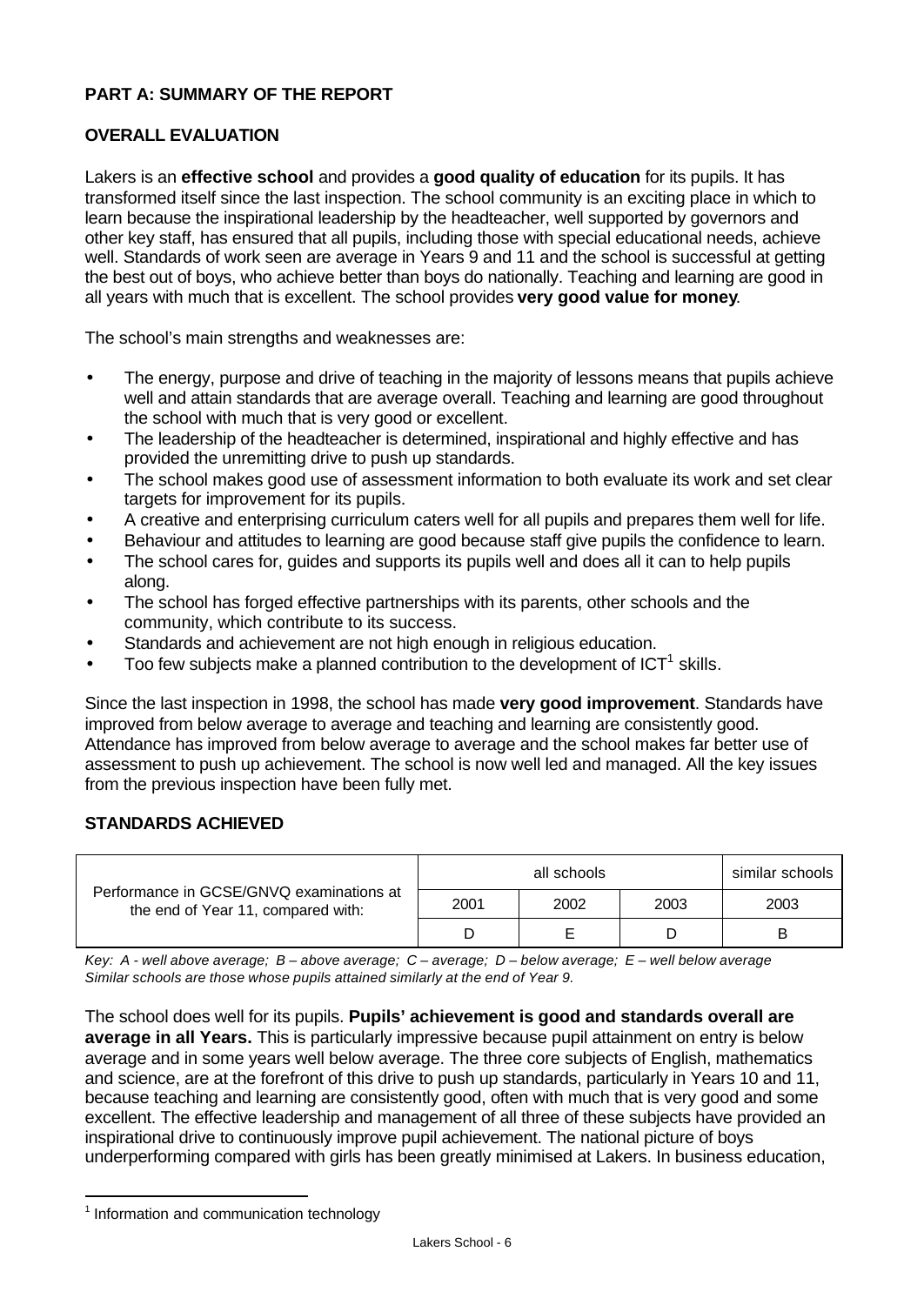ICT and history, very good teaching leads to above average standards and very good achievement. Standards are below average and pupils' achievement unsatisfactory in religious education in Years 10 and 11 because of weaknesses in teaching.

The school has developed a good ethos for learning and pupils' spiritual, moral, social and cultural development is good. Pupils' attitudes to learning and their behaviour in classes and around the school are good because the school sets high expectations for their conduct. Pupils are interested in learning because relationships between pupils and teachers are good. In a small minority of lessons, learning is held back by the inappropriate behaviour of a few pupils.

# **QUALITY OF EDUCATION**

**The school provides a good quality of education for its pupils. Teaching and learning are good overall and the use of assessment is satisfactory in Years 7 to 9 and good in Years 10 and 11.** This is a very real reflection of the school's ethos of a relentless drive to push up standards. Teachers use their good subject knowledge to plan interesting, imaginative and challenging lessons so that pupils are eager to learn. The methods used succeed in retaining pupils' interests and motivation and thus moving them quickly on. Teaching assistants provide good support for pupils and have a significant and very positive impact on the progress of pupils in many lessons.

The curriculum across the school has many good and very good features, but, because requirements are not met in ICT and the school does not comply with the requirements for a daily act of collective worship, it is overall unsatisfactory. Opportunities for enrichment are very good. Accommodation and resources are satisfactory. The school has good procedures for care, welfare, health and safety. Pupils receive good support, advice and guidance for their personal development. Induction is good and the involvement of pupils in the school's work and development is also good.

# **LEADERSHIP AND MANAGEMENT**

**Leadership and management are good**. Under the highly effective, determined and inspirational leadership of the headteacher, an extremely clear vision for the school has been forged, with a strong focus on high quality teaching and learning, which is succeeding in pushing up standards. The school's decision to concentrate its improvement strategy on raising standards in Years 10 and 11 is entirely appropriate. Effective, cohesive teams have been built at all levels in the school. The governing body has made a strong contribution to the success of the school by fully carrying out its role as a critical friend. The school meets nearly all statutory requirements. However, not all subjects make a planned contribution to the development of pupils' ICT skills and a daily act of collective worship does not always take place. Most subject leaders are effective and have created a strong ethos for sustained improvement. There is a highly effective improvement plan, the key focus of which is to nurture high standards through effective teaching. The highly effective monitoring of the quality of teaching and learning and intelligent use of assessment information have contributed greatly to the school's very good improvement.

# **PARENTS' AND PUPILS' VIEWS OF THE SCHOOL**

**Both parents and pupils display a good level of satisfaction with the school**. On the basis of the small number attending the parents' meeting and the limited response to the parents' questionnaire, parents feel the school is accessible, that they are welcomed and that members of staff are approachable. A significant minority of parents responding to the questionnaire had concerns with homework arrangements. The inspection team's view is that homework works well. The overwhelming majority of pupils are happy at the school and feel that they are making good progress.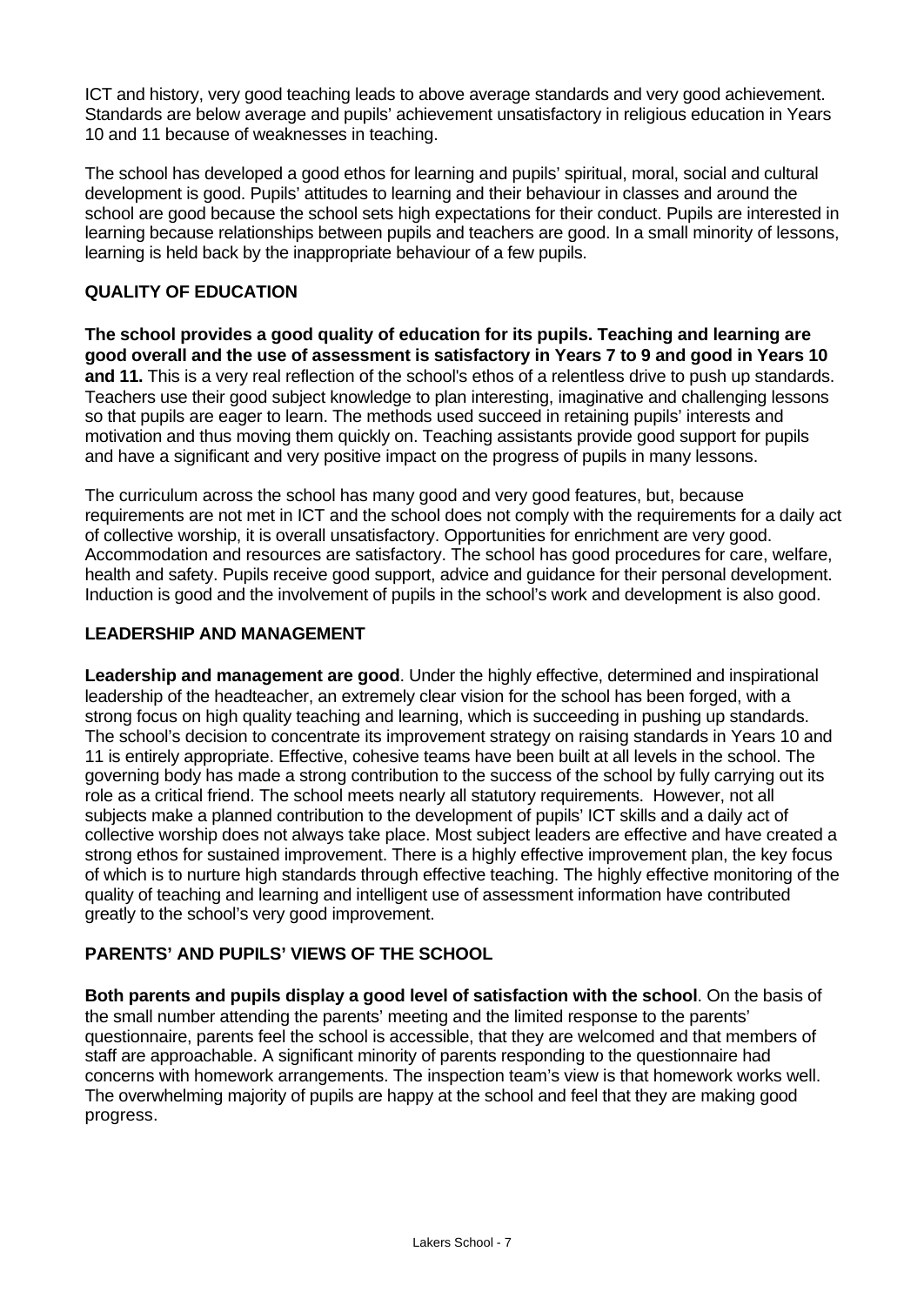# **IMPROVEMENTS NEEDED**

The most important things the school should do to improve are:

• improve standards and achievement in religious education,

and to meet statutory requirements;

- make sure that all subjects make a planned contribution to the development of pupils' ICT skills;
- ensure that a daily act of collective worship takes place.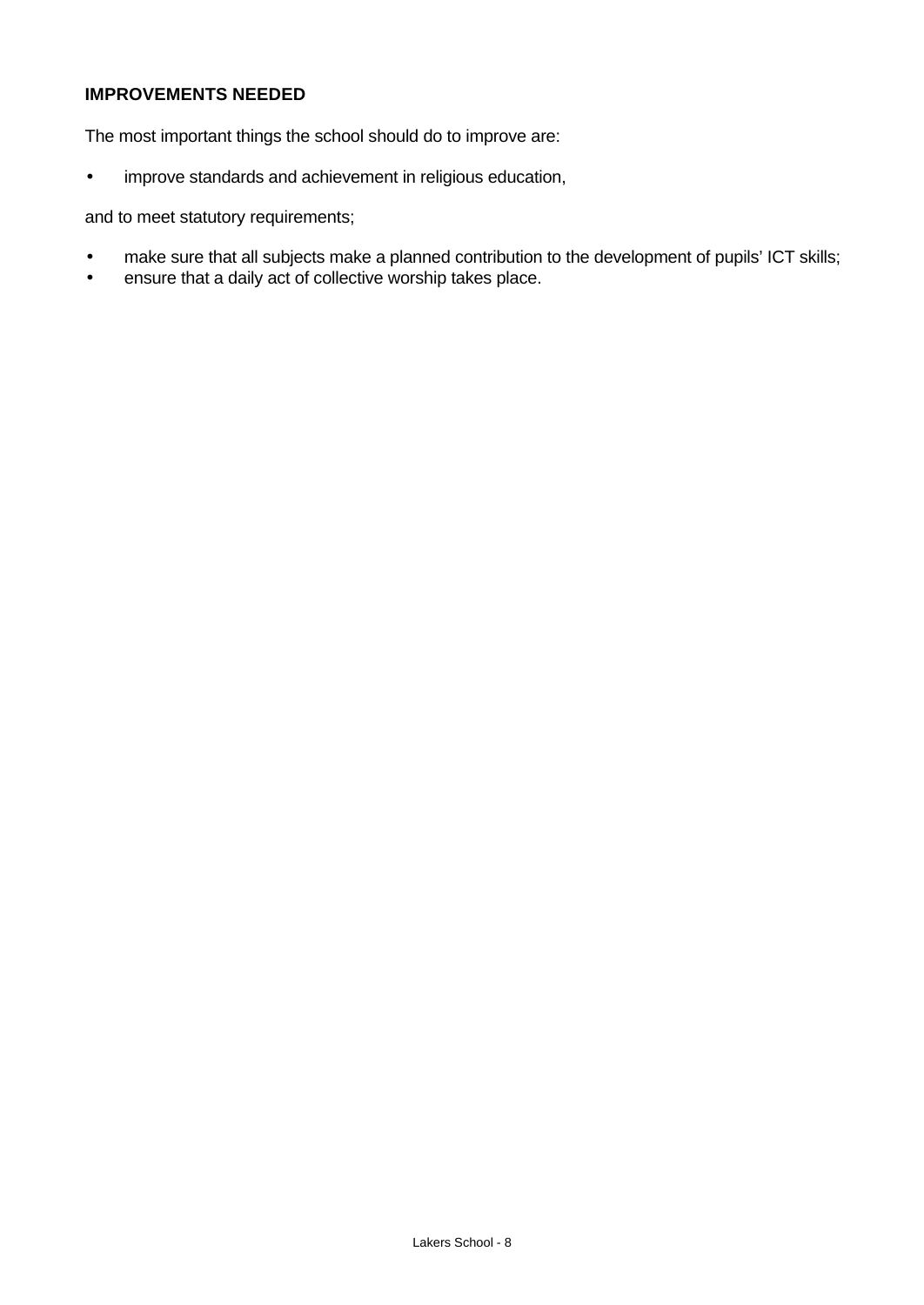# **PART B: COMMENTARY ON THE INSPECTION FINDINGS**

#### **STANDARDS ACHIEVED BY PUPILS**

#### **Standards achieved in subjects and courses**

Standards in work seen are **average** and this represents **good achievement** because most pupils enter the school with below, and in some years well below, standards of prior attainment. Boys and girls achieve equally well. Pupils with special educational needs and those identified as gifted and talented **achieve well.** Pupils' English and mathematical skills are **average,** but their ICT skills are **above average.**

#### **Main strengths and weaknesses**

- The school does well for all its pupils. Standards are improving year on year and achievement is high by the end of Year 11.
- The core subjects of English and mathematics have improved markedly.
- The underperformance of boys compared with girls, seen nationally, has been greatly reduced at Lakers.
- The successful implementation of the National Key Stage 3 Strategy and the school's effective approach to improving literacy skills are having a very positive effect on standards.
- In all years the achievement of pupils with special educational needs is good because teachers are sensitive and responsive to their needs.

#### **Commentary**

#### **Test and examination results**

- 1. Standards in the national tests taken at the end of Year 9 in 2003 were below average compared with all schools nationally and well below average compared with similar schools. These results were an improvement over 2002.
- 2. Although the comparison with similar schools shows underachievement, the school also has data which enables the progress in cognitive attainment to be tracked from entry to the tests taken in Year 9. This data indicates that achievement was satisfactory. Pupils who took these tests in 2003 entered the school with below average prior attainment.

# Standards in: School results National results National results English 31.8 (31.0) 33.4 (33.3) Mathematics 19.1 (34.0 (33.5) 35.4 (34.7) Science 32.6 (32.5) 33.6 (33.3)

#### *Standards in national tests at the end of Year 9 – average point scores in 2003*

*There were 164 pupils in the year group. Figures in brackets are for the previous year*

3. In 2003, results in the GCSE examinations were much better than the test results taken in Year 9, a result of the relentless drive by the school to raise standards in Years 10 and 11. The school did well by its pupils by the time they reached Year 9 and they achieved well in 2003. The school has made very good progress with its challenging targets, all of which they have comfortably met over the last two years. Standards by Year 11 were average overall. The proportion of pupils gaining five or more GCSEs at grades A\* to C in 2003 was just below average compared with all schools, but well above average compared with similar schools. The proportion of pupils gaining one or more grades A\* to G was even better. It was well above average when compared with all schools and very high in comparison with similar schools.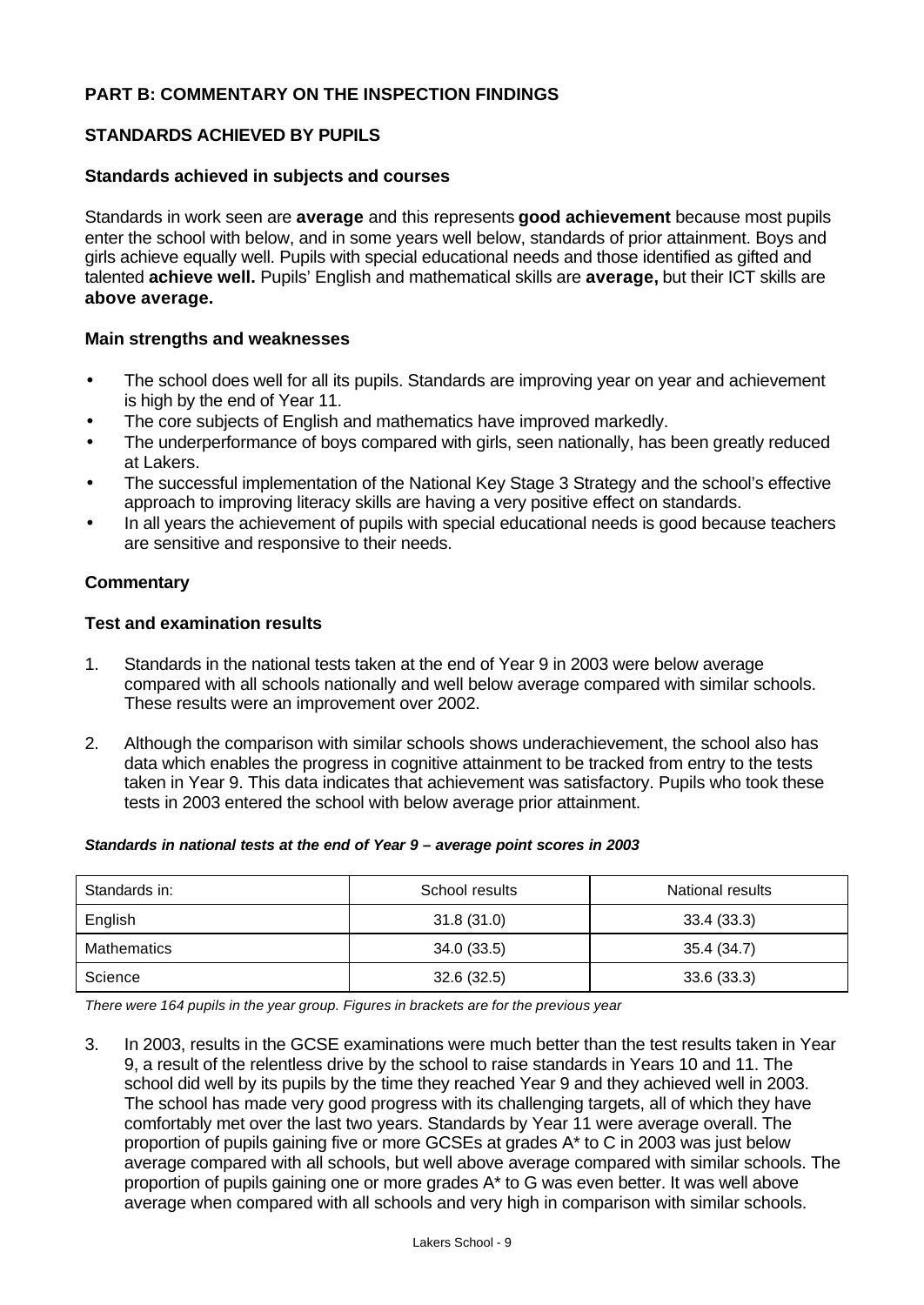This placed the school in the top five per cent of similar schools in the country for pupils attaining one or more GCSE grades A\* to G. Boys did well; their results in 2003 were better than those of the girls. The school has pushed up standards relentlessly in Years 10 and 11 (this was the focus of their improvement plan) and they have continued to rise year on year. The achievement of pupils overall was good.

|                                                     | School results | National results |
|-----------------------------------------------------|----------------|------------------|
| Percentage of pupils gaining 5 or more A*-C grades  | 46 (30)        | 52 (50)          |
| Percentage of pupils gaining 5 or more A*-G grades  | 86 (81)        | 91 (91)          |
| Percentage of pupils gaining 1 or more A*-G grades  | 99 (98)        | 96 (96)          |
| Average point score per pupil (best eight subjects) | 31.3(28.4)     | 34.7 (34.7)      |

#### *Standards in GCSE/GNVQ examinations at the end of Year 11 in 2003*

*There were 175 pupils in the year group. The percentages include the equivalent GCSE grades obtained in GNVQ assessments. Figures in brackets are for the previous year.*

# **Standards and achievement**

- 4. Work seen confirms the improving standards evidenced in the test and examination results. The improvements on the quality of teaching and learning, which had such a big impact on improving GCSE results in 2003, are now having an impact on pupils' standards in Years 7 to 9. In these years, standards overall are average (an improvement over the 2003 test results) and pupils' achievement is good. The three core subjects of English, mathematics and science, are at the forefront of this drive to push up standards and work seen in all three of these subjects is at the national average. This is because teaching and learning are consistently good in these subjects, often with much that is very good and some excellent. Moreover, the effective leadership and management of all three of these subjects have provided an inspirational drive to continuously improve pupil achievement. The work that has been done in English to push up the standards of boys is particularly impressive and the national picture of boys underperforming has been greatly minimised at Lakers. The school does not monitor the results of its small number of pupils from minority ethnic backgrounds, but the evidence from work seen shows that these pupils achieve as well as others in the school.
- 5. These three subjects have also been very effective at introducing the National Key Stage 3 Strategy into their teaching. The focus on sharp lesson introductions and the implementation of an effective whole-school approach to developing pupils' literacy skills have all helped to push up standards and achievement. None of these subjects, however, is making enough use of ICT in their teaching and this is preventing standards from being higher. Other subjects, such as design and technology and religious education, have been slow to bring the National Key Stage 3 Strategy into their lessons and here standards are below average.
- 6. In Years 7 to 9, pupils, both boys and girls, are achieving very well in ICT, and history because of the overall very good teaching. Good teaching is leading to good pupil achievement in art and design, geography and French.
- 7. The pattern of overall average standards and good achievement is also seen in Years 10 and 11. Very good teaching is fostering exciting learning and rapid gains in knowledge in business education, ICT, art and design, history and physical education. Satisfactory achievement in design and technology and music reflect the overall satisfactory teaching and learning seen. In music, standards have been held back because of staff absences, although the current team are working hard to redress the gaps in pupils' knowledge. Standards are below average and pupils do not achieve highly enough in religious education. This is because teachers expect too little of pupils, while at the same time not matching work well enough to their needs.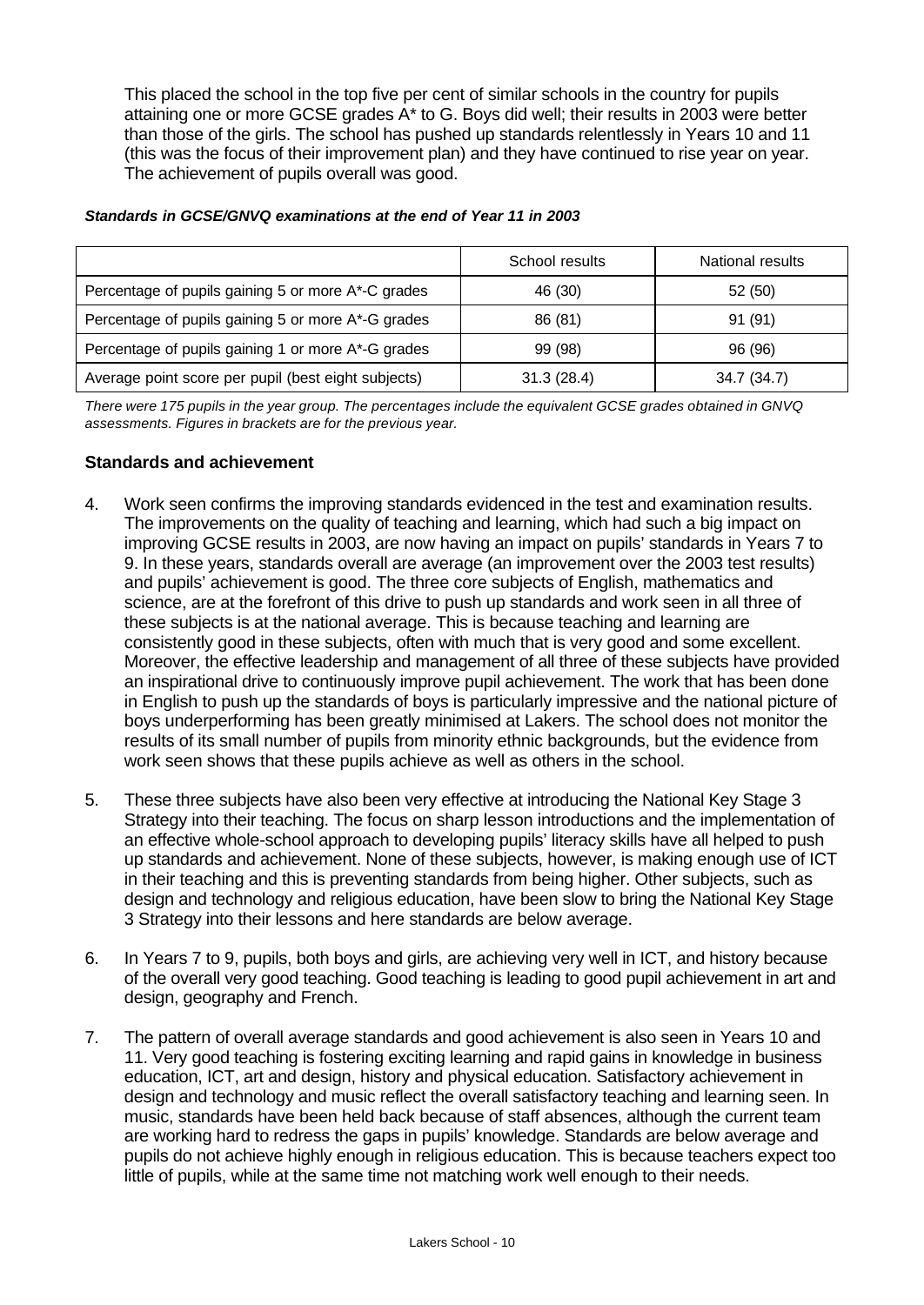- 8. In all years the achievement of pupils with special educational needs is good because teachers are sensitive and responsive to their needs. These pupils are frequently provided with effective support in lessons, which ensures that their progress is good. It is also good overall, when support is not available, as teaching staff are aware of pupils' needs and work extremely hard to ensure that appropriate strategies and resources are utilised. Although the school does not identify explicitly their gifted and talented pupils, they achieve as well as others in the school. This is because teachers are aware of the varied needs of these pupils and plan thoughtprovoking lessons, which allows them to realise their potential.
- 9. The pupils who have a Statement of Special Educational Needs also make good progress. An appropriate mixture of support in lessons and individually from teaching assistants plus a good appreciation of their problems from most teaching staff are critical factors in their progress*.*

# **Pupils' attitudes, values and other personal qualities**

The school promotes the pupils' behaviour and attitudes to work **well.** They display good levels of confidence and self-esteem, and attendance rates are **average**. Spiritual, moral, social and cultural development are **good.**

#### **Main strengths and weaknesses**

- Pupils' behaviour in lessons, in and around the school is good because the school sets high expectations for their conduct.
- In a small minority of lessons, learning is held back by the inappropriate behaviour of a few pupils.
- Pupils have very good attitudes to their work and are interested in their activities because relationships between pupils and teachers are good.
- Pupils are confident, with good self-esteem.

#### **Commentary**

10. Pupils' behaviour and attitudes to their work have significantly improved since the previous inspection and are now major factors in sustaining the good achievement seen in the school. With the introduction of a more comprehensive and consistent approach, the school sets high standards for conduct, which are conscientiously and consistently reinforced by the staff. This has resulted in the creation and maintenance of a positive learning environment. Behaviour by the overwhelming majority of pupils is good and frequently very good in lessons. It is also generally good in and around the school. In a small minority of lessons, learning is held back by the inappropriate behaviour of a few pupils. The school, through the newly appointed teaching and learning coach, is working hard to help teachers develop strategies to cope with these sometimes challenging pupils. The relatively large number of temporary exclusions is the product of the school's vigorous approach of no longer tolerating disruptive and antisocial behaviour. There is a degree of disorderly pushing in corridors, although this is not of an aggressive nature. No bullying or aggressive behaviour was observed, a testament to the highly effective 'buddy system'<sup>2</sup>, which is run by one of the governors. The school has effective procedures to deal with bullying incidents when they arise, although pupils state these have considerably reduced, largely as a result of the positive initiatives. There is some less satisfactory behaviour by a very small minority of pupils, mainly girls, but this is handled well by staff.

 2 A scheme by which Year 11 pupils are trained to give confidential advice to younger pupils who are experiencing bullying or other problems at home or in school.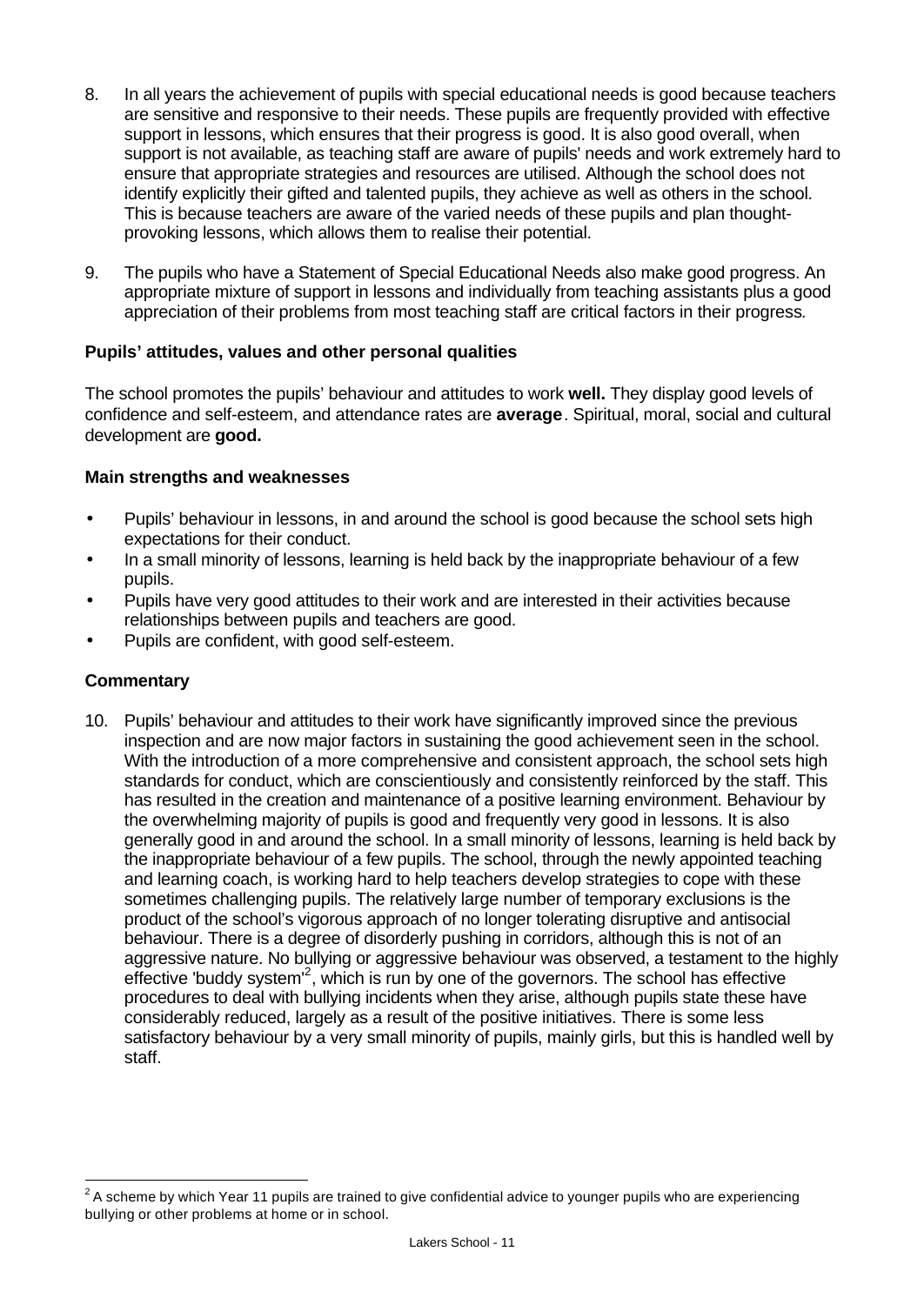#### *Ethnic background of pupils Exclusions in the last school year*

| Categories used in the Annual School Census | No of pupils<br>on roll | Number of<br>fixed period<br>exclusions | Number of<br>permanent<br>exclusions |
|---------------------------------------------|-------------------------|-----------------------------------------|--------------------------------------|
| White - British                             | 803                     | 100                                     |                                      |

*The table gives the number of exclusions, which may be different from the number of pupils excluded.*

- 11. Pupils enjoy school and speak of it with enthusiasm. They appreciate and support the drive for improvement. The staff's clear expectations and the enthusiastic teaching successfully motivate pupils and encourage learning very well. The school has worked hard to promote a stronger ethos of community by pupils and whilst this is still developing, there is now a sense of commitment and belonging with consequentially positive impacts on learning.
- 12. In lessons, pupils are focused on their work, pay attention to their teachers and enthusiastically join in activities and discussions. The school successfully promotes their self-esteem and sense of achievement with the celebration of personal as well as academic performance. As a result, they are keen to talk about their work and achievements, are self-aware and express themselves openly and confidently. They are engaged in their learning and maintain good levels of concentration, working well in groups and assisting each other.
- 13. The good relationships are a major strength and form a strong and positive underpinning to pupils' learning. Pupils are encouraged to explore their own and others' feelings and concerns in an atmosphere within which staff appreciate their opinions. Pupils feel valued by teachers and other adults and they reciprocate accordingly. Pupils work well together. The majority are polite and mature, listening with patience and sensitivity to each other, for example, in assemblies.
- 14. The promotion of pupils' personal development permeates all the school's activities and this is very well developed during their school life. The school's ethos is inclusive and caring. Members of staff are good role models and their reinforcement of moral standards is reflected in pupils' good understanding and respect for the feelings, values and beliefs of others, for example, the open and sensitive discussion of pupils' personal situations in relation to lesson topics. The school celebrates different ethnic and cultural backgrounds so that pupils appreciate the positive benefits from this diversity with a total lack of tension. There is good promotion of pupils' spiritual and cultural development. This is particularly so in the expressive arts, for example, the exploration of aboriginal art and blues music.

#### *Attendance in the latest complete reporting year (%)*

| Authorised absence |    | Unauthorised absence |     |
|--------------------|----|----------------------|-----|
| School data        |    | School data          | 0.6 |
| National data      | .8 | National data        |     |

*The table gives the percentage of half days (sessions) missed through absence for the latest complete reporting year.*

15. Since the previous inspection, the school has successfully undertaken a number of initiatives aimed at improving attendance. Unauthorised absence is now half of the national rate. This more focused approach, involving good liaison with the education welfare service, has resulted in an improved attendance level, which is currently around the national average. Most pupils attend regularly and arrive on time.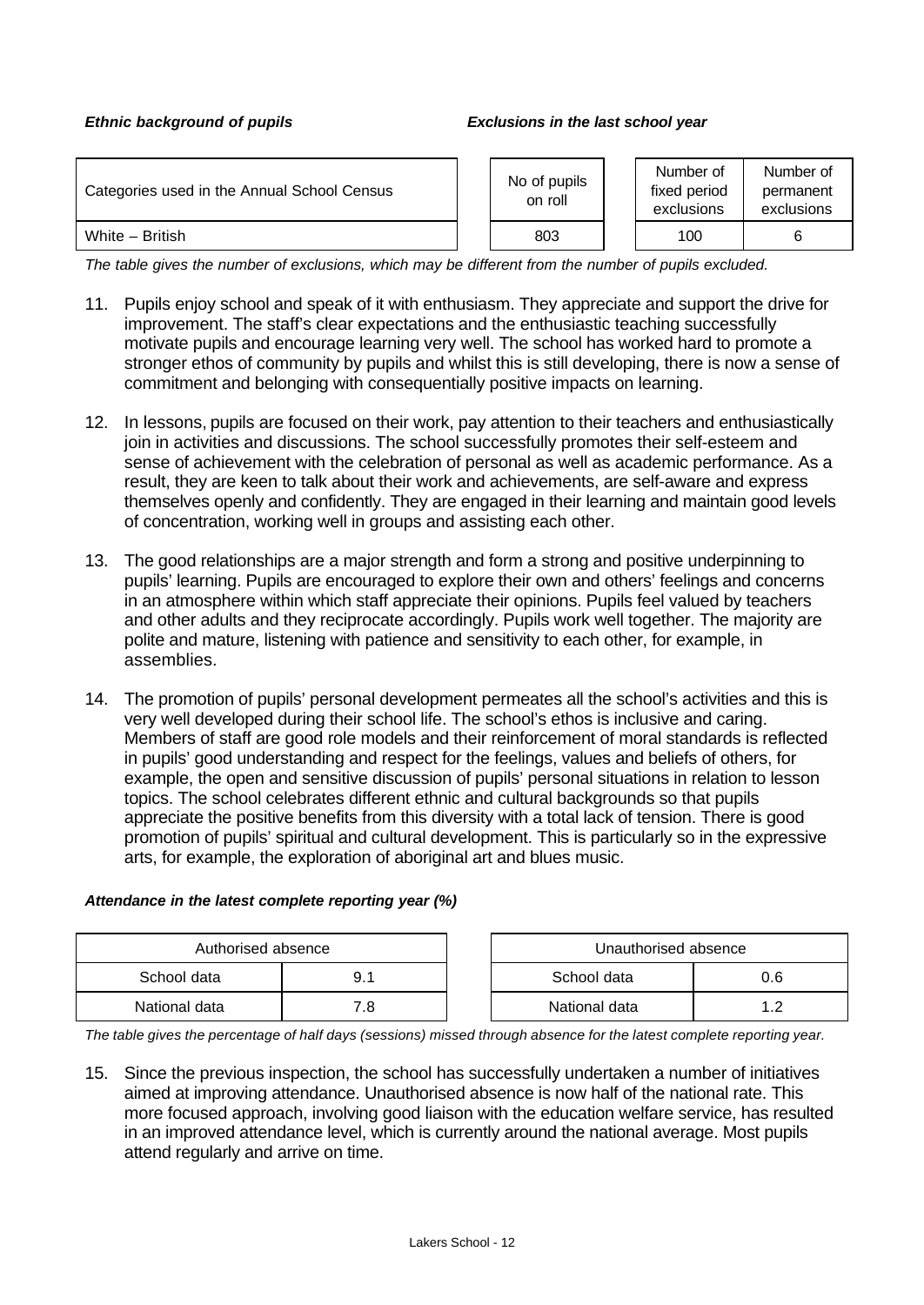# **QUALITY OF EDUCATION PROVIDED BY THE SCHOOL**

Overall, the quality of education is **good.** Teaching and learning are **good,** as is the school's use of assessment to drive up standards. The curriculum, although very good in many of its features, is rendered **unsatisfactory** overall because the school does not meet statutory requirements for all subjects to make a contribution to pupils' ICT skills. The school cares for and guides its pupils well.

# **Teaching and learning**

Teaching, learning and assessment are **good**.

#### **Main strengths and weaknesses**

- The strength of teaching and learning is a very real reflection of the school's ethos of a relentless move to push up standards.
- Teachers use their good subject knowledge to plan interesting, imaginative and challenging lessons.
- The methods used by most teachers are diverse and succeed in retaining pupils' interests and motivation and thus helping them learn quickly.
- Teachers make good use of the time and resources available to them, breaking down learning into small, manageable assignments.
- Teaching assistants provide good support for pupils and have a significant and very positive impact on the progress of pupils in many lessons.
- The whole-school assessment policy is a model of good practice.

#### **Commentary**

16. The school has significantly improved the quality of teaching and learning since the last inspection. There are examples of outstanding practice; the overwhelming majority are very good or good and only in a small number of lessons is teaching and learning unsatisfactory. The consistent strength of teaching and learning is a very real reflection of the school's ethos of a relentless move to push up standards. Most lessons are characterised by a real focus on well-structured planning, pace, challenge and innovation. Pupils are made to think and learning is exciting. Teaching, which is fast and energetic, and which encourages all to work at full pace is the norm. In this way, learning is extended and standards driven up significantly.

#### *Summary of teaching observed during the inspection in 112 lessons*

| Excellent | Very good  | Good       | Satisfactory | Unsatisfactorv | Poor | Verv Poor |
|-----------|------------|------------|--------------|----------------|------|-----------|
| 4(3.6%)   | 25 (22.3%) | 51 (45.5%) | 28 (25%)     | 4 (3.6%)       |      |           |

*The table gives the number of lessons observed in each of the seven categories used to make judgements about lessons; figures in brackets show percentages where 30 or more lessons are seen.*

- 17. In Years 7 to 9, the best teaching and learning are in ICT, history and physical education where it is very good overall. It is the imaginative and dynamic teaching seen in these subjects that excites pupils to learn. This is complemented by a picture of universally good teaching in the core subjects of English, mathematics and science, often with much that is very good. This is the real driving force behind the school's success at improving standards and achievement. The least effective teaching is in design and technology, music and religious education. In these subjects, teaching and learning are only satisfactory because some teachers give insufficient attention to the needs of the different groups of pupils in their classes.
- 18. The picture is stronger in Years 10 and 11. Again, teaching and learning are good in the core subjects of English, mathematics and science, but also very good in art and design, business education, history, ICT and physical education. This consistent pattern of effective teaching and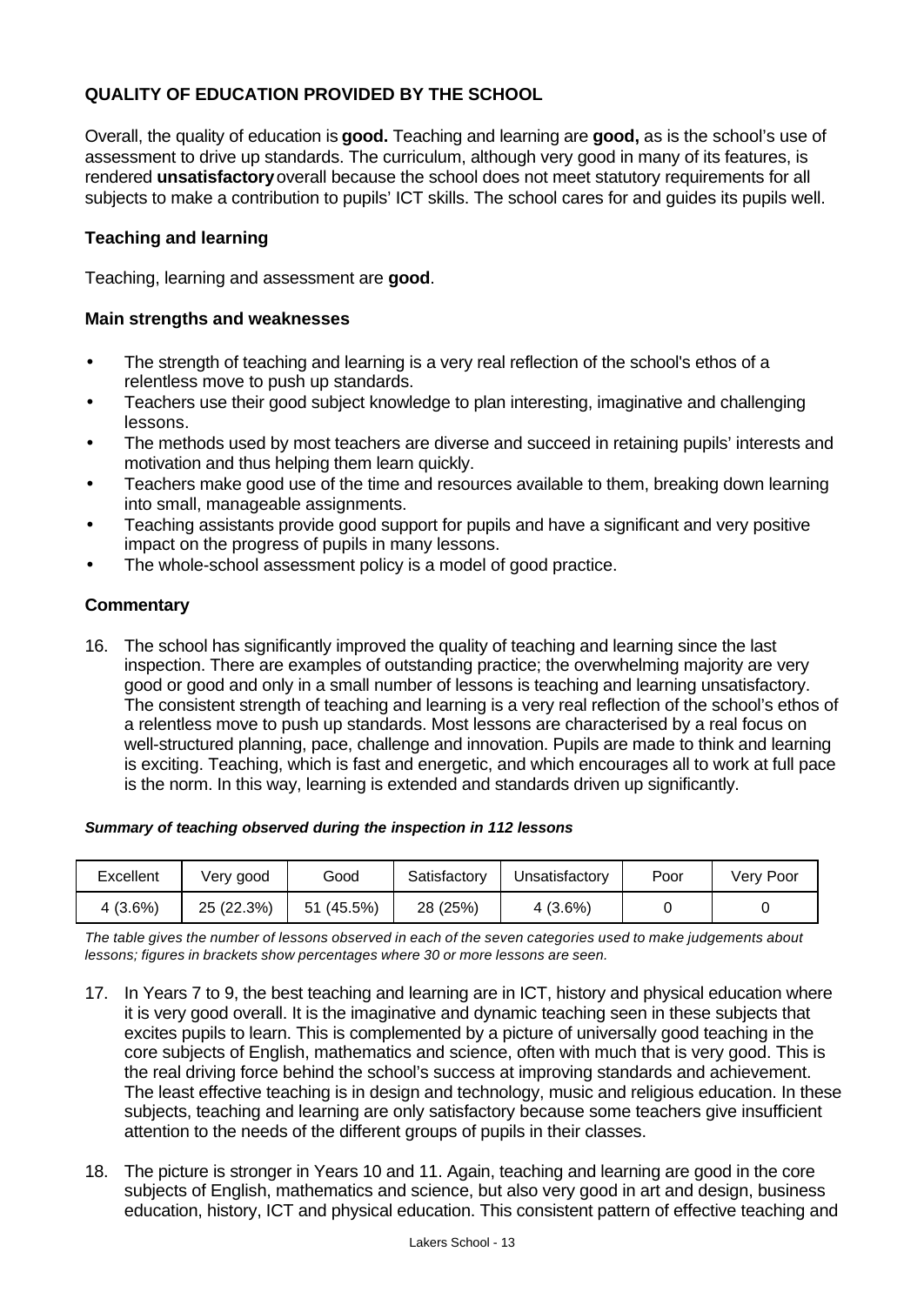learning is down to the inspirational and determined leadership and management of the headteacher, her senior team and heads of subjects. Great care has been taken to put in place and nurture proficient teams of imaginative and energetic teachers who are completely immersed in Lakers' ethos of improving achievement. In only one subject, religious education, is teaching or learning less than satisfactory. Here achievement, as in Years 7 to 9, is held back because teachers pay too little attention to the learning needs of all pupils in their classes.

- 19. In English, teachers inspire their pupils to learn by using stimulating and lively activities, visual and oral work. In mathematics, pupils respond very positively and work very well together, as whole classes and particularly in pair work. In both of these subjects, however, an absence of regular lessons in the computer suite denies pupils the opportunity to practise and reinforce their ICT skills.
- 20. In nearly all lessons, teachers use their good subject knowledge to plan interesting, imaginative and challenging lessons. Beginning with a strong focus on what pupils are expected to learn, lessons have crisp introductions that set the scene for the learning to come. Pupils are fired up with enthusiasm as a result of teachers' quick-fire, probing questions and pertinent use of current, topical material, which brings the lesson to life. The National Key Stage 3 Strategy has been put into effect with great success in English, mathematics and science and has done much to structure and refine very effective practice. This is one big reason why standards in these three subjects are forging ahead.
- 21. The methods used by teachers are imaginative and diverse and succeed in retaining pupils' interests and motivation and thus moving them quickly on. In many lessons, pupils easily and readily move into short brainstorming sessions in which individuals share their ideas and then present these to the class. Teachers of history and of business education are particularly adept at using methods like these to move learning on at a very quick pace. Pupils are at ease and confident when working in pairs, and co-operate and collaborate when working in small groups. Independent learning is being effectively fostered by these methods and, as a result, progresses at a good rate. Pupils who are gifted and talented respond well to this high level of challenge and are often motivated to work flat out and thus achieve well. One example of outstanding practice in teaching and learning was seen in a Year 8 mathematics lesson.

#### **Example of outstanding practice**

The teacher's use of meticulous and detailed planning, structure, organisation and teaching methods for the Year 8 special group is highly effective. This results in work and challenge that is very well matched to pupils' special educational needs. For example, different approaches are briskly used until one girl's confidence is secure in recognising a simple fraction of a drawn shape. Another group of pupils rapidly consolidate their skills in multiplying by ten and 100, and as a result of very skilful questioning by the teacher, they focus on why they know their division calculations are correct, and very confidently and quickly extend their competencies to include finding answers involving decimals. The National Numeracy Strategy has been impressively adapted to provide for the four groups established within the class and facilitates the well-planned and highly focused support of the assistants assigned to each group. Under the teacher's highly competent direction, these innovative arrangements result in pupils' high levels of concentration and engagement. This raises achievement well beyond expectation, and represents a model for others in the team, particularly on the planned and effective use of groupings and support assistants. One of the impressive outcomes of this highly effective teaching is the very high achievement of a boy, who is now working at Level 4 of the National Curriculum, having previously been exempt from following the standard curriculum.

22. Pupils with special educational needs achieve well across the school because the school takes great care to ensure that provision for these pupils is good. One reason why these pupils achieve so well is the effective work of the large team of learning support assistants and learning support teachers. Small groups of pupils with low literacy and numeracy levels are withdrawn from lessons and taught well by these learning assistants and the special education needs co-ordinator. They use a good range of specialist resources, including computer programs, to raise pupils' standard of attainment and hence their self-esteem and confidence.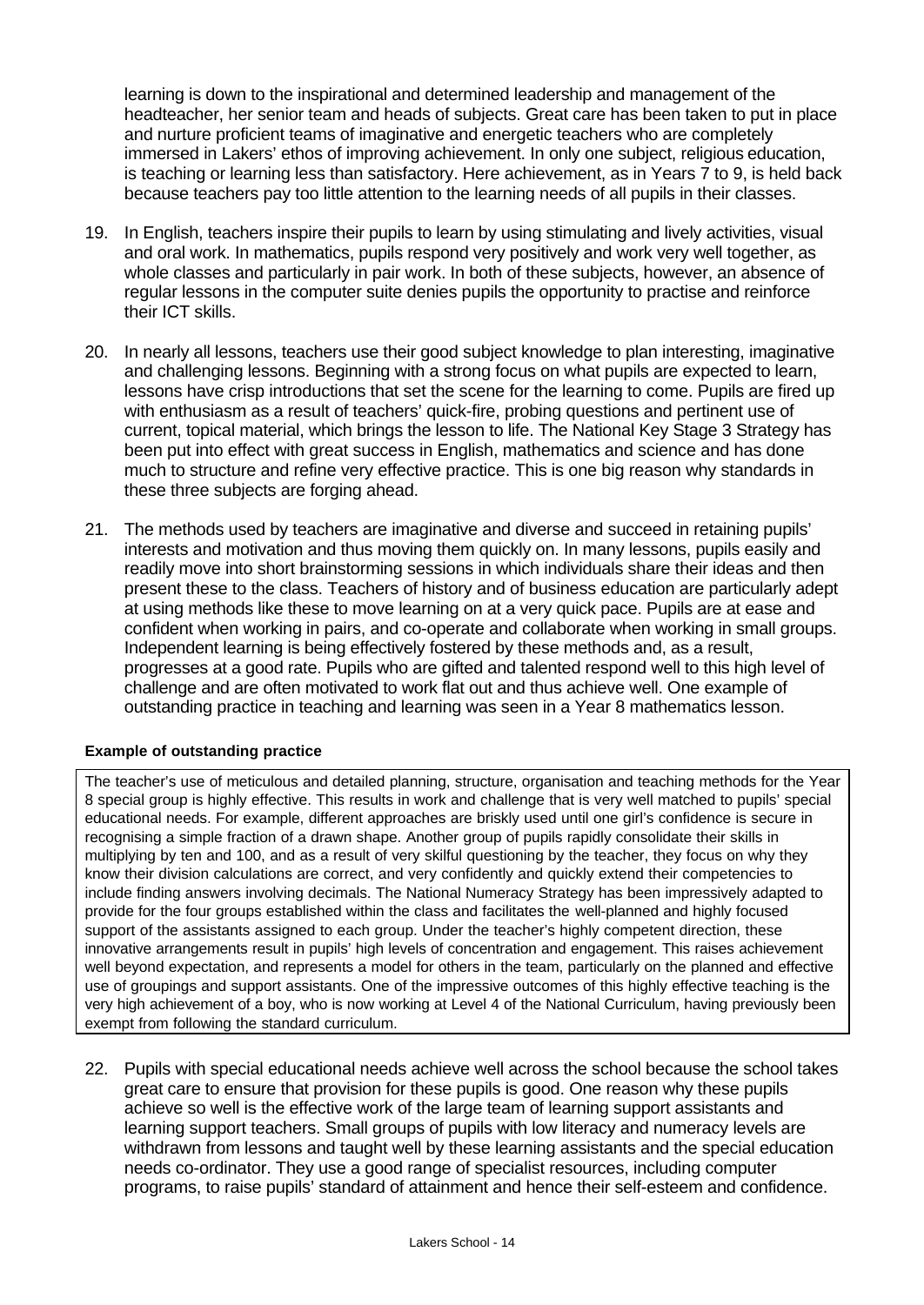- 23. Although the provision for special education needs is effectively established, subject areas vary in their use of these resources and expertise provided by the school. ICT, for instance, makes very good use of the individual education plans provided for pupils with special educational needs and adapts teaching methods and learning resources to enable them to benefit fully from the programmes of study. The science team also supports these pupils in Years 10 and 11 by adapting the curriculum to meet their needs and ensuring that they effectively overcome barriers to their learning. In contrast, design and technology has recognised weaknesses in this area of their work, but is planning to develop adaptive tools and resources to fully support those experiencing learning difficulties in the team. Individual education plans give good information on individual pupils and suggest helpful strategies for managing their needs in the classroom, but many targets are not sufficiently specific to enable the pupil or teacher to track progress against them.
- 24. Assessment is used well to help pupils improve their work and raise standards, especially in Years 10 and 11. Good quality standardised and internal assessments provide teachers and senior managers with a wealth of information that is used effectively to monitor pupils' progress and to set new targets in regular reviews with them. Pupils know their targets and those in Years 10 and 11 in particular, reflect on the quality of their work and are well aware of what they need to do to improve. Pupils are set or banded appropriately within subjects on the basis of standardised assessments and most of the work set is matched well to their needs and abilities.
- 25. However, in a minority of weaker lessons, activities are not so well matched and pupils do not achieve as well. The school's central database of pupils' targets and assessments of current performance is potentially a very effective tool for identifying those underachieving or doing particularly well, and the school is implementing a well thought out 'traffic light' coding system to highlight them. Good strategies are being employed to intervene quickly with targeted underachieving pupils. However, the system is only now being fully implemented in Years 9 and 11 because of technical problems in its development and its full impact is yet to be seen as it is implemented throughout the school year.
- 26. Most teachers' day-to-day marking is diagnostic and helpful; they give pupils useful verbal and written guidance on how to improve and are particularly effective in ICT, history and geography. However, marking does vary in quality in the core subjects of English, mathematics and science where the best is very good, but some provides less guidance on how to improve.

# **The curriculum**

The curriculum across the school has many good and very good features but, because requirements are not met in ICT and the school does not comply with the requirements for a daily act of collective worship, it is overall **unsatisfactory**. Opportunities for enrichment are **very good.** Accommodation and resources are **satisfactory.**

#### **Main strengths and weaknesses**

- The organisation of pupils into teaching groups based on learning styles is innovative and offers the potential to further improve standards of learning.
- Opportunities for enrichment contribute very well to pupils' attitudes to learning.
- There is good provision for pupils with special educational needs and for citizenship.
- Too few subjects plan to teach ICT skills.

#### **Commentary**

27. There has been an effective review of the organisation of the school curriculum to ensure that it provides appropriate learning opportunities for all pupils. This has resulted in pupils being grouped for teaching according to their learning style. As a result, teachers find it easier to plan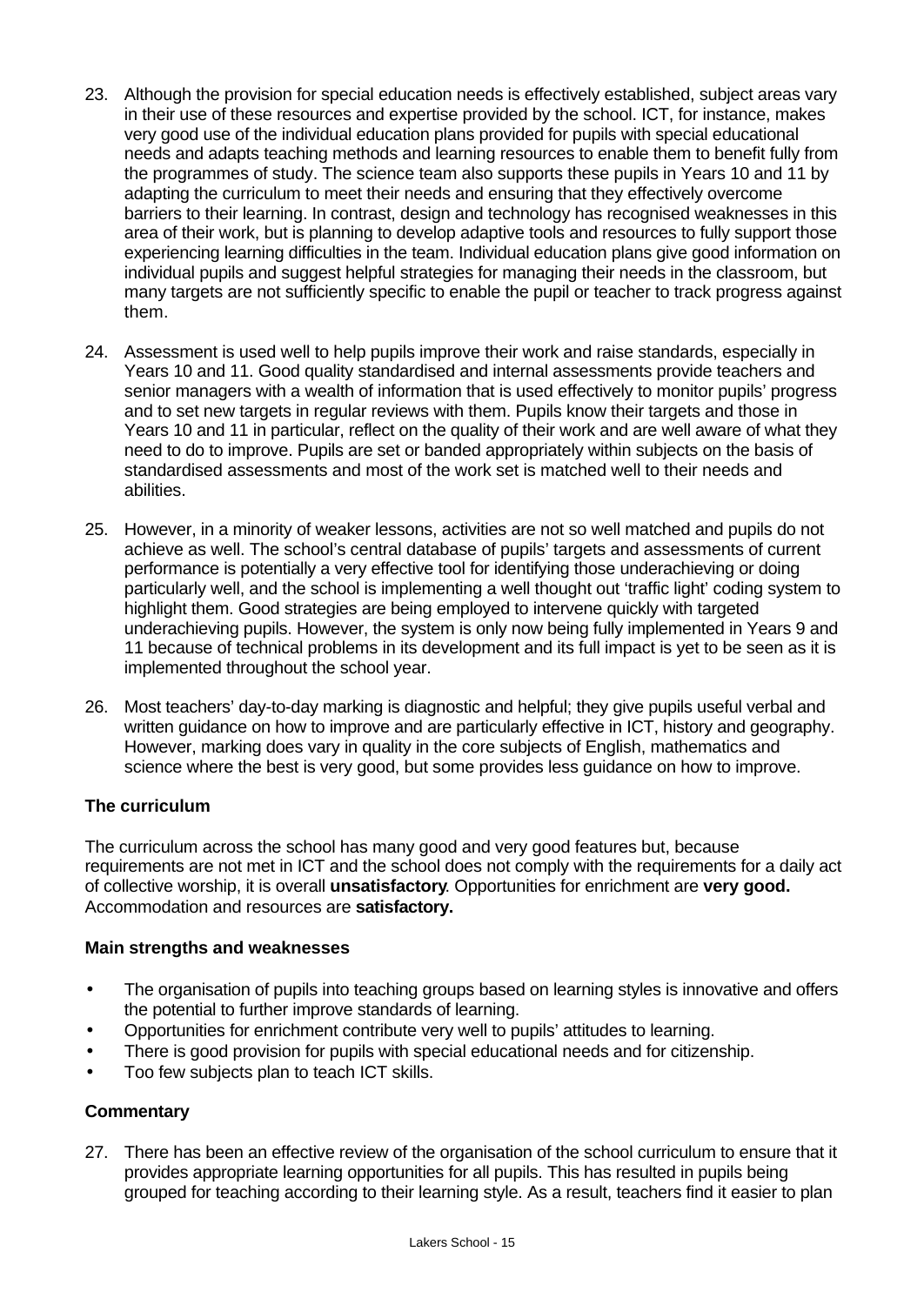lessons and the quality of learning is good. This has had a big impact on helping to raise achievement.

- 28. The allocation of time for the school day is similar to most schools in the country. The taught day of five hourly lessons is appropriate for most subjects, but the allocation for English is limited. There are 20 minutes of tutorial time each afternoon, but the support for learning during this time is variable and too much time is wasted. There are well-planned house assemblies each week. These encourage pupils to reflect on the school community, their own lives and the role of others, and the skills they need to gain success. The assemblies also make a strong contribution to the overall pastoral provision and are one reason why behaviour and attitudes to learning are good.
- 29. The curriculum in Years 7 to 9 is broad, balanced and relevant to the needs of the pupils at Lakers. All subjects of the National Curriculum are included; there is good provision for drama and ICT lessons. The curriculum for citizenship has been planned most effectively. Curriculum links with primary schools are sufficient to enable teachers to plan for continuity in learning in the core subjects, but they have insufficient opportunities to work with their primary colleagues.
- 30. In Years 10 and 11, pupils take a broad range of courses that contribute to the subjects of the core National Curriculum; this is enhanced by the addition of applied GCSEs in ICT and business and the Certificate of Achievement. Curriculum organisation provides all pupils with a choice of one of three routes. All follow a core curriculum, but additional subject choices direct pupils to an academic, practical or vocational course of study. All pupils in Year 11 enjoy a wellorganised work experience programme. This has led to more mature attitudes to learning, better relationships between pupils and teachers and thus better standards of learning, and has played an important part in doubling the school's A\* to C record.
- 31. Religious education is taught according to the agreed syllabus and there is a carefully planned citizenship and PSHE $^3$  course. Provision for PHSE is good. The range of topics included supports pupils' personal development well and offers effective guidance on issues such as sex education, drug misuse and healthy living. Teachers are well prepared and so lessons deal sensitively with these subjects. Teaching and learning take place in tutorial times as well as in discrete lessons. The school is soon to be involved with the Healthy Schools Programme, which will support and extend the personal development programme.
- 32. In spite of the restrictions imposed by the need for many pupils to catch buses home, there are very good enrichment opportunities after school in most subjects, and particularly in music, drama and sport. These play a very big role in fostering good pupil–teacher relationships, broadens pupils' outlook and so foster better learning. The level of participation is very good, especially in music. Pupils are keen to participate in school concerts and drama productions. There have been many interesting educational visits to theatres and places farther afield. There are a good number of after-hours sporting activities and the school has produced many athletes, cross-country runners, rugby, football, netball, hockey and other teams, which compete locally. The school makes good use of its limited budget to run a wide range of activities during the summer holidays, which benefit pupils, school and local community alike.
- 33. The school provides good access to all curriculum areas for pupils who use wheelchairs. The physical education team has introduced the competitive game of boccio to develop and utilise the ball skills of physically disabled pupils. There are insufficient specialist resources such as rising sinks and adjustable tables to ensure that wheelchair pupils are fully comfortable in all working areas.
- 34. The inclusion centre, managed by an experienced senior learning support assistant (LSA) is successful in supporting pupils who are losing interest in school and are at risk of permanent exclusion, or who are finding it difficult to adjust to secondary school.

l  $3$  Personal, social and health education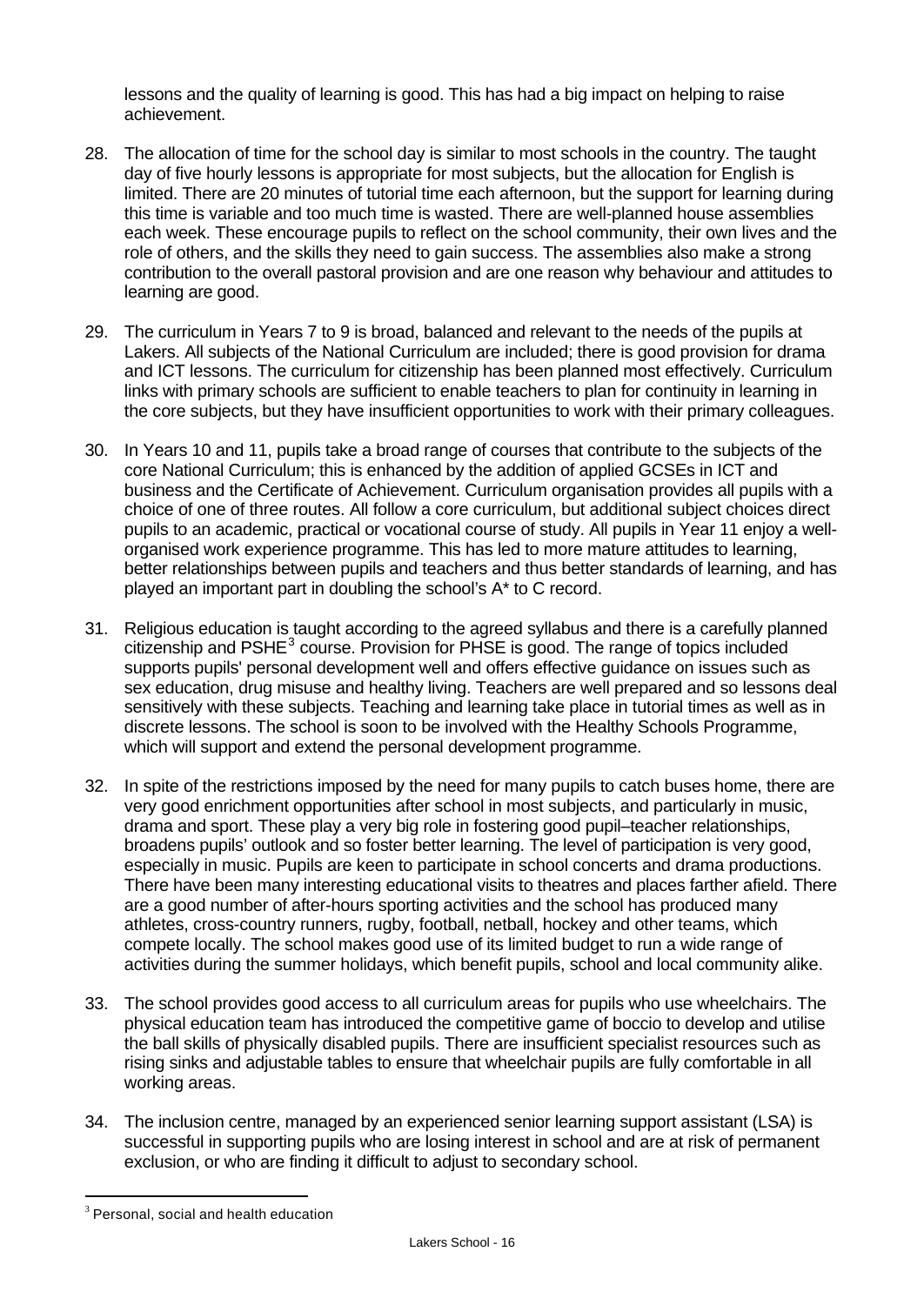- 35. Gifted and talented pupils are identified from information in Year 6 test scores and that passed on during visits of support staff to primary feeder schools. The co-ordinator for gifted and talented work is developing a rapidly improving provision that can celebrate success in many areas. Work with a local media group on this year's 'summer challenge', has enabled a film to be made, which has been shown at the Gloucester Festival, and which has been put forward for a national award. The local rugby club is generous in its support for talented pupils, who are coached by this very successful team on the club's 'excellence day'. Productive links with the local MP and MEP have been made following a visit of gifted pupils to the Houses of Parliament. An artist in residence is currently teaching three-dimensional studies to a small group of talented pupils and local musicians support groups of talented pupils in forming rock and steel band groups. Such activities are extending the skills and abilities of the identified groups.
- 36. The school has satisfactory accommodation and resources. The main buildings are well appointed, decorated and maintained and this helps to foster good learning. There are pleasant quiet areas that are well used by the pupils. The new expressive arts and English teaching spaces support effective learning and have led to higher standards. The information resource centre is well equipped and offers a wide range of research facilities. The school has good access for wheelchair pupils and there is little damage or graffiti to be seen. Displays in some areas are of a high standard.
- 37. The remaining temporary buildings do little to encourage effective learning and need to be replaced. The physical education facilities are unsatisfactory. There are too few ICT specialist areas and the support team work in cramped conditions, which limits the effectiveness of the service they provide.
- 38. The recent purchase of interactive white boards is a positive feature in extending learning opportunities. A local charitable organisation is very supportive of the school in purchasing equipment each year. There is a problem of access to ICT resources and the pupil to computer ratio is still below the national average. Most subject areas have satisfactory resources, but there is a shortage of ICT resources in science and in design and technology.

#### **Care, guidance and support**

The school has **good** procedures for care, welfare, health and safety. Pupils receive **good** support, advice and guidance for their personal development. Induction is **good** and the involvement of pupils in the school's work and development is **good**.

#### **Main strengths and weaknesses**

- The school has a strong and effective commitment to care and welfare.
- Arrangements for seeking, valuing and acting on pupils' views are good.
- Information and guidance on careers and further study are good.
- The new house system provides a good basis for monitoring pupils' progress and personal development.

#### **Commentary**

- 39. There are effective procedures relating to health and welfare, first aid and child protection. There is good co-ordination with outside agencies so that further support can be provided in appropriate cases. The school receives regular professional support on health and safety from the local authority. The supervision of pupils is generally good. These positive arrangements reflect the school's strong commitment to care and welfare.
- 40. Pupils are happy in school. They feel part of a caring community, in which they are confident, trust the staff and are aware of how they can obtain help. Teachers and other staff know them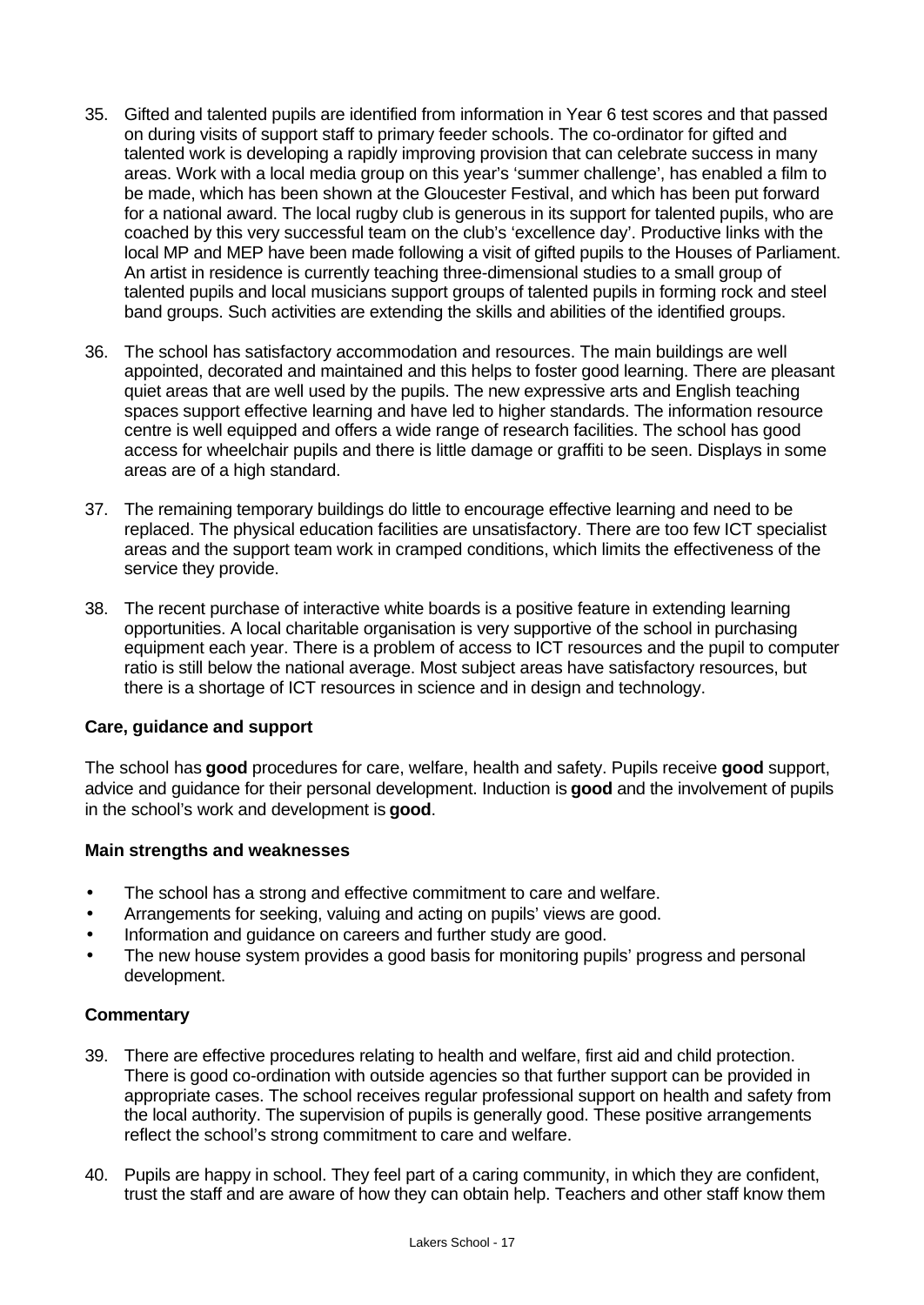well. The school has recently moved to a system of pastoral care based on a house system with pupils. These arrangements are still developing and in the process of review; they provide a good basis for monitoring pupils' progress and personal development. Staff can quickly recognise pupils' needs and thereby provide good standards of pastoral support and care. Staff act quickly to assist any pupil who is concerned or in need of support. The inclusion centre provides good support for potentially disaffected pupils.

- 41. The school's overall arrangements for involving pupils in its work and development are good. There is an open ethos in which pupils' views are valued and they are encouraged to contribute to the running of the school. They are encouraged to fully express themselves in lessons and are involved in the setting of targets. The school has sought pupils' views through questionnaires on issues and acted on the results; for example, designing the rewards system.
- 42. The new house system provides for a representative from each of the tutor groups, house councils and the full school council. Members gain valuable experience at the frequent meetings in organisation and representation while regular feedback involves all pupils through the tutor group sessions. The school acts on pupils' suggestions, for example, the provision of lockers. School council members have certain responsibilities, for example, conducting parents and visitors around the school. Year 11 pupils also undertake valuable responsibilities as prefects. A number of them provide a responsible support to younger pupils as 'buddies'. They have received appropriate and significant training for this role, which is valued by younger pupils and develops their leadership in the life of the school.
- 43. The close working relationships with feeder primary schools ensure comprehensive induction arrangements, which involve current Years 5 and 6 pupils. As a result, pupils settle in quickly to their new school. Older pupils are provided with good programmes of information and guidance on careers and further study co-ordinated by a designated Connexions personal adviser. These arrangements are comprehensive and inclusive with good support to all pupils irrespective of their abilities or aspirations.

#### **Partnership with parents, other schools and the community**

Parents are **well informed** and the school maintains **good and effective** relationships with them and the community.

#### **Main strengths and weaknesses**

- Parents are well informed about the school's activities and are appreciative of its achievements.
- The good relationships between parents and the school ensure strong parental support.
- The school has good links with the community, other schools and colleges.

#### **Commentary**

- 44. The previous inspection report indicated an unsatisfactory situation in respect of information provided to parents, unsatisfactory parental involvement in the school and unsatisfactory provision of information on children's progress. Since then, these deficiencies have been rectified. Parents provide good general and financial support. On the basis of the small number attending the parents' meeting and the limited response to the parents' questionnaire, parents feel the school is accessible, that they are welcomed and that members of staff are approachable.
- 45. The school communicates frequently with parents and, as a result, the majority are engaged with the school's educational direction and are better able to support their children, for example, with homework. There are frequent, well-produced, attractive and informative newsletters. The school also provides parents with a number of other informative documents, for example the Parents' Handbook, Key Stage 4 Curriculum booklet and the practical 'Handy Hints for Y7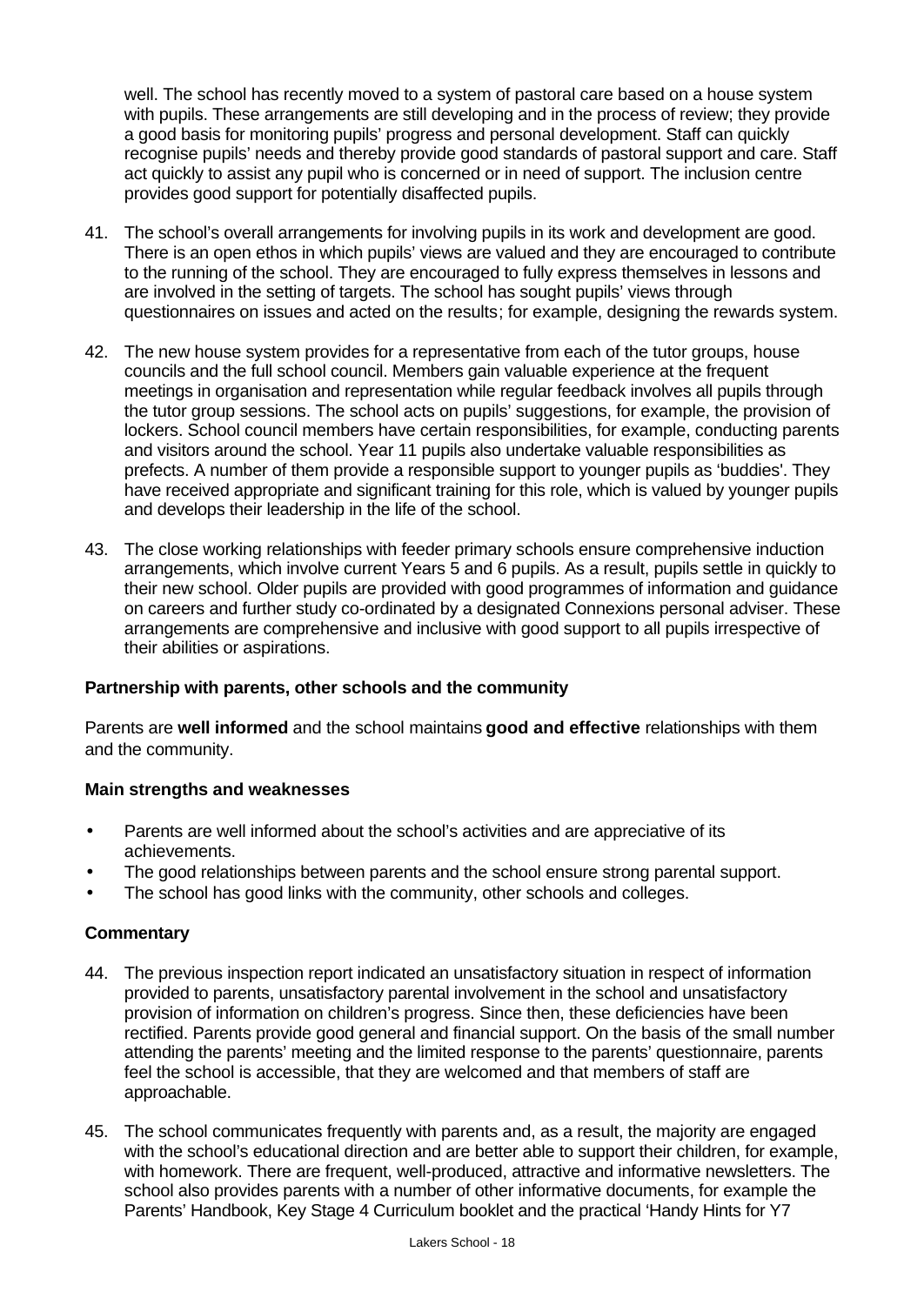Parents', which gives valuable advice on how parents can contribute to their children's learning. The prospectus is in an attractive and readable style while the annual governors' report is well produced and informative. Parents have been consulted on the school's improvement plan. A significant minority of parents responding to the questionnaire had concerns with homework arrangements. The inspection team's view is that homework works well and the homework diaries provide a good link between parents and the school.

- 46. A significant minority of parents do not feel that they are kept well informed of their children's progress. There are three formal consultation opportunities for parents throughout the year. These are now much better supported than previously by parents and reflect stronger links and improved confidence by parents in the school. Some parents are concerned about the new arrangements whereby they see their child's academic tutor rather have discussions with subject teachers. However, parents with particular concerns are still able to arrange meetings with specific staff.
- 47. The pupils' annual reports have significantly improved and are now of a good standard. For each subject, they provide a course synopsis with evaluations on general progress and subject skills. Comments on strengths and achievements clearly indicate children's knowledge, understanding and skills. Relevant targets are provided in each subject and there is provision for pupils' self-evaluation, and general tutor comments show good knowledge of individuals.
- 48. The school has established good links with the community. There are links with commercial organisations through the Education Business Partnership and a number of local companies sponsor the school's calendar. Local police officers are regular visitors to the school and take part in assemblies. The school's recent 'Family Learning Weekend' was very well supported. There are good links through the expressive arts, for example, the school's steel band has an extensive range of local engagements. There are good links and transfer arrangements for pupils with all the local colleges. There is useful joint working with other secondary schools, for example, an Internet link and correspondence with a school in Kenya. The school works closely with its feeder primary schools on joint initiatives on issues such as attendance.

# **LEADERSHIP AND MANAGEMENT**

The governance of the school is **good**. The headteacher's leadership is inspirational and is **highly effective.** Other key staff provide **good** leadership and together they ensure that the effectiveness of management is **very good**

#### **Main strengths and weaknesses**

- Under the determined and inspirational leadership of the headteacher, an extremely clear vision for the school has been forged with a strong focus on high quality teaching and learning that is driving up standards. Effective, cohesive teams have been built at all levels in the school.
- The governing body has made a strong contribution to the success of the school by fully carrying out its role as a critical friend.
- Middle managers are effective and have created a strong ethos for sustained improvement in their subjects.
- There is a highly effective improvement plan, the key focus of which is to nurture high standards through effective teaching.
- The highly effective monitoring of the quality of teaching and learning and intelligent use of assessment information has contributed greatly to the school's very good improvement.
- The very strong linkage between the school's development plan and its financial planning enables the school to fully evaluate its spending.

#### **Commentary**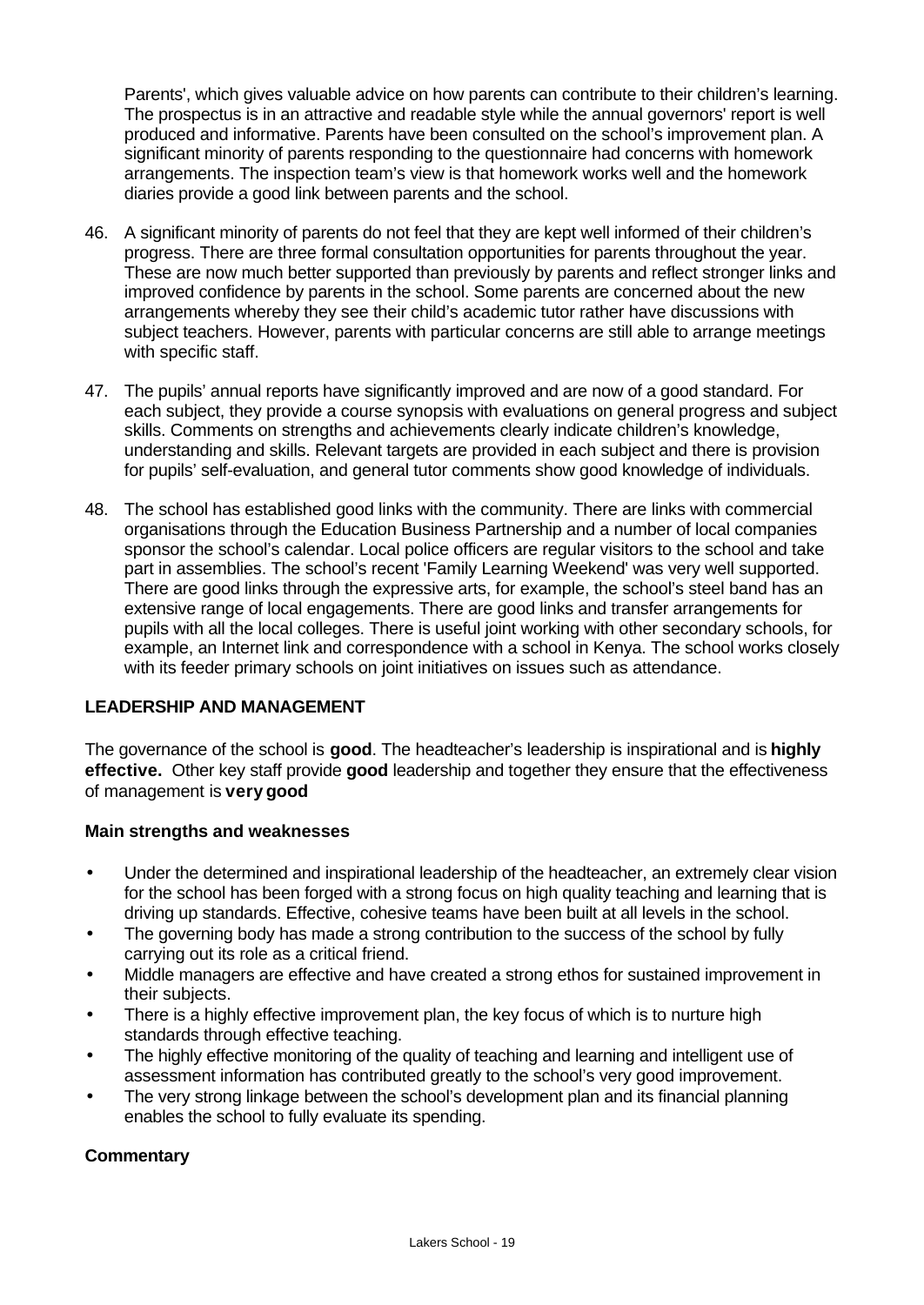- 49. The high quality of leadership and management of the school is one of the main reasons why it is making such rapid improvement. The school was designated as having serious weaknesses at the last inspection. The headteacher immediately and successfully developed an extremely clear vision for the development and improvement of the school. This vision has been driven by a clear focus on the individual pupil and an appreciation of the pivotal importance of teaching and learning as the motor that drives up standards. The headteacher's decision to concentrate the school's improvement strategy on raising standards in Years 10 and 11 is entirely appropriate; the fruits of which are seen in the greatly improved results at GCSE. The headteacher's determination to drive up standards was not, at first, shared with the entire school community. Nevertheless, she has not shied away from the many difficult decisions needed to improve governance, teaching and learning and thus raise standards. She now has won the support of the overwhelming majority of staff and the total support of her very effective team of senior managers. With very good support from a well-informed, and when needs be, critical governing body, her goals for an improving school are now being realised. The school's vision is very well expressed in the school's improvement plan, which is entirely appropriate with its key focus on nurturing teaching and learning as a means of sustaining high standards.
- 50. Under the inspirational and highly effective leadership of the headteacher, the school has developed into an ambitious, open, yet self-critical institution. It is completely devoid of complacency and sets itself challenging targets. As a result of the headteacher's superb interpersonal and coaching skills, staff have a great belief in themselves and what they can achieve for the school. One of her great skills is the ability to build effective teams, then delegating real authority to them and so empowering them to reach their goals. The seniour leadership team is one such example. Their skills complement each other's perfectly and they have proved to be influential and effective in supporting the headteachers' drive for higher standards. For instance, through their lead on monitoring the quality of teaching and learning and their exemplary use of assessment, they have played a significant part in contributing to the school's very strong improvement.
- 51. Middle managers are an effective group. Good leadership is now seen in all three of the core subjects. These effective subject leaders have taken their lead from the headteacher and created a very real ethos for improvement in their subjects. This is also the case in business education, art and design, ICT, history, geography and French. These teams have led the way in developing innovative approaches to teaching and learning, imaginative use of assessment data and sensitive, yet highly effective, methods of ensuring high quality in their subject areas.
- 52. The special educational needs co-ordinator is a very good leader of her team and is a good manager of the complex service based in the learning support centre. Regular team meetings with support staff, along with very good opportunities for their professional development, ensure that the team is always well informed and up to date in their understanding of special educational needs. Excellent relationships are promoted within the team and the very supportive governor and senior management team ensure that the profile of special education needs work is kept appropriately high in the school. The special educational needs co-ordinator ensures that all staff are well informed about the nature of pupils' special educational needs and through the in-service training of all staff ensures that they are well equipped to carry out their role. This is one big reason why pupils with special educational needs are achieving well.
- 53. The governing body, well informed by the senior managers, is highly supportive, but also asks the critical questions and so holds the school to account. Its committee structure works well and governors have developed very strong links with individual teams in the school and so are well aware of the school's strengths and any areas that need improvement. They are aware that the school fails to meet statutory requirements for ICT across the curriculum and for collective worship. They have appropriately ensured that the former is identified as an area for improvement. They are unable at the moment to meet the requirement for collective worship because of accommodation restraints. They have made a very strong contribution to the success of the school by playing a central role in shaping the overall strategic direction that the school has taken. For instance, they have been fully involved in the school's decision to aim to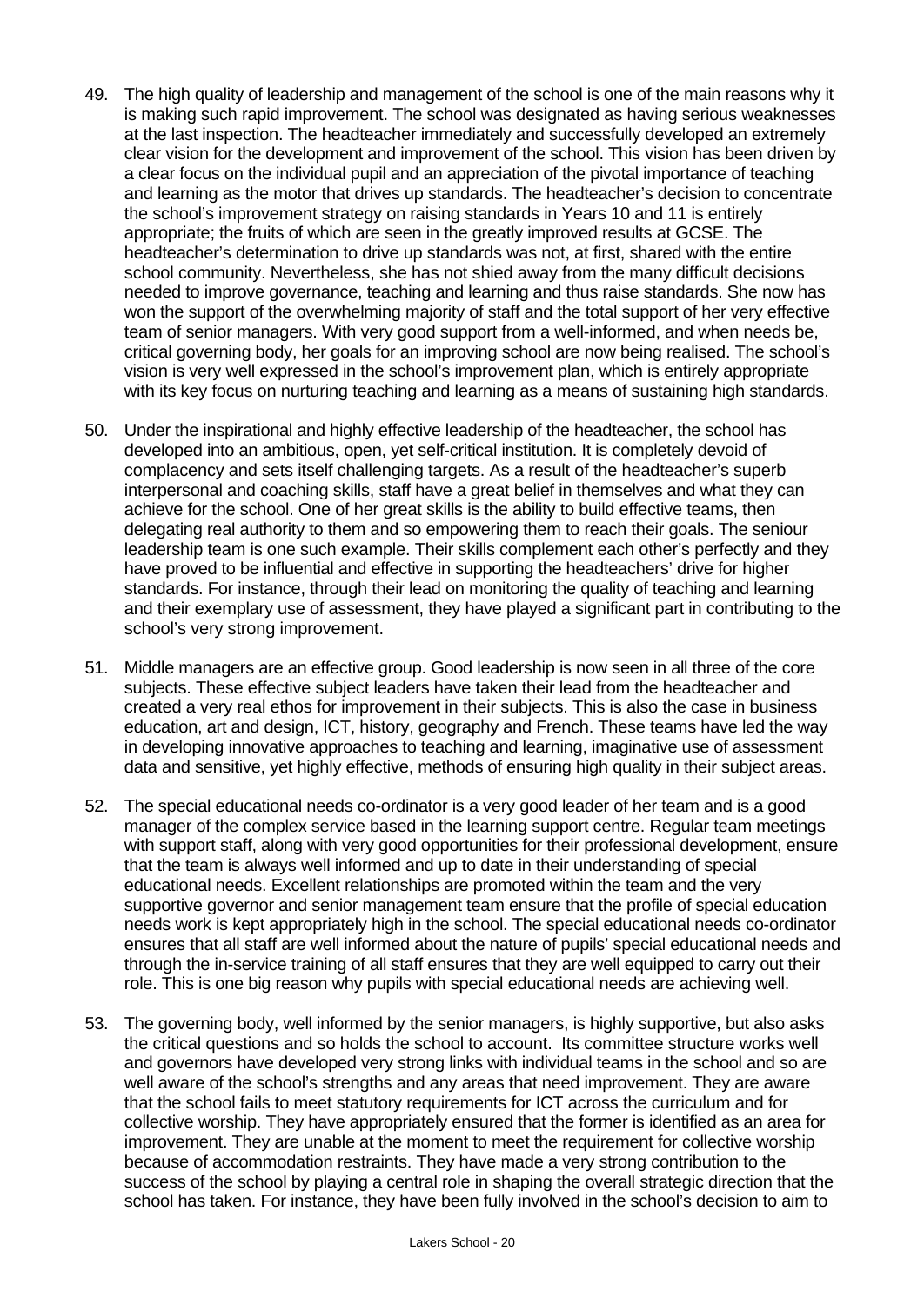become a specialist college and are very active at formulating and reviewing the school's improvement plan and financial planning.

54. Good financial planning helps the school achieve its educational priorities, which are clearly focused on raising standards through improving the quality of teaching and learning. The school is clear about the costs of development, and budgets systematically for all expenditure. The governing body is making a much stronger contribution to strategic planning than at the previous inspection. The principles of best value are very well applied in all areas of expenditure, at whole-school and team level. For example, the quality of services such as grounds maintenance, catering, technical support and insurance, has been significantly improved at a much-reduced cost. Financial control and administration are very effective. Grant funding is very well targeted to meet the needs of pupils, for example, through the University of the First Age, the out-of-hours learning project, and the family learning weekend.

#### *Financial information for the year April 2002 to March 2003*

| Income and expenditure $(E)$ |           | Balances (£)                        |        |
|------------------------------|-----------|-------------------------------------|--------|
| Total income                 | 256,083   | Balance from previous year          | 10.243 |
| Total expenditure            | 2,462,348 | Balance carried forward to the next | 9,849  |
| Expenditure per pupil        | 2,956     |                                     |        |

| Balances (£)                        |        |
|-------------------------------------|--------|
| Balance from previous year          | 10.243 |
| Balance carried forward to the next | 9.849  |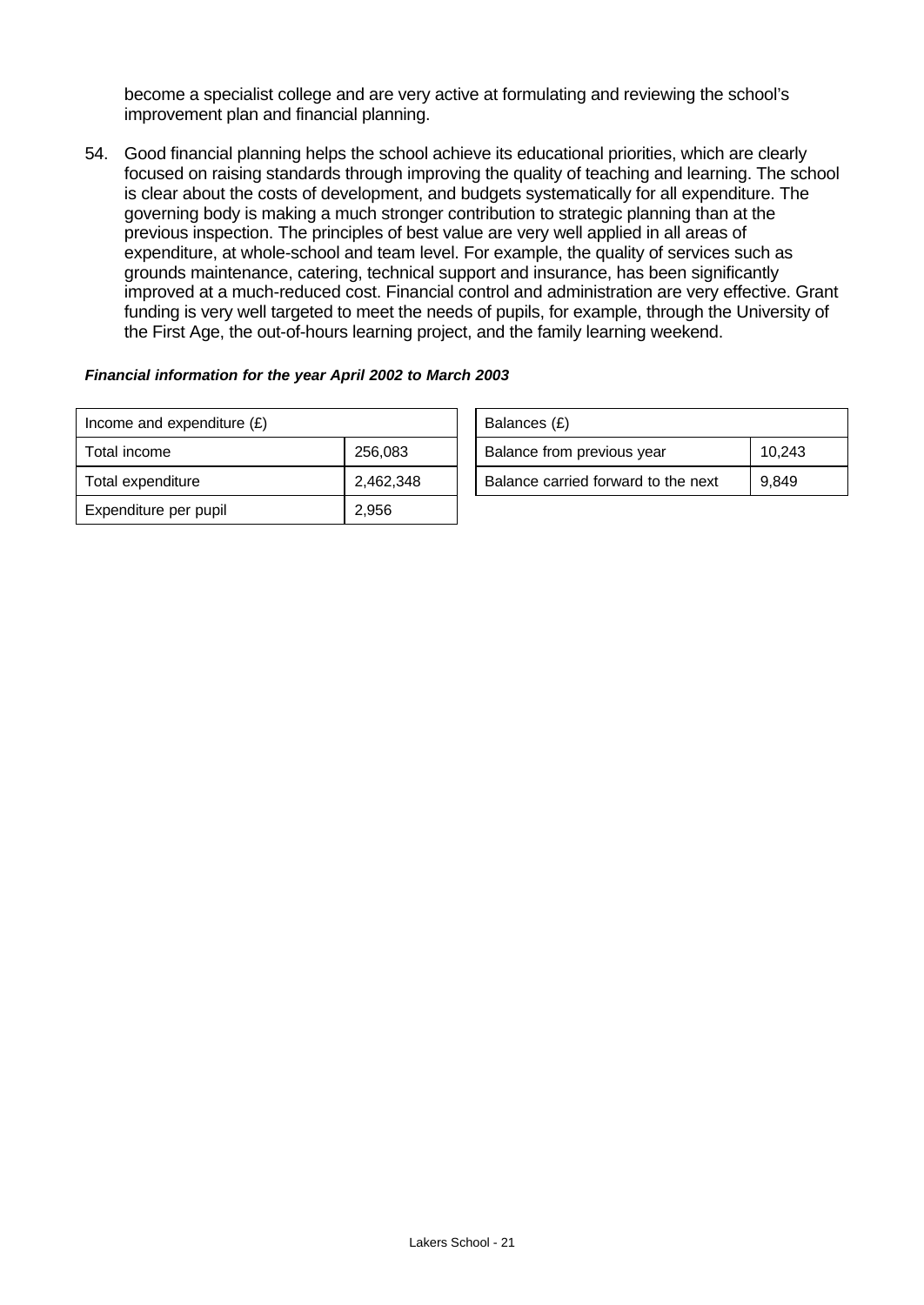# **PART C: THE QUALITY OF EDUCATION IN SUBJECTS AND COURSES**

# **SUBJECTS AND COURSES IN KEY STAGES 3 AND 4**

#### **ENGLISH AND MODERN FOREIGN LANGUAGES**

#### **English**

Provision in English is **good.**

#### **Main strengths and weaknesses**

- Test and exam results were much improved in 2003, with very good achievement at GCSE.
- Teaching is good, with a strong focus on writing for different purposes; the best lessons engage pupils actively in developing their own learning.
- Tasks are not always well matched to the needs of pupils, particularly in average and lower attaining groups in Years 10 and 11.
- Best practice in assessment and target setting needs to be further developed.
- ICT is underused in lessons, to improve literacy skills.

#### **Commentary**

Standards are **average** by the end of Years 9 and 11 and pupils' achievement is **good.** Teaching and learning are **good** in all years and standards are being driven up by **very good** leadership and **good** management. There has been **very good i**mprovement since the last inspection.

#### **Test and examination results**

- 55. Year 9 test results in 2003 were below the national average, and well below average compared with similar schools. Pupils' achievement was satisfactory. Girls did better than boys, although the difference was in line with national trends. Results were better in mathematics and science than in English. Standards improved, however, from well below average in recent years.
- 56. GCSE results for English were average, and well above average compared with similar schools. They were also average in English literature, but only a third of pupils took this examination. About two-thirds will take it in 2004. These results show a major improvement over previous years. This represents very good achievement because the standards of this year group in English were well below average when they joined the school, as were their test results at the end of Year 9 in 2001. Boys did as well as girls: much better than seen nationally. At this level, results were better than in mathematics and broadly the same as in science.

#### **Standards and achievement**

- 57. When pupils enter the school, standards in English are below average. By Year 9, their reading and writing are average. This is a big improvement over the test results in 2003. The team of English teachers, under the direction of the new subject leader, has built upon the foundations laid by the previous team leader and has successfully embedded lively, imaginative and thought-provoking lessons that are encouraging pupils to give of their best. As a result, achievement is good throughout the school. Pupils with special educational needs make equal progress alongside their peers because support from specialist staff and teaching assistants during lessons, in Years 7 to 9 especially, is very effective.
- 58. The great majority of pupils are independent readers. In Years 7 to 9, timetabled library lessons encourage wider reading. Written work is set and marked regularly, with appropriate opportunities for more extended writing. Very good practice was seen in lessons in Years 8 and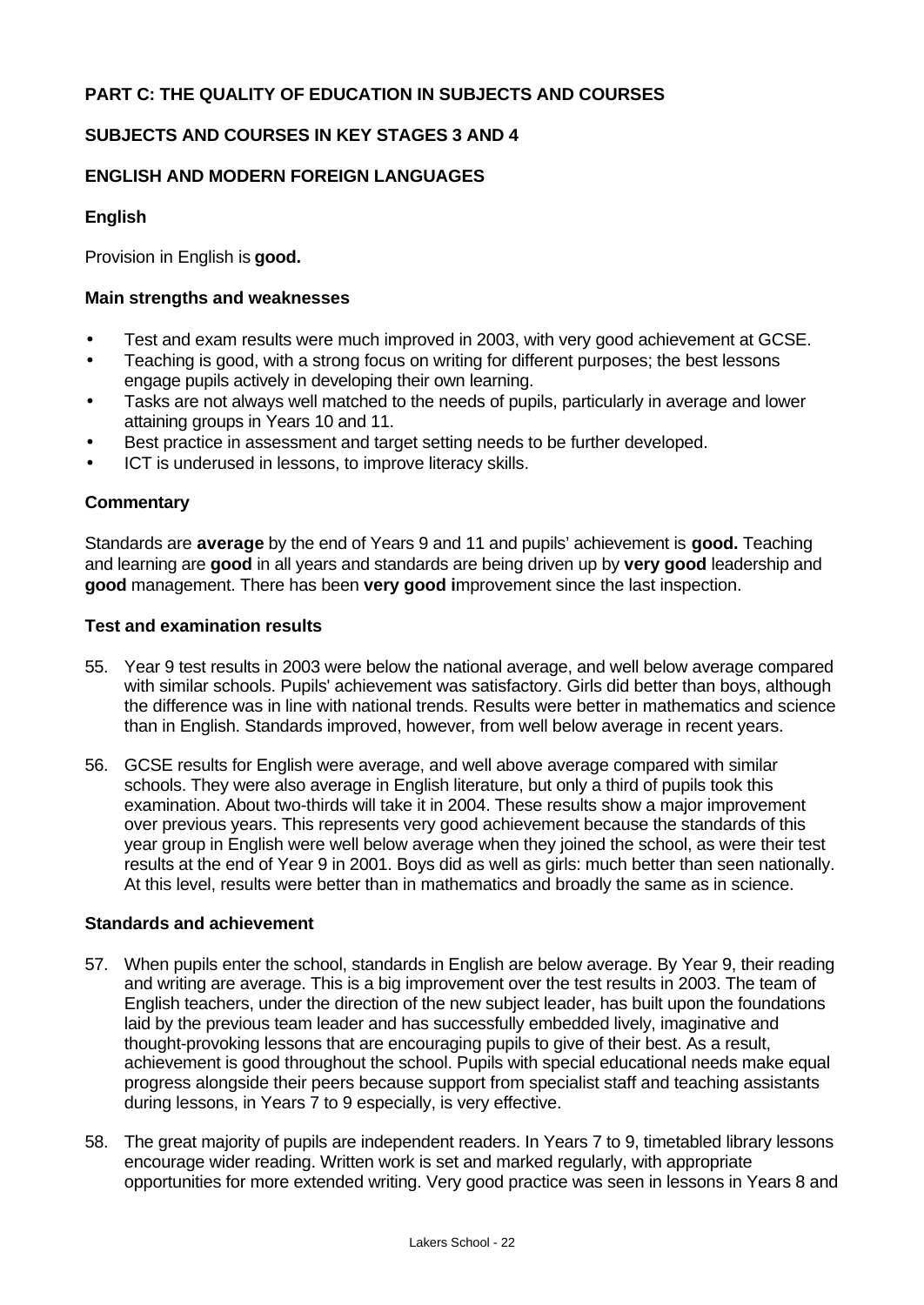9, to encourage pupils to write persuasively in the style of tourist brochures and newspaper reports.

- 59. Pupils make a good effort to write fully and develop essays in detail. However, boys often do not take enough care to present their written work well. For average and lower attaining pupils, errors in spelling, grammar and punctuation hold back overall standards. Speaking skills are also average. Pupils answer teachers' questions clearly and make constructive contributions to informal paired and small group discussions. With few exceptions, they listen well to teachers and their peers.
- 60. In Years 10 and 11, relevant skills are developed well. Extended personal and creative writing is well structured and expressive. Higher attaining pupils also write intelligently about literature studied. Essays are usually developed in sufficient depth, with good use of textual detail to substantiate arguments. GCSE coursework is well presented, but technical accuracy remains a significant problem. Access to ICT equipment is limited during lesson time, and there are inconsistencies of approach between classes.

# **Teaching and learning**

- 61. Pupils achieve well because teaching and learning are consistently good. Teachers manage pupils well in most classes, and positive relationships are formed. They know their subject well and the best lessons are suitably varied, with a range of methods used to engage pupils actively in learning. Staff are also prepared to give additional personal help and guidance, where it is needed, in after-school catch-up sessions and booster classes. As a result, pupils acquire skills and knowledge well. Most try hard to improve their work. Further development of best practice in assessment, including self and peer assessment, could focus their efforts still more clearly and improve knowledge of their own learning.
- 62. In a minority of lessons, learning is held back because too many activities are planned, so that effort is rushed and there is not enough time to evaluate learning at the end. In average and lower attaining groups in Years 10 and 11, tasks are not always well matched to the learning needs of pupils.

#### **Leadership and management**

- 63. Subject leadership is very good. The curriculum team leader, appointed in September, is very experienced and shows a strong commitment to further improving standards. He provides an excellent role model in his enthusiasm for teaching, and is encouraging greater team working and the sharing of best practice. Management is good. Subject planning is kept under continuing review, and has been well supported by specialist  $LEA<sup>4</sup>$  advisers since the last inspection. A planned programme of lesson observations and checking of work set is yet to be developed to ensure consistency of approach between classes, for example, in the use of homework, best practice in assessment and planning to incorporate ICT skills in lessons.
- 64. There has been very good improvement since the last inspection. Pupil achievement is good, as a result of better standards in teaching and learning. Investment in accommodation and resources has created a good learning environment.

#### **Literacy across the curriculum**

65. Since the last inspection, the literacy co-ordinator has successfully raised awareness of the importance of teaching literacy skills, with good support from the LEA literacy adviser. There have been annual training days for all staff, and subject teams are expected to incorporate literacy objectives into their schemes of work. There are particularly effective strategies in history, geography, English and ICT lessons. Monitoring of work on literacy is not systematic,

l

 $4$  Local education authority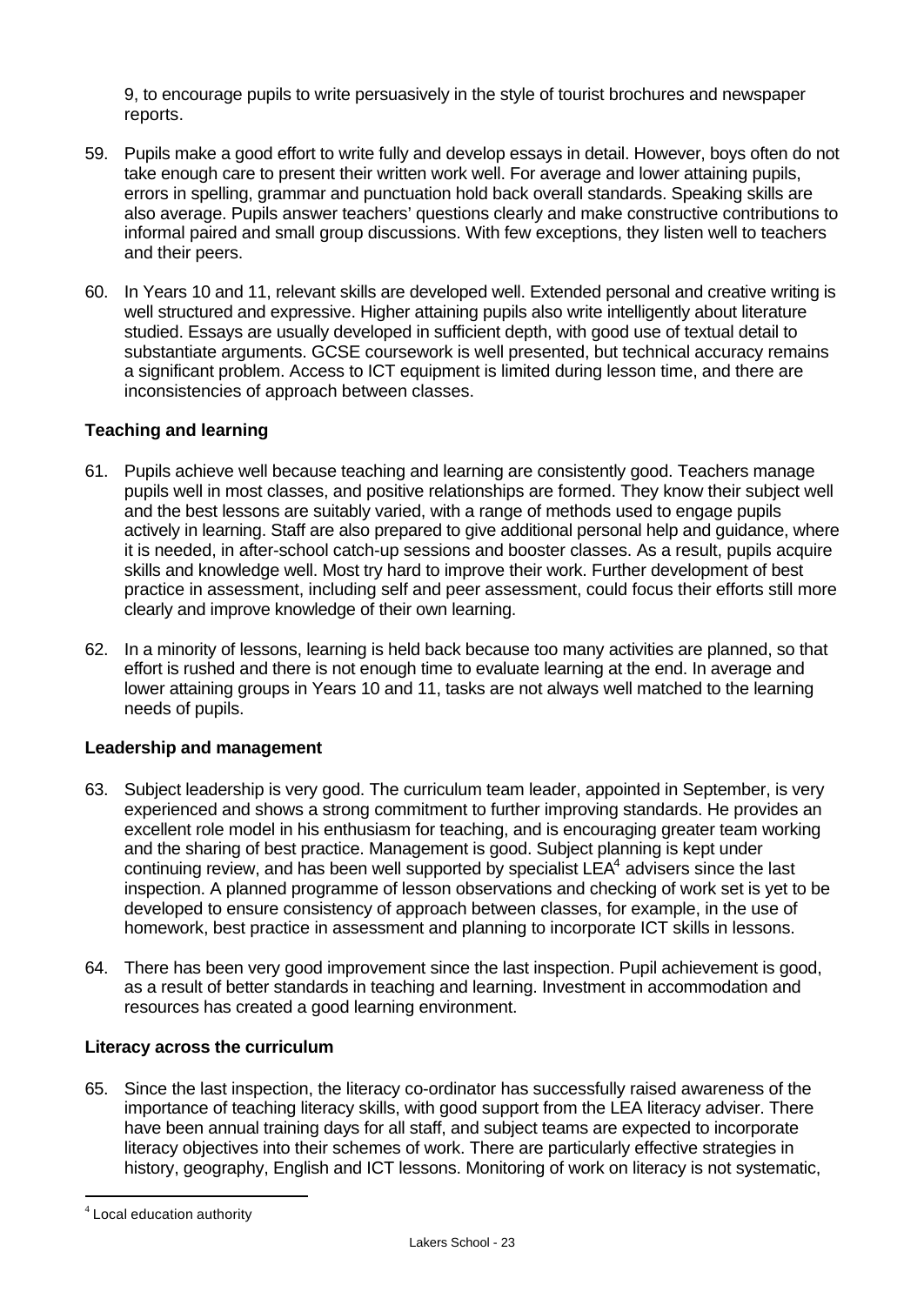however, to ensure that good practice is adopted consistently. Standards are broadly average throughout the school, although much scope remains for further improvement, in particular in the technical accuracy of written work. Spelling is a problem across the ability range. All staff should be expected to mark errors consistently and require pupils to correct written work.

66. Good practice was seen in modelling of skills and the use of writing frames, to help pupils develop and structure written work effectively, in English, history and geography. Pupils also have good opportunities to produce extended and creative writing in these subjects. Key words and rules of grammar are displayed in many classrooms, including music, physical education and art and design. ICT lessons also promote good standards of technical accuracy through the use of spell and grammar checks. In speaking, pupils share ideas well in informal group discussions, but more emphasis could be given to presentation skills, for example, in pupil reports to the whole class in final plenary sessions.

# **French**

Provision in French is **good**.

# **Main strengths and weaknesses**

- Pupils achieve well because of consistently good teaching.
- GCSE results have improved considerably because the subject is very well led.
- Pupils' oral skills are not as good as they should be.
- Assessment information is not used well enough to raise achievement in Years 7 to 9.
- ICT is not used well enough to aid learning.

#### **Commentary**

Standards are **average** by the end of Year 9 and **above average** by the end of Year 11 and this represents **good** achievement. Teaching and learning are **good** in all years. **Very good** leadership and satisfactory management have ensured that improvement since the last inspection has been **good.**

#### **Examination results**

67. In 2003, results improved considerably and were above average; in 2002, GCSE results in French were well below average, and pupils did far worse in French than in their other subjects. Boys did particularly well and pupils achieved well. Both boys and girls attained significantly higher than the average for the county. The school does not monitor the results of pupils from minority ethnic backgrounds, but the evidence from work seen shows that these pupils achieve as well as others in the school.

#### **Standards and achievement**

- 68. Pupils in all year groups are achieving well. By Year 9 pupils have reached standards that are average and can write accurately about themselves, their interests and the world around them. Higher attaining pupils write accurate, extended pieces, using a range of verb tenses. Pupils' speaking skills are weaker. Pupils with special educational needs achieve as well as others because teachers invariably plan carefully to meet their needs.
- 69. By Year 11 standards are above average and pupils continue to achieve well. Pupils can express themselves fluently in written French and use a range of structures and verb tenses competently. In Year 11, pupils' speaking skills are significantly weaker than their writing. However, in Year 10, pupils have very good oral skills. Achievement is accelerated because pupils' behaviour and attitude to learning are good, as a result of the good relationships with their teachers.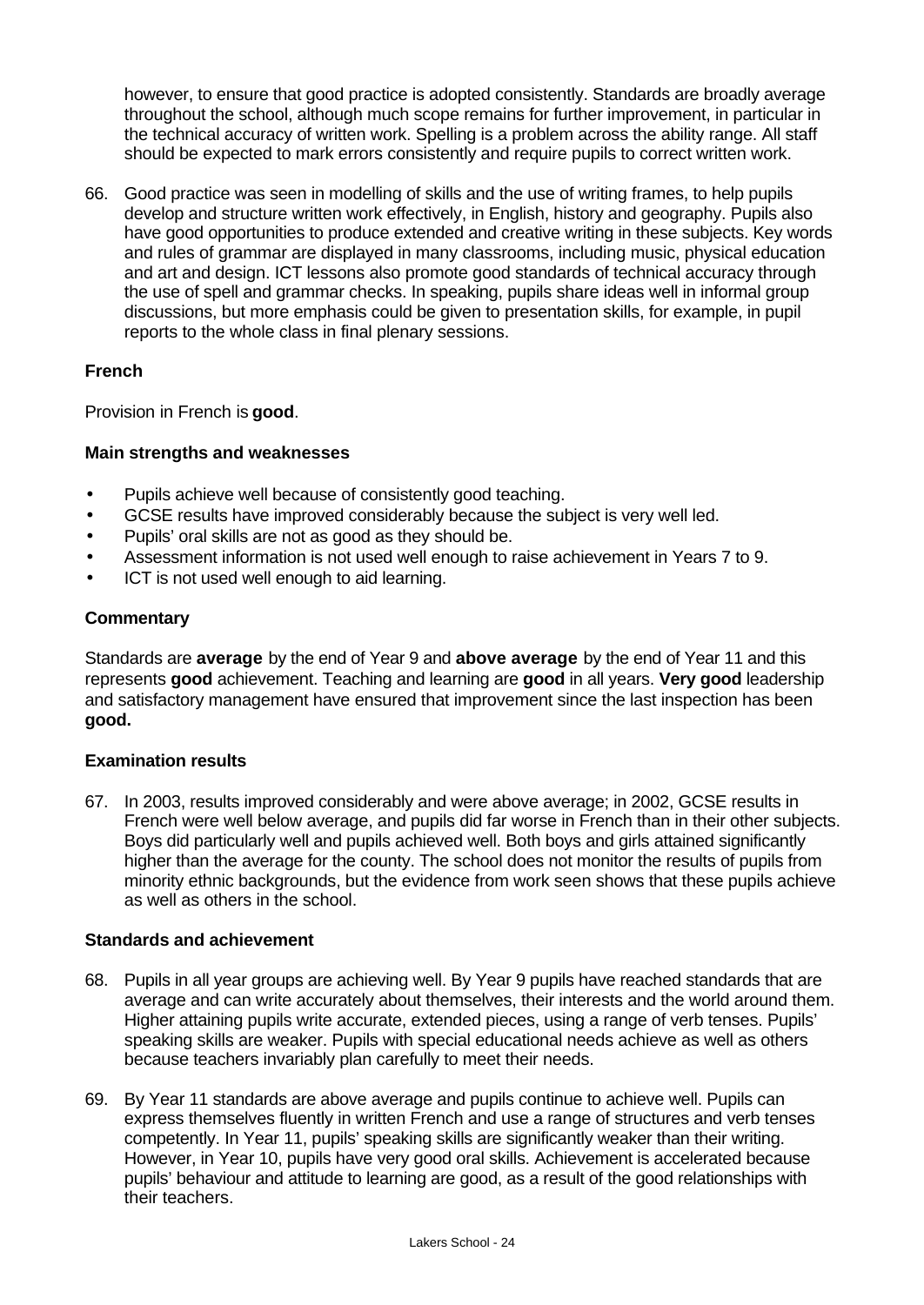# **Teaching and learning**

70. Teaching and learning are consistently good in all years and often very good. Pupils achieve well because teachers' planning is very good, as is their classroom control. Marking is good. Presentation of new material is lively and clear and at times enhanced by the newly installed electronic white board. In the most successful lessons, teachers use a variety of techniques and exercises, including games, to practise new material thoroughly and retain pupils' interest. Most lessons are enjoyable. Teachers are good linguists. In many lessons they use French almost exclusively and pupils respond well in the language. However, many opportunities to develop pupils' oral skills are missed; pupils are not challenged to speak creatively and do not have enough opportunities to practise their spoken French with a partner. Authentic recordings of native speakers are not used often enough to develop pupils' listening skills. ICT is rarely used to aid learning.

# **Leadership and management**

71. The subject leader is a very good role model as a teacher, and leads an effective team of committed colleagues very well. He and his team have made significant improvements in provision over the last two years, and he has good vision for the future of the team. Monitoring and evaluation of teaching is underway, but not yet regular enough for colleagues to share good practice effectively. Assessment procedures are thorough, regular and well recorded, but assessment information is not used effectively to raise achievement in Years 7 to 9.

# **MATHEMATICS**

Provision in mathematics is **good.**

#### **Main strengths and weaknesses**

- Leadership has brought about good and fast improvement in GCSE results, teaching and the achievement of pupils.
- The good quality of teaching significantly contributes to the rise in standards and achievement.
- Computers are not used by pupils in lessons and this prevents deepening their understanding in several areas.
- The team embraces change, shares good practice, and regularly monitors and evaluates its work and performance well.
- There is insufficient co-ordination of the use of mathematics in other subjects.
- Curriculum and assessment development are helping to raise the achievement of pupils.

#### **Commentary**

Standards are **average** to the end of Year 9 and **below average** at the end of Year 11. This represents **good** achievement given pupils below average standards when they entered the school (last year's Year 11 had well below average standards in mathematics when they joined the school). Teaching and learning are **good** as is the subject's leadership and management. There has been **good** improvement since the last inspection.

#### **Test and examination results**

72. In 2003, National Tests results taken by Year 9 pupils were below average when compared with all schools and well below average when compared with similar schools. They were better than English and similar to science. They have improved steadily over time with only little fluctuation, and over the last few years boys' results have risen more than girls' when compared with national increases. The achievement for this year group was satisfactory.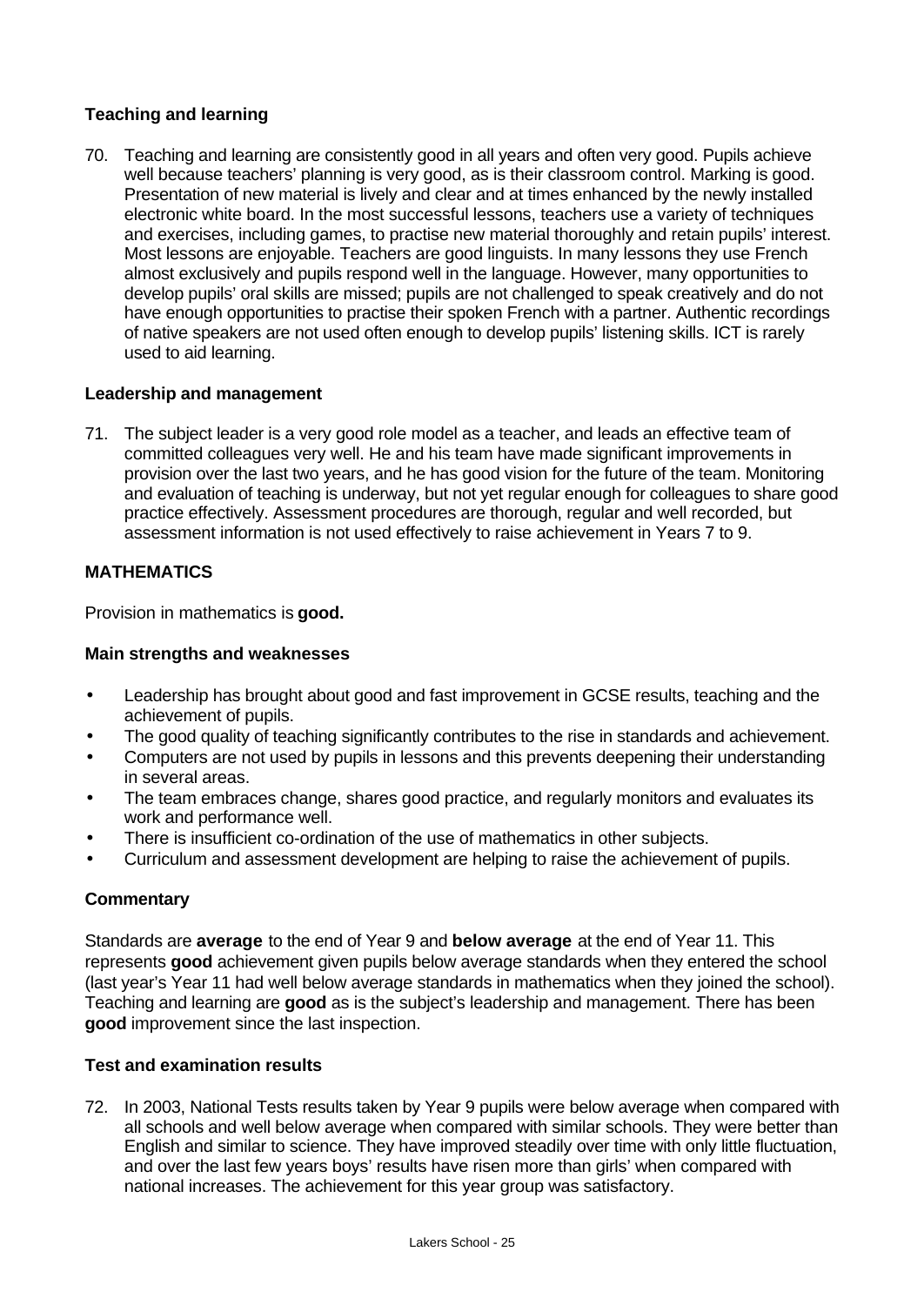73. The GCSE results for 2003 taken by Year 11 pupils were below average when compared with all schools nationally and average when compared to similar schools. Although pupils did better in other subjects, there was a very good improvement in higher grades, which was mainly due to the improvement of the boys' results, which reversed a downward trend over the last few years. The achievement for this year group was also satisfactory.

#### **Standards and achievement**

- 74. When pupils enter the school, their standards are below average. In work seen, by the end of Year 9, pupils' work in number, algebra, shape, space and measures is average. This is a big improvement over the test results of last year. This is because the successful approaches to teaching and learning and assessment adopted in Years 10 and 11 have been introduced into Years 7 to 9. Consequently, achievement is good throughout Years 7 to 11 and similar for boys and girls. Pupils with special educational needs achieve as well as others in the subject. When support assistants are present in lessons they do a good job in helping pupils with learning needs to understand the work.
- 75. Almost all pupils in Years 7 to 9 can perform accurate calculations without using calculators and solve simple problems mentally. The higher attaining pupils manipulate fractions well and use algebra to solve problems and to describe and generalise number patterns. Average attaining pupils use percentages well to increase and decrease quantities, while pupils with special educational needs use games to help them understand and use facts about angles and shapes.
- 76. By the end of Year 11, the overall standard of work seen was below average, except in number work, where it was average. The higher attaining pupils use the method of differences well to establish cubic formulae when preparing for their coursework. Average attaining pupils can use statistical methods well and apply numeric skills, but have difficulties in rounding when estimating calculations. Pupils with special educational needs manipulate basic algebra and convert between different units of measure well.

# **Teaching and learning**

- 77. Teaching and learning are consistently good with much that is very good and it is this that is driving up achievement. There are several effective features of teaching that are promoting good learning. The good level of teachers' subject knowledge enables teachers to make good use of the National Numeracy Strategy in all year groups to improve planning, structure and teaching methods. Teachers skilfully encourage pupils to learn and to maintain their engagement during lessons, which results in pupils achieving well. Learning is most effective when teachers also have high expectations, and provide challenge through pace or activities. The quality of support for pupils with special educational needs is varied, but is effective when assistants are active and sufficient planning takes place.
- 78. There are also weaknesses in a minority of lessons that hold back the achievement of pupils. Some teaching and activities are not well matched to pupils' needs. Some methods used to respond to bad behaviour are ineffective. The marking of pupils' work does not provide enough guidance on how to improve and expectation and pace of a few lessons make insufficient demands on pupils to engage in their work.

#### **Leadership and management**

79. This is well supported by senior leadership and the LEA. There is a good team spirit and teaching rooms are grouped together. This facilitates the good delegation of responsibilities, which is matched to teachers' strengths and interests. The regular and effective monitoring of the team's work and performance enables very good tracking of pupils' progress, particularly in Years 10 and 11. The team development plan is a useful instrument to plan, measure and sustain progress, and is closely linked to the school's aims and targets. The good improvement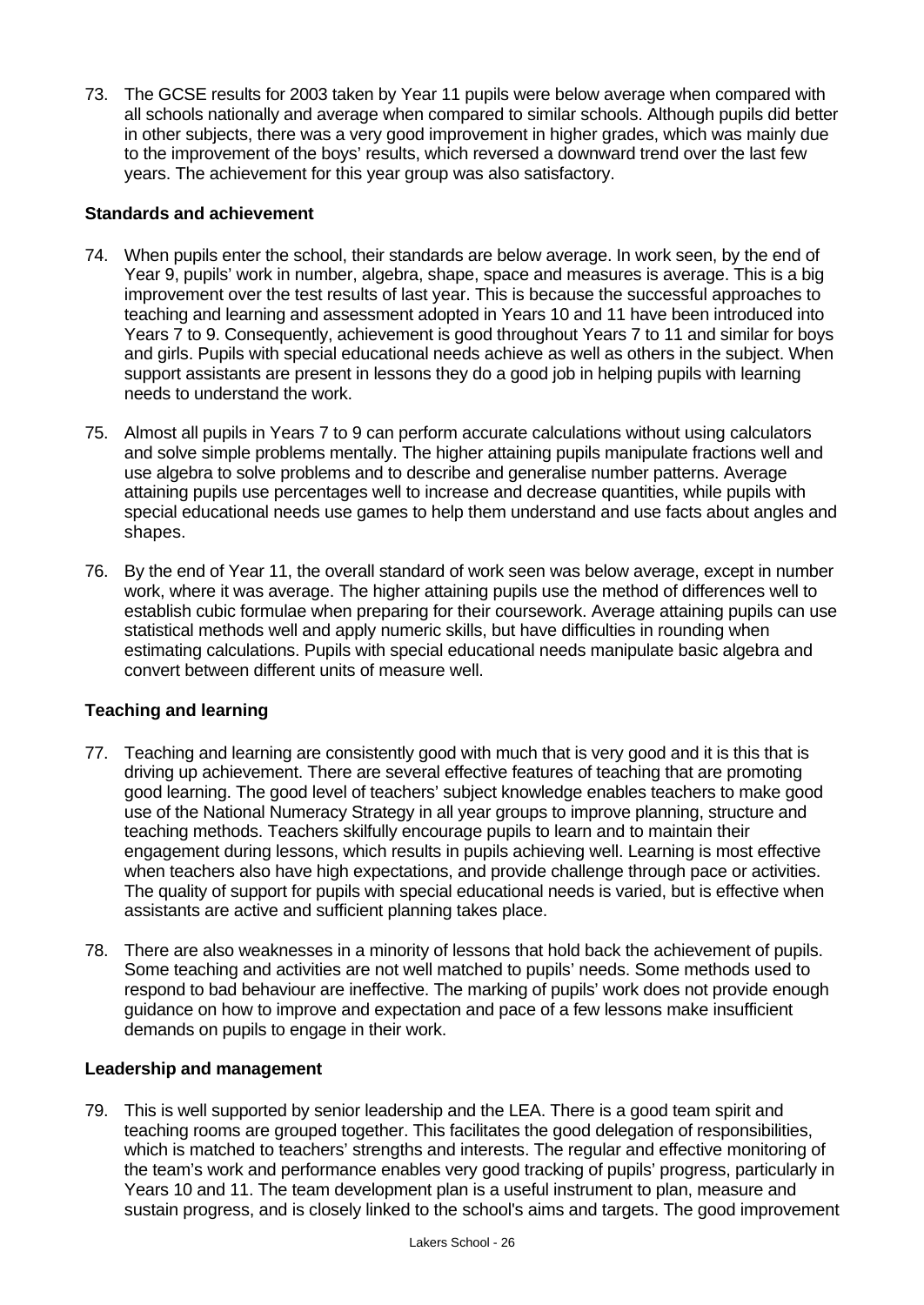since the last inspection includes: the use of the National Numeracy Strategy in Years 7 to 9; implementation of a modular GCSE course, to raise achievement; raising entry levels for the GCSE exam to almost all pupils; eliminating non-specialist mathematics teaching and using test and examination criteria to feedback to pupils when marking.

80. There are, however, still some weaknesses. Inconsistencies occur in the generally good presentation of pupils' work, in the quality of classroom displays and in the emphasis placed on using learning objectives to guide teaching. The role of the team's link teacher for special educational needs is narrow, and the mathematics-related targets of teachers' lesson plans are too general to be useful.

#### **Mathematics across the curriculum**

81. Overall, standards are average. The framework developed by the school to promote and improve numeracy across other subjects lacks the guidance and detail to be useful. There is no co-ordination of this important work and opportunities are missed for subjects to make their effective contributions. There are, nevertheless, some good examples of using mathematics in other subjects. Year 7 pupils draw pie charts in French and Year 8 pupils in geography, where a policy is in place, use eight-figure grid references, scale and bearings when working with maps. In science they work out the average speed of moving cars by both calculation and by using graphs. Year 10 pupils are effectively taught complex formulae and use algorithms in ICT when using spreadsheets while Year 11 pupils in science accurately calculate properties of waves such as wavelength and frequency. An interactive computer program is effectively used in the inclusion unit improving the numerical skills of a Year 8 boy.

# **SCIENCE**

Provision in science is **good.**

#### **Main strengths and weaknesses**

- Standards have risen substantially since the last inspection, especially at GCSE.
- Pupils achieve well throughout because teaching is good; teachers have good subject knowledge that underpins clear explanations and good questioning.
- Pupils' scientific enquiry skills are not as good in Years 7 to 9 as they are in Years 10 and 11 because less emphasis is placed on practising these skills.
- Teachers use ICT well to enliven class discussions and to demonstrate key points, but pupils do not use ICT enough because access to resources is limited.
- The team is well led and managed; teaching is monitored and pupils' standards analysed thoroughly. Assessment is used well to monitor progress.

#### **Commentary**

Standards are **average** in Years 9 and 11 and this represents **good** achievement. Teaching and learning are **good** as are leadership and management. There has been **good** improvement since the last inspection.

#### **Test and examination results**

82. In the 2003 national tests at the end of Year 9, pupils' standards were below average compared with all schools and well below those of similar schools. In relation to their standards when they entered the school, pupils generally achieved satisfactorily and higher attaining pupils well. Standards in science were higher than in English or mathematics. At GCSE, the proportion achieving grade C or above was above average compared with all schools and well above for similar schools, and showed a substantial improvement over previous years. There was little difference in the results attained by boys and girls. Pupils achieved very well. The school does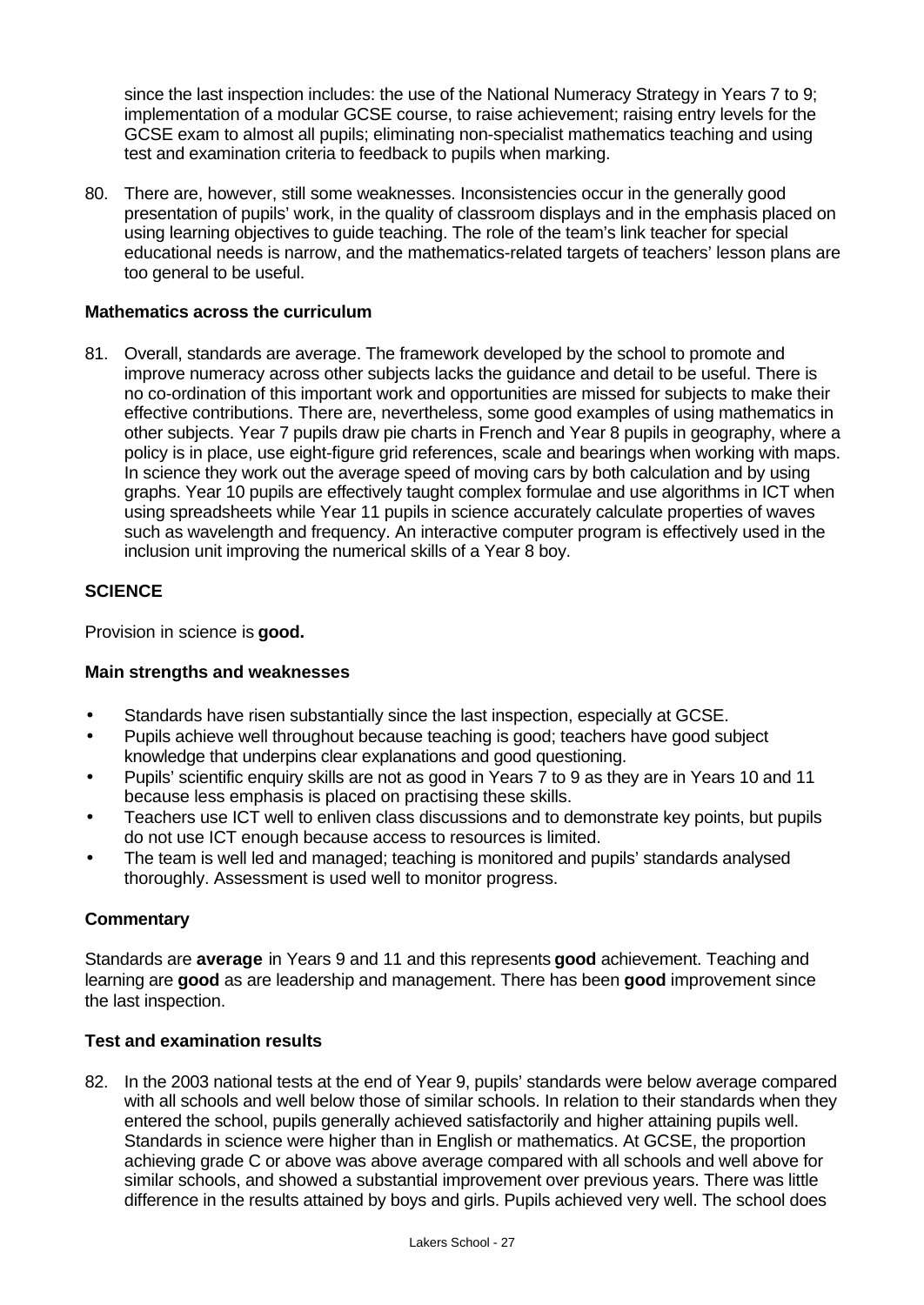not monitor the results of pupils from minority ethnic backgrounds, but the evidence from work seen shows that these pupils achieve as well as others in the school.

#### **Standards and achievement**

- 83. Pupils' standards on entry to the school in Year 7 are below average. By Year 9 their standards are average and they achieve well, with their knowledge and understanding of key facts and principles a little better developed than their scientific enquiry skills. Standards by the end of Year 9 are better than the test results in 2003 because the team has made a determined effort to improve the quality of teaching and learning in these years. Achievement is good because teachers take great care to plan interesting and stimulating lessons that meet the needs of all pupils. By Year 9, most pupils have a good grasp of particle theory and use it appropriately to describe features of solids, liquids and gases and to explain phenomena such as the transmission of sound through materials. Higher attaining pupils are able to represent simple compounds using chemical formulae. Many pupils understand the flow of different forms of energy through a range of devices and can describe their efficiency in these terms.
- 84. By Year 11, pupils' standards are average and boys and girls, and pupils with special educational needs, achieve well throughout. For example, many confidently predict the chemical properties of elements from their position in the periodic table and the higher attainers relate these to their atomic structures and the bonds involved. This good achievement is sustained because teachers have good subject knowledge, which is put to good use through clear and lively explanations and probing questioning to check pupils' understanding. However, in Years 7 to 9, opportunities for pupils to practise skills of scientific enquiry such as predicting and making decisions about their working methods are sometimes missed because less emphasis is placed on this aspect of science when lessons are planned.

# **Teaching and learning**

- 85. Teaching and learning are good. Lessons are well planned and objectives shared with pupils, although in a minority of lessons, insufficient emphasis is placed on highlighting technical terms. Pupils consolidate their learning from previous lessons well through their response to teachers' good questioning and short tasks provided. Activities are well chosen and, where support staff are available, they are deployed and used very well so that pupils with special educational needs make the same good progress as others in the class. In one excellent Year 11 lesson about disease and medical conditions, pupils, many of whom had special educational needs, distinguished between inherited conditions, infection and those conditions arising in other ways. They explored difficult moral and ethical issues, such as those surrounding pregnancy where a condition is known or is likely, and gained much from a very skilfully and sensitively structured discussion. Pupils' behaviour is managed well so relationships are good, the pace of learning brisk and most enjoy science.
- 86. Good achievement is also ensured through carefully planned homework and teachers' marking of pupils' work, the best of which provides much feedback to pupils on how to improve. Teachers use ICT very effectively to enhance class discussions and to demonstrate key ideas. Achievement is held back at times because pupils are not using ICT enough as their access to appropriate resources such as data loggers is inadequate, which was also a weakness at the time of the last inspection. In the less effective lessons, tasks and activities are not adapted sufficiently to pupils' needs and abilities and discussions extend for too long so that they lose concentration and interest.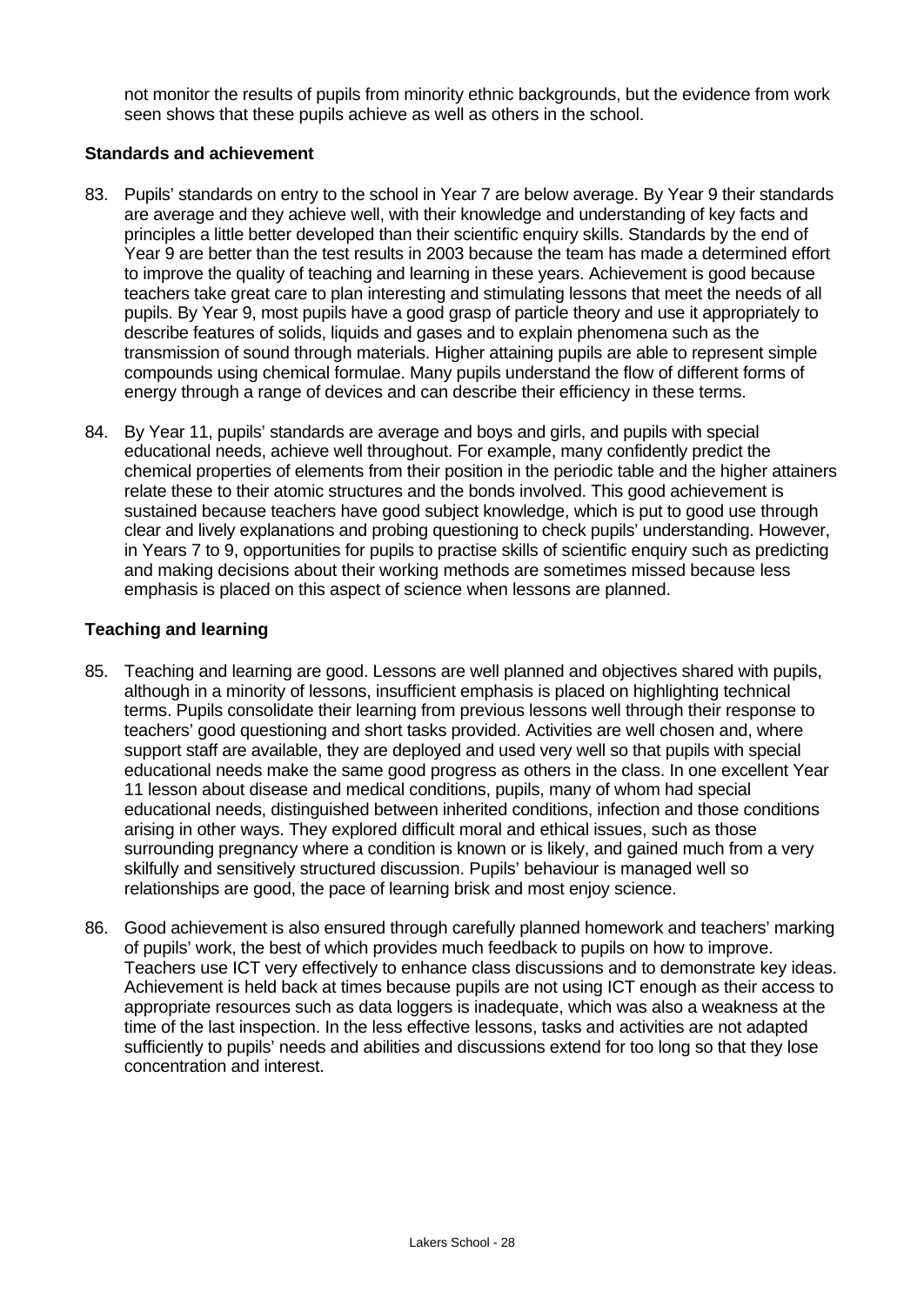### **Leadership and management**

- 87. The subject leader effectively promotes good teamwork and mutual support amongst the staff who have coped well in covering for colleagues through a very difficult period. He is supported well by a newly appointed second in team. Together they provide clear and appropriate direction for the team. As a result, good improvement has been made since the last inspection; pupils' standards have risen substantially, especially at GCSE. Leadership and management ensure that standards are being driven up because:
	- teaching is monitored and supported systematically;
	- pupils' achievements in standard tests are thoroughly analysed and action taken, for example, currently to improve curriculum plans at Key Stage 3;
	- good quality assessments are used to monitor pupils and to set them targets, so that most pupils know what they are and what they need to do to improve, especially in later Years 10 and 11;
	- technical support is adequate and effective so that pupils have good access to practical equipment on demand.

# **INFORMATION AND COMMUNICATION TECHNOLOGY**

Provision in information and communication technology is **very good.**

#### **Main strengths and weaknesses**

- Pupils achieve very well in ICT because of the very good teaching they receive.
- The monitoring and assessment of pupils' work is very thorough and is used well to help pupils improve.
- The leadership and management of the team are very good and provide a clear vision and direction for the subject.
- The school is not meeting its statutory obligation to ensure that all pupils are taught ICT in Years 10 and 11.

#### **Commentary**

Standards in Year 9 are **above average** and **well above** average in Year 11. Pupils achieve **well** because teaching and learning are consistently **very good.** The subject is **very well** led and managed and so improvement since the last inspection has been **good.**

#### **Examination results**

88. Results in the GCSE examinations in 2003 were well above average for all schools and very high when compared with similar schools. Pupils achieved very well and there was little difference in the standards attained by boys and girls. This continued the rising trend in improvement seen over the last two years.

#### **Standards and achievement**

- 89. By the end of Year 9, pupils' standards of ICT capability are above average; this represents very good achievement given pupils' standards upon entry to the school. Pupils with special educational needs achieve equally well because teachers are sensitive to their needs and plan their lessons carefully. Pupils have total confidence in managing their files on the computer network and use a variety of software tools effectively. A good example of this is a project in Year 7, where pupils use presentation software to produce an animated presentation about themselves. The work of pupils is thoughtfully presented and thorough.
- 90. By the end of Year 11 standards are even better and are well above average. Pupils on the double unit GCSE course have very well-developed ICT skills across a range of applications. In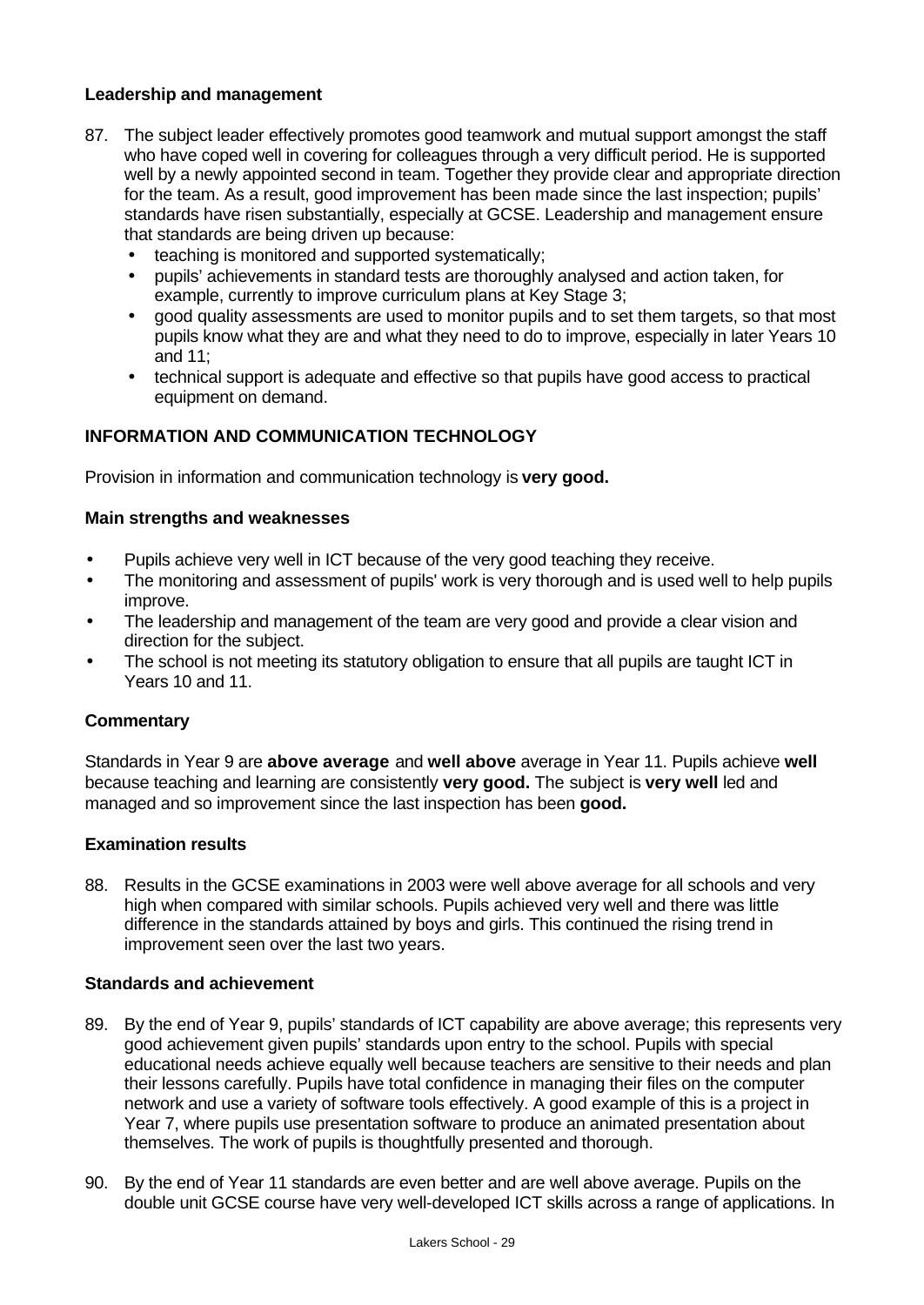addition to the traditional skills of presentation, data manipulation and modelling, pupils make effective use of the Internet and use digital manipulation techniques. The school does not monitor the results of pupils from minority ethnic backgrounds, but the evidence from work seen shows that these pupils achieve as well as others in the school.

# **Teaching and learning**

- 91. Very good achievement is fostered by very good teaching, which leads to very good learning. In Years 7 to 9 pupils benefit from knowledgeable and committed teachers. Lessons are always lively and well paced and have clear learning objectives. Pupils are actively engaged in lessons that capture the interest of pupils of all abilities. Teachers take great care to ensure that pupils with special educational needs learn at a rate that is similar to all other pupils. Positive learning environments are created by the very good attitude and behaviour of the pupils and their purposeful relationships with teachers.
- 92. Standards are driven up and pupils achieve very well because teachers use their own knowledge and experience to challenge and extend the learners. Pupils benefit from the high expectations of teachers and respond positively to the challenging activities. Assessment is used very effectively to motivate pupils and to set targets for future improvement. However, the most remarkable feature of the teaching is the capacity that pupils have developed for independent learning; as a result of consistently very good teaching, pupils can apply knowledge and understanding effectively in their own work.

#### **Leadership and management**

93. The leadership and management provided by the subject leader are very good and are reflected in the understanding, commitment and shared vision of the team. The strong team ethos and commitment to continuous improvement has enabled the subject to maintain its very high standards. As a result of the focus on teaching and learning and a commitment to high standards, good improvement has been made since the previous inspection.

#### **Information and communication technology across the curriculum**

94. Overall the provision for ICT across the curriculum is unsatisfactory. The school is not meeting its statutory obligation to ensure that all pupils are taught ICT in Years 10 and 11. Since the last inspection, the school has made a significant investment in computers and related technology, which has resulted in a ratio of one computer to every 6.4 pupils, however, this is below the national average. Pupils' use of ICT is unsatisfactory in most subjects and there is no discernable impact on the standard of their work in these subjects. However, the school has recently invested heavily in new computer white boards and related technology and in some subjects, lessons are becoming more exciting and captivating for pupils because they enable the teachers to bring the Internet into the classroom. In subjects such as art and design, music and mathematics the use of these computer white boards is bringing lessons to life and in business studies, ICT is a significant strength of the team. The impact of ICT is yet to be seen in pupils' work across the whole school, but it is improving teaching as teachers use the technology to bring lessons to life and make their lessons more engaging for the pupils.

# **HUMANITIES**

#### **Geography**

Provision in geography is **good.**

#### **Main strengths and weaknesses**

• Leadership and management are very good, ensuring that standards are rising quickly.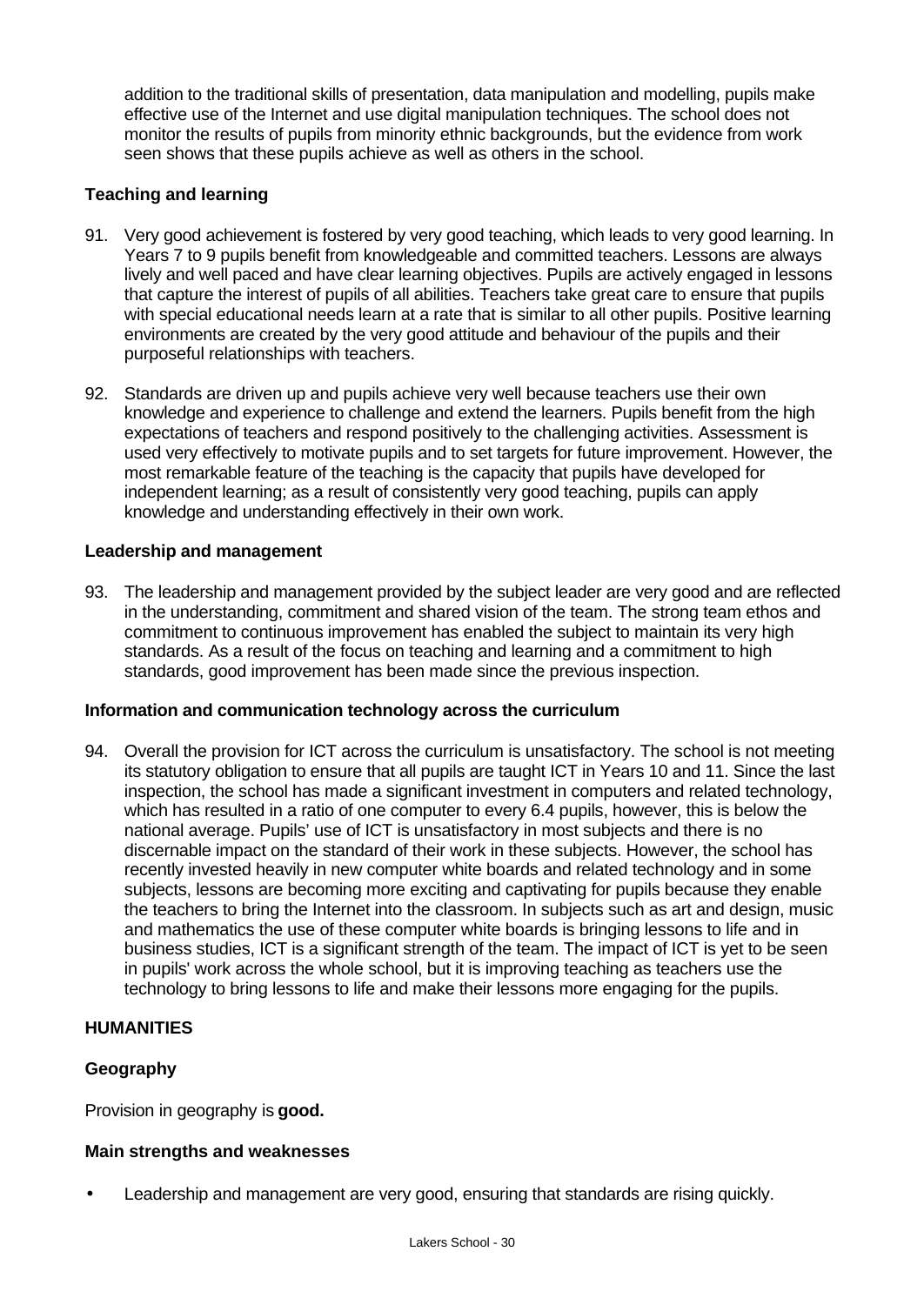- Pupils' overall achievement is good because of the high quality of curricular planning, assessment and teaching.
- Teaching is good so pupils learn well: teachers have a very good knowledge of the subject and an enthusiasm that transmits itself to pupils and enhances their attitudes.
- Achievement in a minority of classes is held back by occasional weaknesses, linked mainly to the choice of teaching and behaviour management strategies for certain groups of pupils.

# **Commentary**

Standards are average to the end of Year 9 and below average by the end of Year 11. This represents good achievement and is the result of good teaching that promotes good learning. Very good leadership and management have ensured that improvement since the last inspection has been very good.

#### **Test and examination results**

95. Results at GCSE are below average, but represent good achievement as the pupils' attainment on entry was well below average. Results have improved markedly in the last three years: in Year 2000, 18 per cent of pupils gained A\* to C, in 2001 the figure increased to 29 per cent and in 2003 it was just short of 50 per cent. There are no significant differences in the standards reached by boys and girls and the pupils' points score in geography compares favourably with their scores in other subjects. .

#### **Standards and achievement**

- 96. When pupils enter the school their skills, knowledge and understanding are now below average. However, as a result of a well-organised and taught curriculum, enhanced by very good assessment and target setting, most pupils reach the national average by the end of Year 9. This represents good achievement. There are no significant differences in achievement between boys and girls or higher and lower attainers. As a result of a curriculum that contains an effective balance between geographical enquiry, places, patterns, processes and environmental change, pupils learn well and acquire a firm foundation for GCSE study. Standards are also helped by the implementation of the literacy strategy, which contributes towards their understanding of concepts. Thus, for example, pupils acquire a sound understanding of location and the identification and development of geographical argument.
- 97. In Years 10 and 11 pupils pursue an appropriate examination course that is made more effective by the careful use of mathematics and literacy strategies. These are well used to help pupils produce graphs, tables and writing assignments to illustrate earthquakes, energy use and ecosystems. Currently, despite the impressive recent improvement in results, standards are just below average, but pupils' achievement is good because their standards on entry were well below average. Standards are higher in Year 9 than in Year 11 because the geographical provision for the current Year 11 in their earlier years in the school was not as good as it is now.

#### **Teaching and learning**

98. Teaching and learning are good. Standards of learning are helped by the subject knowledge, confidence and expectations of the teachers. Thus, for example, pupils understood about the characteristic landforms of Dartmoor because of the clarity of explanations that were linked to pictures of the features. Teachers expect pupils to produce work that is appropriate in quality and quantity. Assessment is used very well and teachers usually take good account of pupils' learning needs. On some occasions, however, teachers do not achieve the right balance exposition, effective questioning, independent work and checking for understanding. Pupils across the school benefit from some well-organised fieldwork opportunities that have a beneficial effect on their understanding of physical geography and coastal landforms.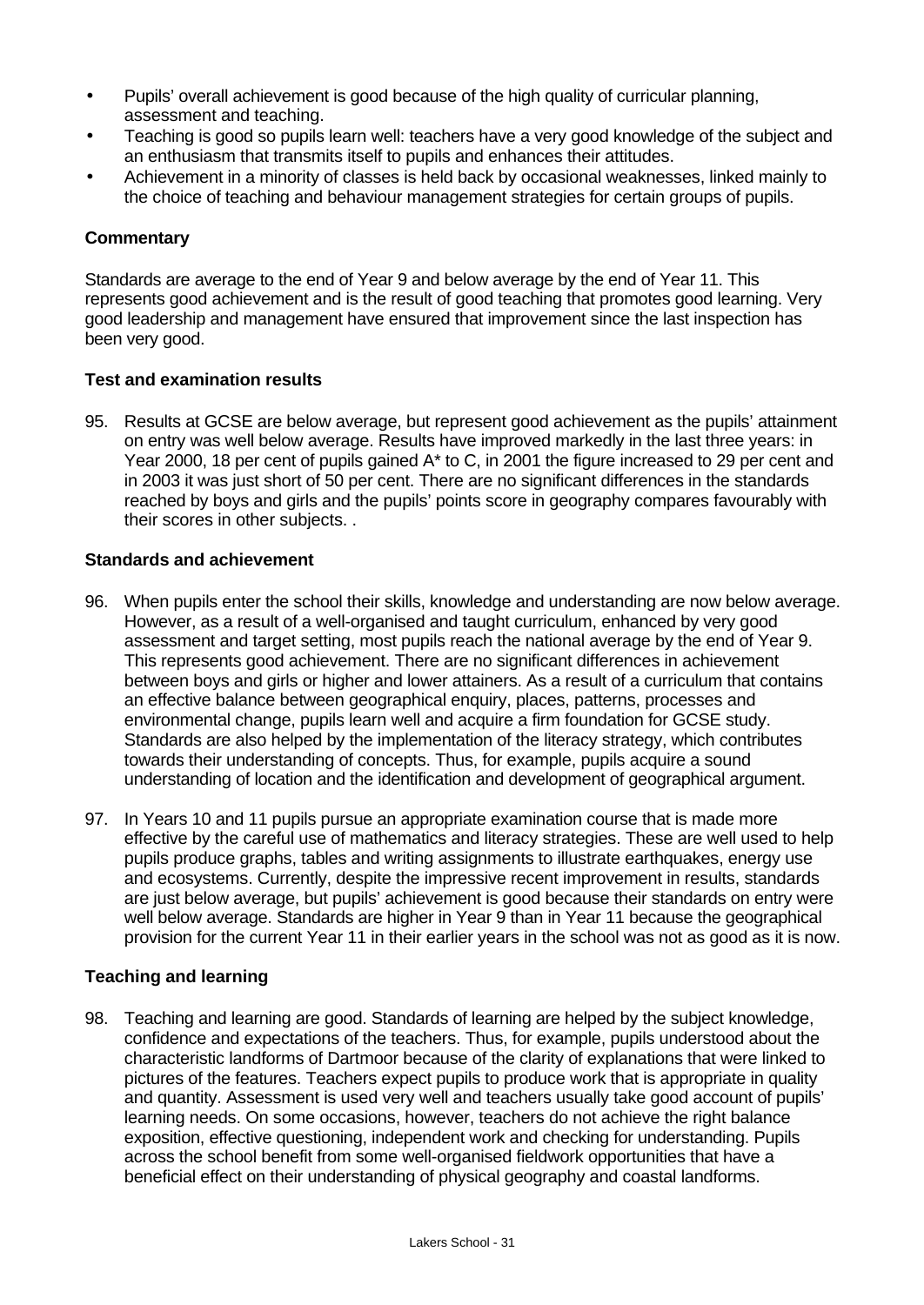# **Leadership and management**

99. Work in the subject is both led and managed very well by a most capable head of team. There is a clear link between the overall team strategy to improve standards and the structures to support it. Thus the meticulous sequencing of topics and themes and the assessment and monitoring of pupils' progress make a significant contribution to the quality of teaching and learning. There is an excellent development plan in place to tackle the next priorities and the subject is well placed for even further improvement.

# **History**

Provision in history is **very good**.

# **Main strengths and weaknesses**

- Very good teaching and learning result in very good achievement for all pupils.
- Assessment is used very well to help pupils improve their learning.
- Inspiring leadership and very effective management have improved results and standards for all pupils.
- There are no significant weaknesses, but provision for gifted and talented pupils could be developed more effectively.

#### **Commentary**

Standards are **average** by the end of Year 9 and **well above** average by Year 11. Pupils' achievement is **very good** in all years as is the quality of teaching and learning. Leadership and management are **very good** and there has been **good** improvement since the last inspection.

#### **Test and examination results**

100. Tests at the end of Year 9 show that pupils achieve average results. GCSE results in Year 11 in 2003 show that pupils achieved well above average, boys performing even better than girls, which is against the national trend. This represented very high achievement given the below average standards pupils have when they enter the school. Results improved on achievements of 2001 and 2002. Pupils are succeeding more highly than was predicted by their previous work. History results are among the best in the school.

#### **Standards and achievement**

101. Pupils enter the school with below, and for many, well below average standards. Progression through Years 7, 8 and 9 brings standards up to the national average and so their achievement is very good. Girls and boys, as well as pupils with special educational needs, all achieve very well, developing the skills necessary for success in history and making rapid progress. They are able to investigate topics effectively, discuss their work fluently, understand the importance of sources, and to appreciate the bias of some historical evidence. By Year 11 many are competent historians eager to research the subject and able to evaluate the evidence before them.

#### **Teaching and learning**

102. Achievement is being driven up by consistently very good teaching, which promotes very good learning. Teachers offer expert subject knowledge, but lessons are not 'teacher-led' - the pupils have ownership of what they are doing. Challenging and exciting work fires the imagination of pupils and makes them eager to succeed. Relationships between teachers and pupils are good with the result that pupils want to learn and do well. Homework is used very effectively to extend learning beyond the classroom. It is marked promptly, thoroughly and positively. Pupils thus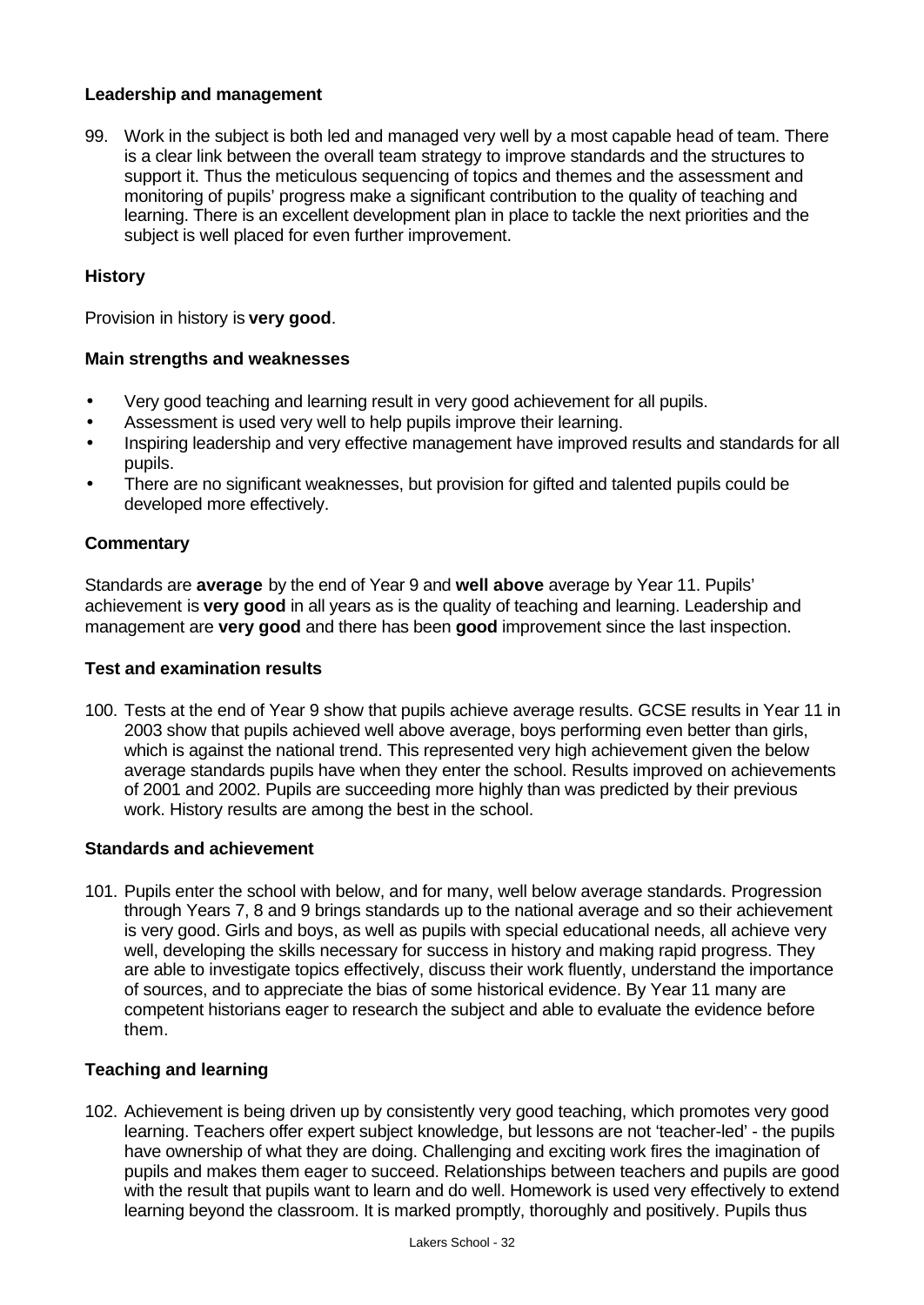take great pride in their work. Achievement is further assured by assessment, which is used as a very effective tool to raise standards - all pupils know how well they are performing by the effective use of ICT in teaching history.

#### **Leadership and management**

- 103. The head of team provides inspiring leadership motivating pupils and staff to aim high. History is growing in popularity as a GCSE option. She has created a dynamic team and her management skills match her leadership qualities. Every aspect of the teams' work is rigorously checked and evaluated – the team is aware of strengths and areas that could be improved, such as extension work for gifted and talented pupils. Short and long-term planning is in place to make this very good team achieve excellence.
- 104. Very high standards have been maintained in history, with a new team of teachers, and progress has been made.

#### **Religious education**

Provision in religious education is **unsatisfactory.**

#### **Main strengths and weaknesses**

- Pupils underachieve at age 16, because of unsatisfactory teaching; teachers expect too little of pupils.
- Leadership lacks a clear vision of how to raise standards.
- The quality of assessment is good.

#### **Commentary**

Standards are **below average** by the end of Year 9 and **well below average** by the end of Year 11. This represents **satisfactory** achievement to Year 9, but **unsatisfactory** achievement to Year 11. This is largely because teaching and learning are **satisfactory** in Years 7 to 9, but **unsatisfactory** in Years 10 and 11. **Unsatisfactory** leadership and management have failed to ensure high enough standards and so improvement since the last inspection has been **unsatisfactory.**

#### **Test and examination results**

105. In the 2003 GCSE short course examination the proportion of pupils gaining Grades A\* to C passes was well below the national average for all schools. Pupils underachieved, on average performing significantly less well than in their other subjects. This was the first year in which the majority of pupils were entered for the examination.

#### **Standards and achievement**

- 106. When pupils enter the school, their standards are below average. In work seen, by the end of Year 9, standards remain below average. This represents satisfactory achievement. Pupils have a satisfactory knowledge and understanding of the origins and distinctive features of Christianity and other religions in the country. They can make a personal response to religious questions. However, they have only a limited understanding of why and how the lives of practising members of faith communities are shaped by their beliefs.
- 107. By the end of Year 11 standards are well below average and pupils overall are underachieving. Pupils' knowledge and understanding of the Christian and Jewish faiths, and of their distinctive insights into ethical issues, are superficial. Their grasp of religious language and concepts is limited, and their evaluative skills are underdeveloped. Pupils are underachieving because of unsatisfactory teaching.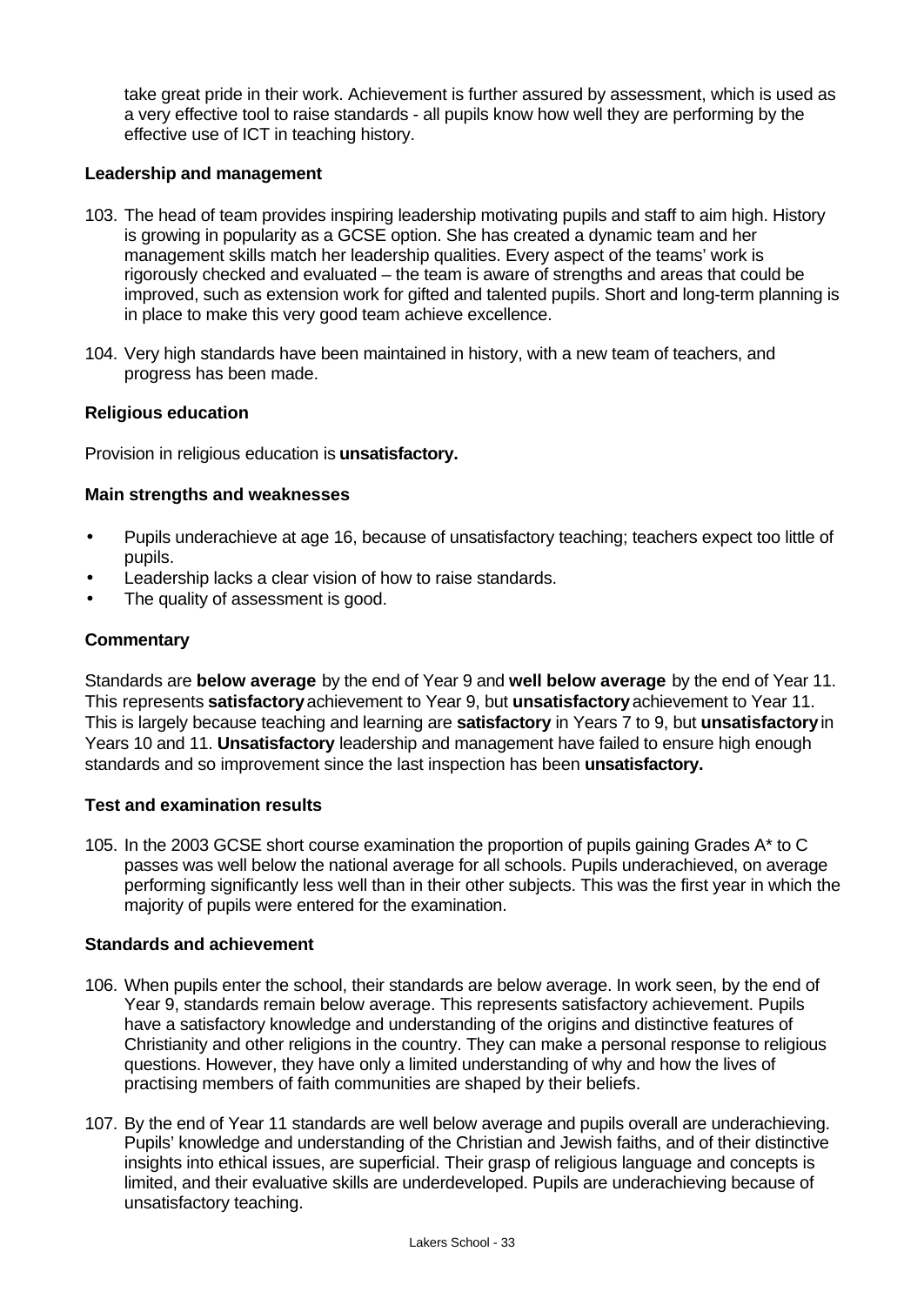# **Teaching and learning**

- 108. Pupils' learning is satisfactory overall in Years 7 to 9, and unsatisfactory in Years 10 and 11. Where pupils learn best, teachers have high expectations, and stretch them with interesting work that is well matched to their individual needs. For example, Year 10 pupils gained a good understanding of Christian teaching on divorce, because the teacher planned well to lead them step by step to grasp the key ideas, through a good variety of interesting and challenging activities. By the lesson's end, pupils could tackle writing a letter from a priest to his parishioners, explaining his church's stance on divorce.
- 109. Where pupils learn least well, it is because teachers expect too little of them, while at the same time not matching work well enough to their needs. Pupils lose interest, because the work is either too difficult for them, or too easy. For example, Year 8 low attaining pupils learned little about the Attributes of Allah, because the approach was too abstract, and they could not handle the language and concepts. In some Years 10 and 11 classes a minority of pupils, particularly girls, respond by behaving badly, hindering the learning of all. Teachers do not plan well enough to meet the needs of pupils with special educational needs and so these pupils too, underachieve.

#### **Leadership and management**

110. Leadership and day-to-day management of the subject are unsatisfactory. Although the school's provision now meets statutory requirements, and schemes of work and assessment procedures have been improved, progress since the previous inspection has been unsatisfactory. Standards are too low overall, because not enough has been done to improve the quality of teaching and learning.

#### **TECHNOLOGY**

#### **Design and technology**

Provision in design and technology is **satisfactory.**

#### **Main strengths and weaknesses**

- Good leadership of the team has identified clear priorities for raising standards.
- Monitoring teaching and learning and of pupil progress are beginning to raise attainment.
- Assessment procedures are good in Years 7 to 9, but some pupils are unsure of their National Curriculum Levels.
- Marking and assessment in Years 10 and 11 focuses insufficiently on the quality of work produced.
- There are inadequate computer facilities, which restrict pupils' learning.

#### **Commentary**

Standards are **below average** by the end of Years 9 and 11. Pupils' achievement is **satisfactory** as is the quality of teaching and learning. Leadership is **good** and management is **satisfactory**. The subject has made **satisfactory** improvement since the last inspection.

#### **Examination results**

111. In the 2003 GCSE examinations electronics was above average, graphics close to the national average with food technology and resistant materials well below average. Pupils' achievement was satisfactory. This is an improvement over 2002 where results in all aspects of design and technology were below the national average.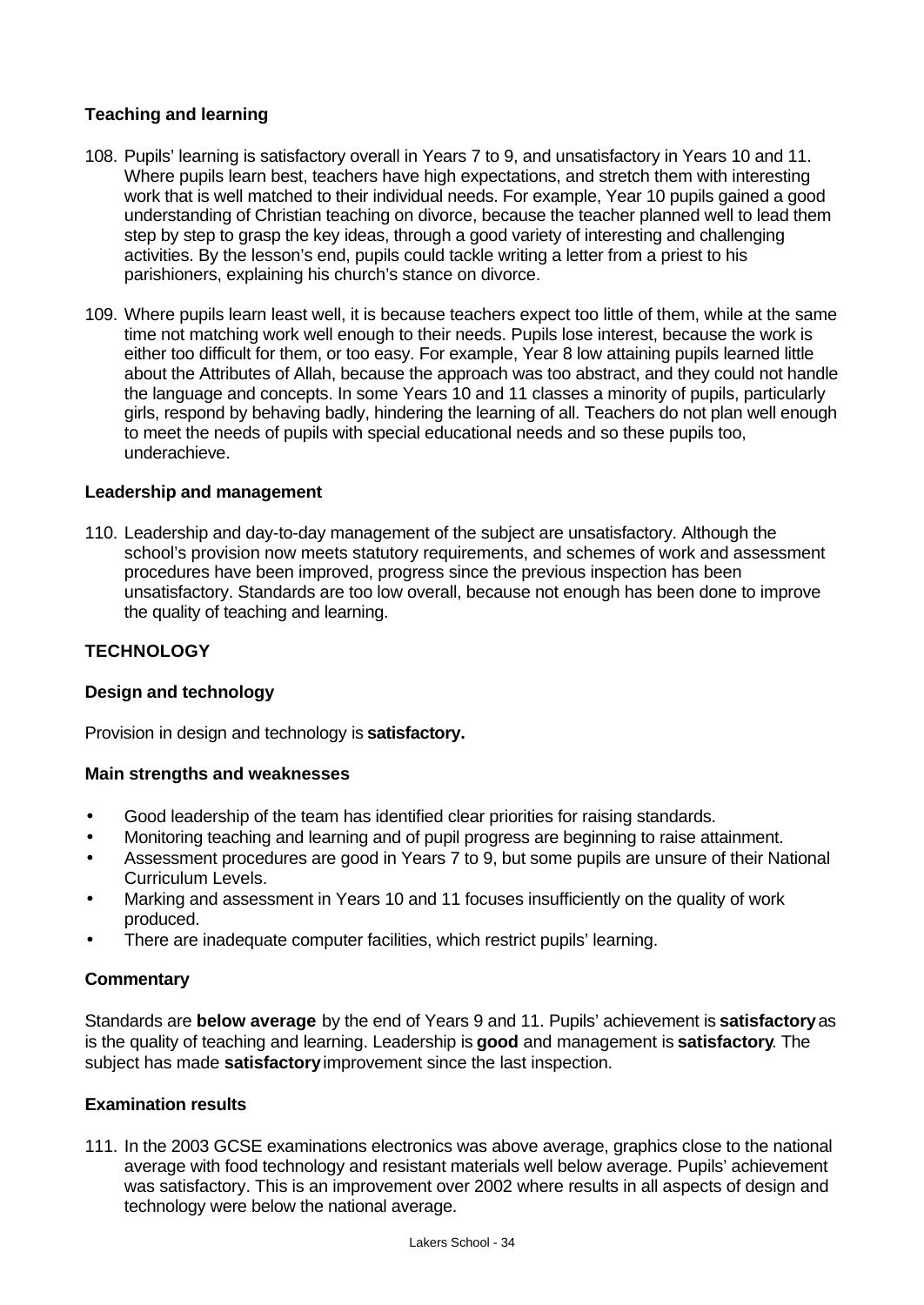# **Standards and achievement**

- 112. Current standards in Year 9 are below average. From below average attainment on entry pupils' achievement is satisfactory to Year 9. Higher attaining pupils in Years 7 and 9 attain standards that are above average. This was seen in pupils' work during an automated toy project in which they displayed good ideas for logo designs and good understanding of light and dark shading techniques in an isometric drawing exercise. Weaker work, mainly by average and lower attaining pupils, had poorer presentational skills both written and graphical, work often unfinished and ideas not explained. There is no significant difference between the performance of boys and girls.
- 113. Current standards in Year 11 are below average overall and pupils are achieving satisfactorily. Current work does show some improvement particularly in resistant materials and food technology, but standards in all specialisms need to be improved.
- 114. Higher attaining pupils can produce above average work as seen in an electronics project where good use of ICT is made in research. Here, pupils show good investigation skills, for instance, of different food products from other countries. Pupils show awareness of cultural influences in food production and good investigation of existing products. Work by average and lower attaining pupils can be untidy with an over-reliance on commercial material for research, weak evaluations and a lack of individuality in design work.
- 115. The development of design skills and the ability to offer creative and individual ideas is often not expressed in pupils' work and some of the practical tasks seem inappropriate both in choice and material used. Pupils need to see good quality work for their aspirations to be raised.

# **Teaching and learning**

116. Teaching and learning are satisfactory. In the better lessons pupils achieve well because teachers have good subject knowledge, use a range of activities to keep pupil motivation and have good pupil management. This was seen in a lesson where pupils were developing and increasing their practical skills when making a fruit salad and a lesson where pupils increased their learning and understanding of technical terminology through a practical task in a structures project. Where learning is not as good, lessons have a slow pace; pupils choose to work at their own speed and inappropriate behaviour by some pupils disrupts the learning for the majority. Insistence on high standards of work and behaviour is a priority for the team. Planning of work for different attainment levels is not sufficiently developed. When present, teaching assistants provide good support and pupils with a special educational need achieve well.

#### **Leadership and management**

- 117. The recently appointed curriculum leader is providing clear direction for the subject. Schemes of work have been revised and assessment procedures reviewed with end of module testing a positive feature. Monitoring teaching and learning and of pupils' work is seen as a priority for improving standards and the need for more computer equipment is imperative.
- 118. The workshops are in need of general upgrading and the position of the circular saw is not ideal, being in a teaching room. There are broken work surfaces in the food technology room and the floor is marked. There are no safety lines on floor areas around machinery in the workshops. Resources are needed for the effective delivery of control technology. The recent computer room is a useful addition, but needs developing to include a research area to encourage independent learning.
- 119. Improvement since the last inspection is satisfactory. The new curriculum leader is making a positive impact by implementing systems to improve standards.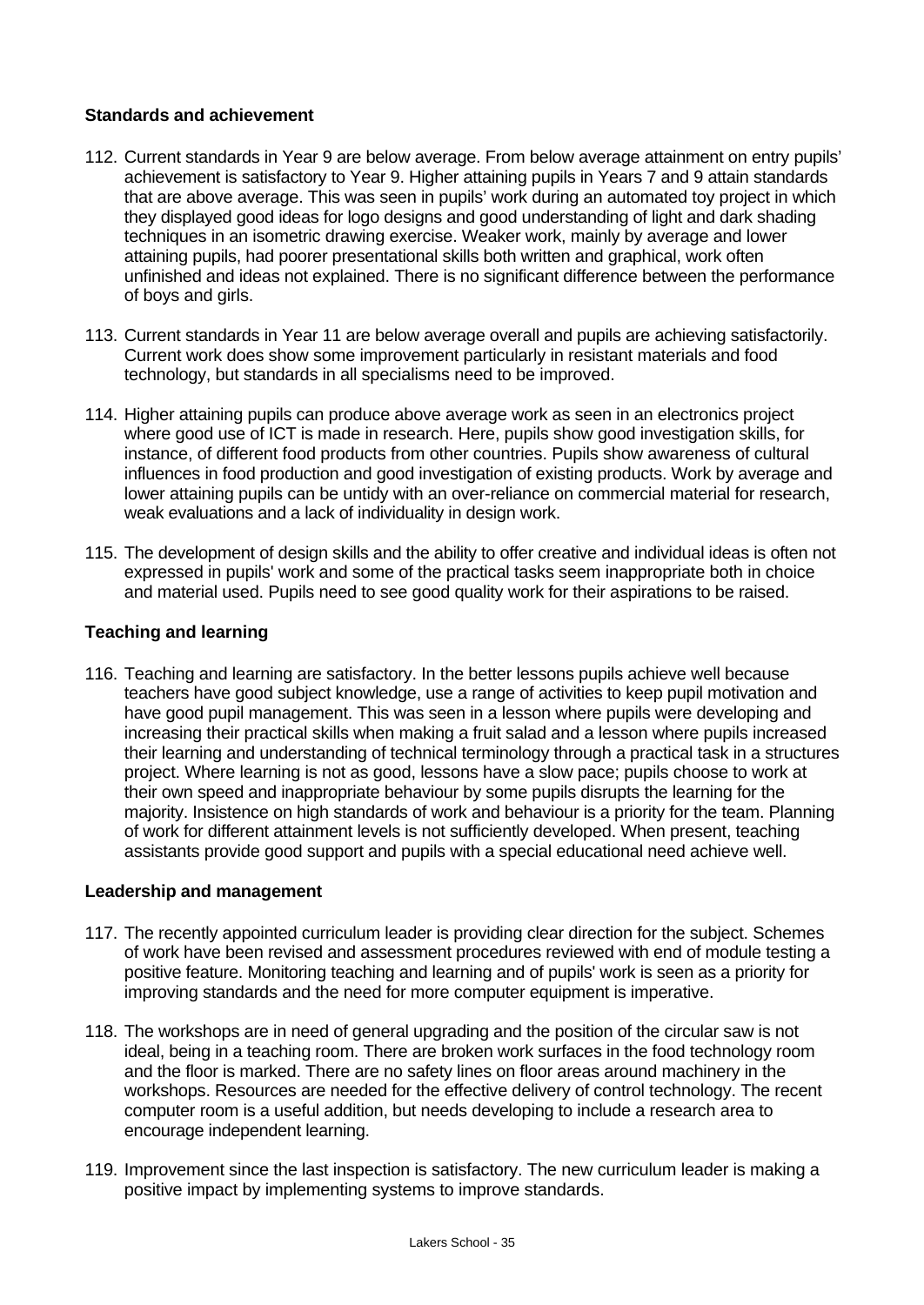#### **VISUAL AND PERFORMING ARTS**

#### **Art and design**

Provision in art and design is **good.**

#### **Main strengths and weaknesses**

- Very capable and clear leadership is ensuring that the team maintains high standards and is improving its performance.
- The very good teaching in Years 10 and 11 has maintained the rising trend in GCSE examination results and resulted in standards above national averages this year.
- Pupils, especially in Years 10 and 11, display positive attitudes and very good behaviour and show a clear commitment to improve the standards of their work.
- The thorough assessment of pupils' work is encouraging pupils to strive beyond the targets set for them.
- Accommodation is adequate, but storage facilities are unsatisfactory and there is insufficient control over lighting in the rooms.

#### **Commentary**

Standards are **average** by the end of Year 9 and **above average** by the end of Year 11. This represents **good** achievement for pupils up to Year 9 and **very good** achievement to Year 11. This is because teaching and learning are **good** in Years 7 to 9 and **very good** in Years 10 and 11 and leadership and management are **very good.** There has been very good improvement since the previous inspection.

#### **Examination results**

120. Results in the GCSE examination in 2003 were above average and pupils achieved well. Girls attained better results than did the boys, following the national trend. The team is aware of this from analysis of results and has targeted boys' achievement in its current improvement plan. The rising trend in results is faster than the national trend. The very good teaching and positive commitment of pupils in Years 10 and 11 are the key factors in this rising trend. Current teacher assessments at the end of Year 9 indicate that these high standards are being maintained.

#### **Standards and achievement**

- 121. The attainment of pupils on entry at Year 7 in art and design is below average, although there are individual pupils who show a natural talent for art. At this early stage, girls tend to show more interest in art and demonstrate more ability in drawing and painting. The difference between boys and girls continues through the school and a higher number of girls opt for the GCSE examination. Pupils in Years 7, 8 and 9 achieve well in lessons, where basic art skills are taught well through well-planned schemes of work that cover a good range of media, drawn from many cultures. The influence of artists they study is not always clear from pupils' sketchbooks, or from discussion with them.
- 122. Achievement is very good in Years 10 and 11 because pupils have a very positive commitment to their work and are very well taught. The individual approach that pupils take to their work is very well marked in their work. They explore their ideas and feelings in expressive ways through a wide range of media. This individuality tends to mask the artistic influences they have followed in their preparatory research and annotation is a general weakness in their work. Pupils with a particular talent for art and design are identified and benefit from extra-curricular opportunities such as the tutoring of an artist in residence.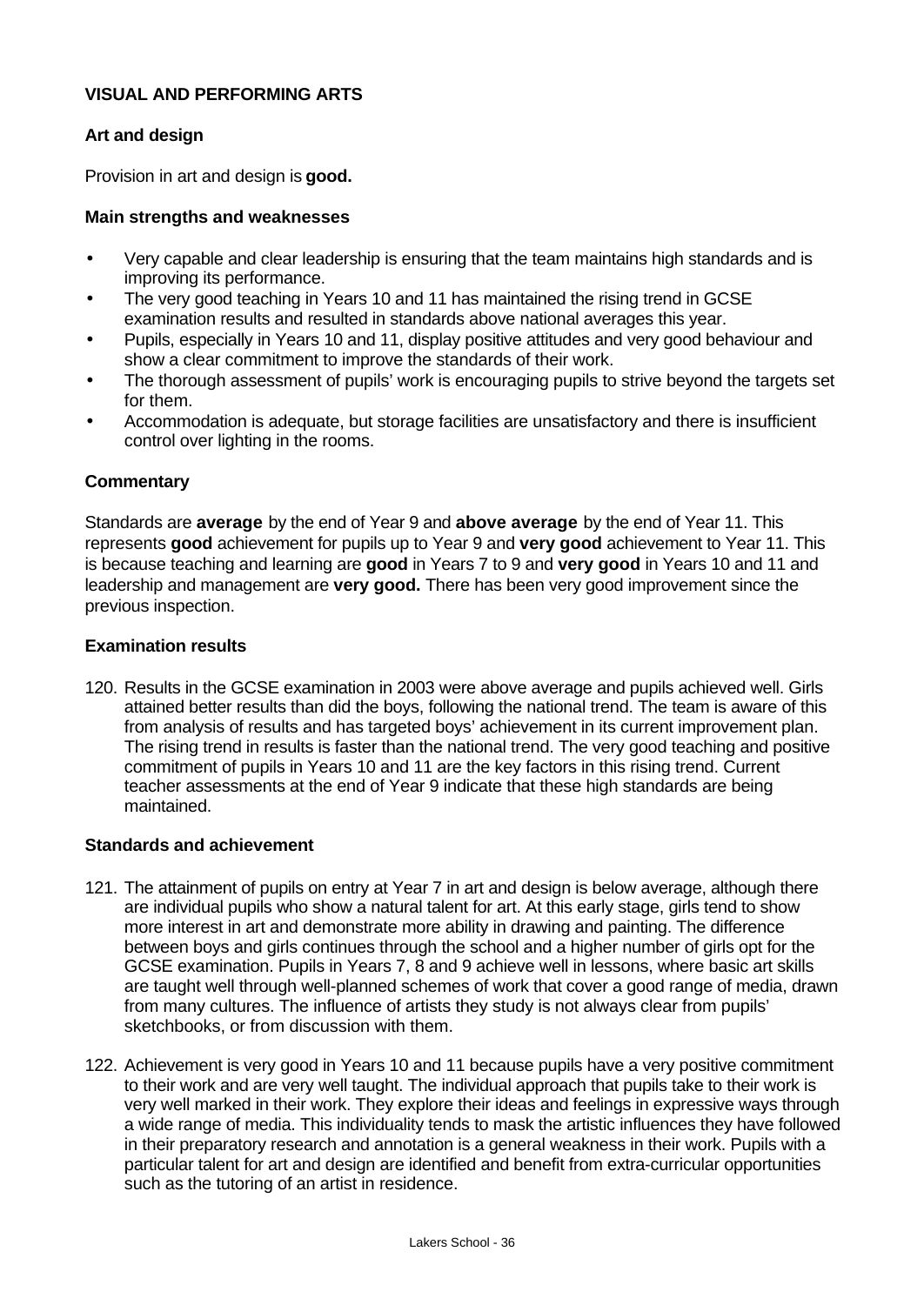### **Teaching and learning**

123. Pupils are engaged effectively in lessons and learn well from the consistently good teaching in Years 7, 8 and 9. The very good teaching in Years 10 and 11 results in high achievement and success in the GCSE examination. Teachers have a very good command of their subject and have appropriately high expectations of both behaviour and standards of work, assessing it thoroughly and driving up standards. Classes are generally relaxed, but purposeful and pupils enjoy working to the standards expected of them.

#### **Leadership and management**

124. The subject leader brings strong, clear and positive leadership to the work of the team. She works very hard and manages the team very well, monitoring its work, analysing data and striving to raise standards. Her efforts have ensured that the team has made a very good improvement since the previous inspection. A recent move of location has created difficulties in the reduced accommodation available, but teachers effectively use the space and resources available to them. The recently appointed school display technician is proving a valued resource in raising the profile of art and design through displays around the school.

#### **Drama**

- 125. Drama was not inspected in detail and three complete lessons were seen. Drama is taught as a separate subject in Years 7 to 9. Standards are in line with national expectations. Pupils learn a range of drama skills and work well together to plan and prepare small group performances. They develop some ability to evaluate their learning and achievement. In Years 10 and 11, drama is an option at GCSE. In 2003, the proportion of pupils gaining higher grade passes was well below the national average. This was a smaller group than normal and results were, therefore, particularly affected by individual ability. Standards have generally been closer to national averages in recent years. Achievement in work seen during the inspection was good.
- 126. On the evidence provided, teaching is very good. Teachers manage pupils very well, and relationships are positive. Pupils enjoy and appreciate drama lessons. They take the subject seriously and join in practical work enthusiastically. In GCSE classes, pupils make good progress in developing a more structured insight to the subject, supported by teachers' good subject knowledge. In one Year 11 class observed, pupils explored the topic of asylum seekers in Britain imaginatively using a variety of techniques including still images, marking the moment and hot seating. They approached tasks thoughtfully, and were able to offer constructive comments to their peers on practical work.
- 127. The drama room provides good space for practical work. The team also makes a valuable contribution to school life through extra-curricular activities, including annual school productions. This year the play 'Our Day Out', involving some 60 pupils, will be performed in March. Drama evenings are also held during the year to present examination work. There is a weekly drama club at lunchtimes, and regular theatre visits are arranged to enrich pupils' experience.

#### **Music**

Provision in music is **satisfactory**.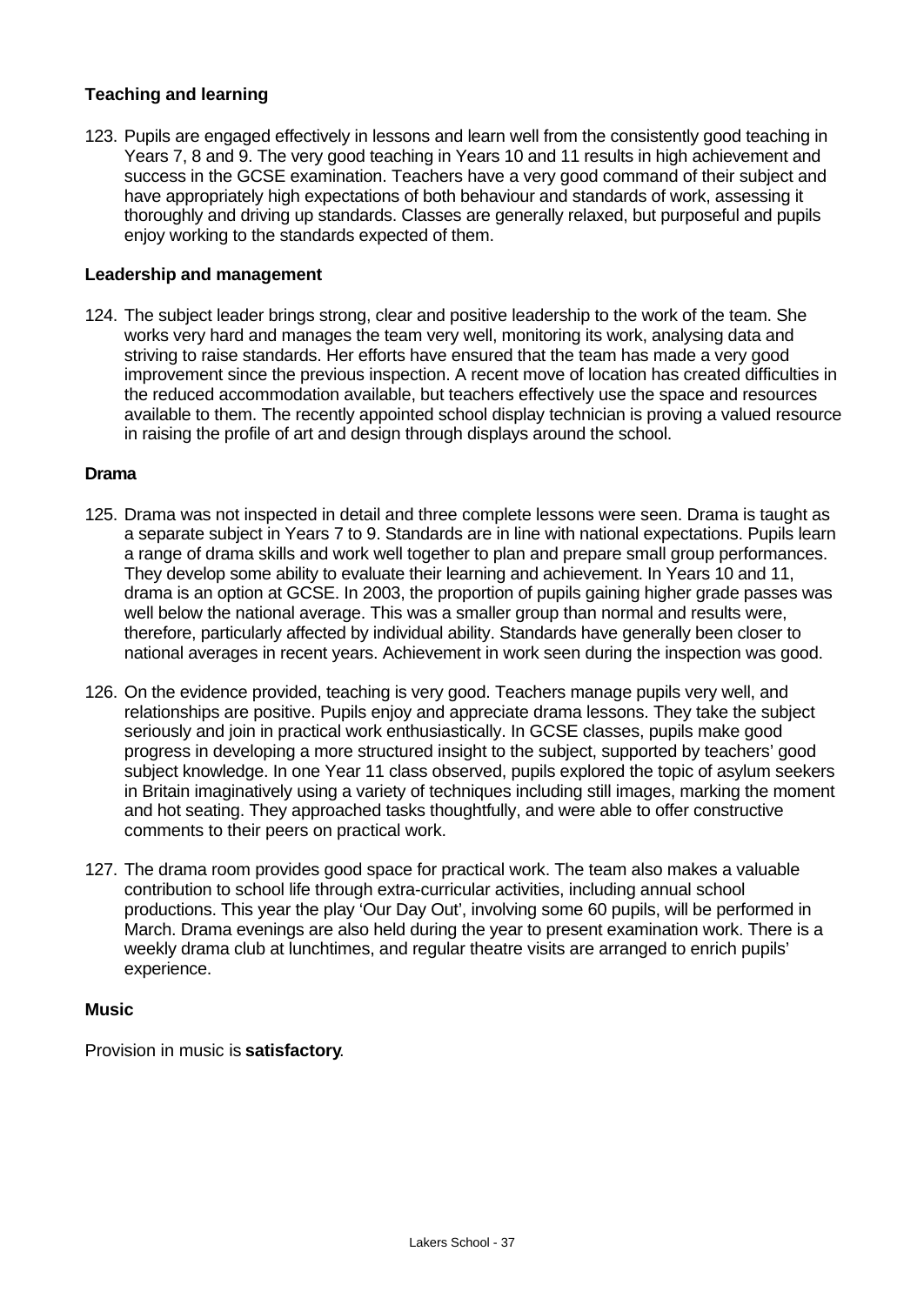#### **Main strengths and weaknesses**

- Assessment is good in Years 10 and 11 and is helping to improve standards.
- Extra-curricular activities are very effective and contribute well to pupil's attitudes to learning.
- Accommodation and resources are very good.
- In 2003, standards were well below national averages and too many pupils underachieved.
- Pupils do not always know how to improve because feedback to pupils by teachers is not always well targeted.

#### **Commentary**

Standards are **average** by the end of both Years 9 and 11 and pupils' achievement overall is **satisfactory.** Teaching and learning are **satisfactory** as is leadership and management. There has been **good** improvement since the last inspection.

#### **Examination results**

128. In recent years, attainment at GCSE has been in line with the national average, but in 2003 both sets of results fell well below this. Two main factors contributed to this dip in attainment. Firstly, during the building of a new expressive arts block (opened in September 2003), lessons were taught in non-specialist accommodation where practical music-making was limited. Secondly, a key member of staff was absent for an extended period.

#### **Standards and achievement**

129. In lessons observed during the inspection standards in music are broadly average. When pupils enter the school, their standards in music are broadly average and pupils achieve satisfactorily. Most pupils with special educational needs achieve well compared with their prior attainment and ability, since in lessons they often take responsibility for their own learning. Lower attaining Year 7 pupils are able to take turns to chant the lead part in a 'work song' confidently. By Year 9, higher attaining pupils can improvise expressive responses to the 'blues'. Several Year 11 pupils can compose effective ballads with harmonised backing vocals. In the lessons observed, there were no significant differences in the attainment of boys and girls.

#### **Teaching and learning**

- 130. Overall, teaching and learning are satisfactory. There is, however, not enough good or very good teaching and this is preventing pupils' achievement being higher. Planning is generally effective, although some terminology is too basic. GCSE schemes of work are now in place. Teachers' subject knowledge and understanding is generally good, and they demonstrate their own musicianship well in class. Some imaginative teaching methods are used, especially in conjunction with music technology. Where teaching is good, learning is 'musical*'*. Teachers respond well to the Key Stage 3 National Strategy. One lesson observed was judged to be unsatisfactory. In this case, the range of teaching strategies used was too limited.
- 131. Procedures for setting targets for individual pupils and for monitoring achievement have now begun to be put in place, and when used in every detail, these are very effective, particularly for pupils in Years 10 and 11. Oral feedback to pupils does not always focus enough on what pupils should have learned in the lesson.

#### **Leadership and management**

132. The leadership and management of the team are satisfactory. The subject leader is committed to raising standards in music. The team has a wide range of high quality musical instruments, including those from a different range of cultural traditions. Six computers run sample and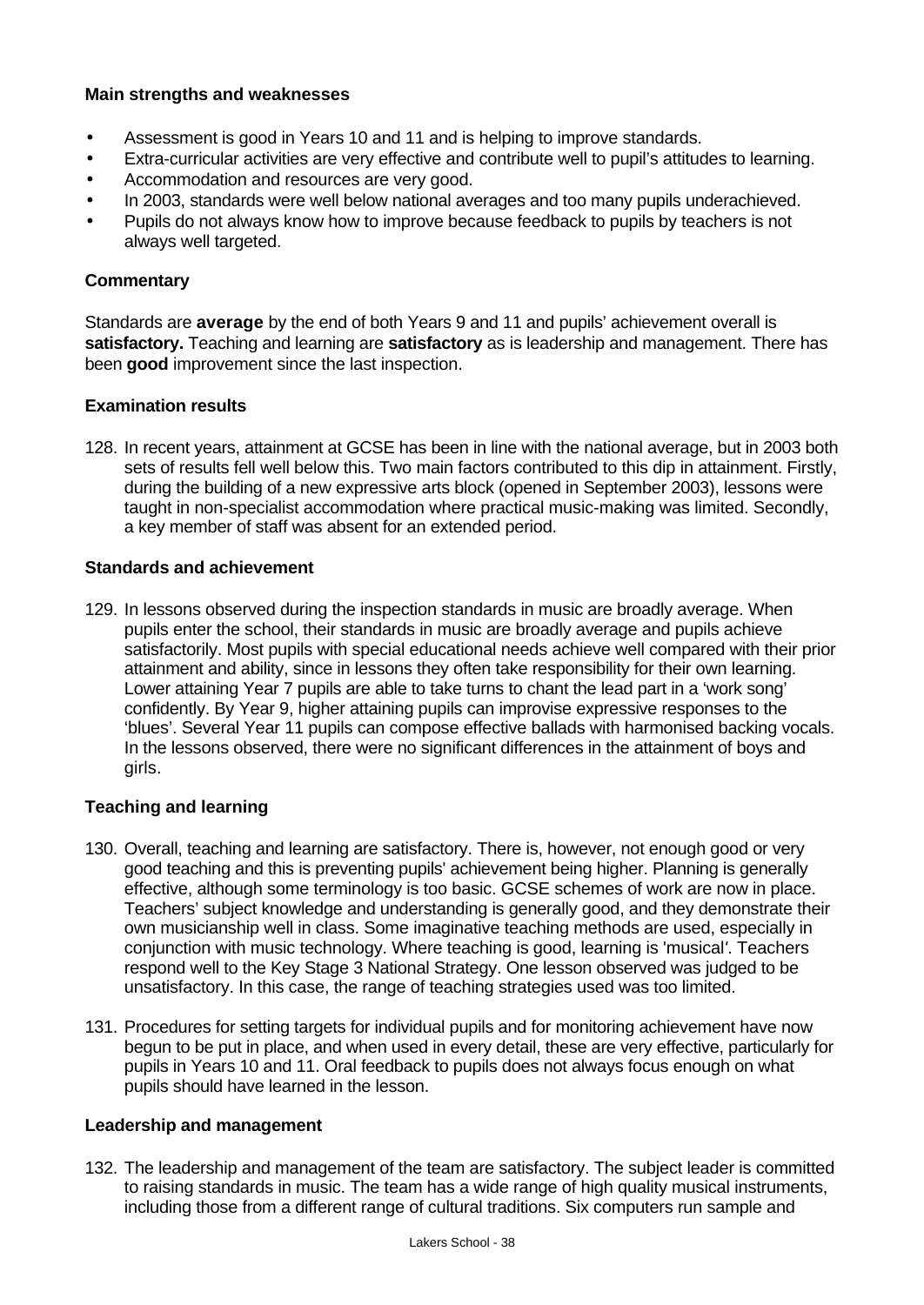notation-based software, but sequencing software is now needed. Teachers have ensured that extra-curricular provision is very good. Uptake is very high, the range of lessons offered is good and high standards are attained, especially in steel pans.

133. Progress since the last inspection has been good. The head of team has taken care to address each weakness identified in the previous inspection report and, consequently, the overall quality of provision in music is now satisfactory. The team now has the foundations for continuous improvement into the future in place.

#### **PHYSICAL EDUCATION**

Provision in physical education is **good.**

#### **Main strengths and weaknesses**

- Pupils gain very good levels of achievement because of the very good teaching they receive.
- Strong relationships between teachers and pupils encourage all to participate fully in lessons and in extra-curricular activities.
- Achievement is accelerated because there is good planning and use of ongoing assessment to track pupils' progress.
- More needs to be done to develop the core curriculum for all pupils in Years 10 and 11, to enable them to be prepared for pursuing an active lifestyle beyond school.
- The subject does not have a dedicated classroom base for GCSE work to enable pupils to experience the full range of learning opportunities it would offer.

#### **Commentary**

Standards to the end of Years 9 and 11 are **average** and this represents **very good** achievement because pupils' standards when they enter the school are well below average. Teaching and learning are **very good** and the subject is **well** led and managed. There has been **good** improvement since the last inspection.

#### **Examination results**

134. Pupils taking the GCSE course in 2003 gained standards below average compared with all schools nationally. Boys did better than girls, which went against the school's expectation. Standards were much improved on the previous year's results and achievement was good in relation to the knowledge, understanding and skills that these pupils had when they entered the school.

#### **Standards and achievement**

- 135. When pupils enter the school, their standards are well below average. Standards of work seen by the end of Year 9 are average and so achievement is very good. In basketball, pupils have acquired the basic skills of the game and know and understand the rules of play. They watch each other accurately and are able to suggest ways in which they can improve their own and others' performance.
- 136. By the end of Year 11, the majority of pupils reach average standards in core physical education. Work seen in Year 10 showed that many boys and girls could demonstrate satisfactory skills in the games they play and have a sound understanding of the rules they have been taught, resulting in average standards. Where pupils are working below average, they find difficulty in applying their learnt skills to a game situation consistently and effectively, and lack the skill of anticipation during the game.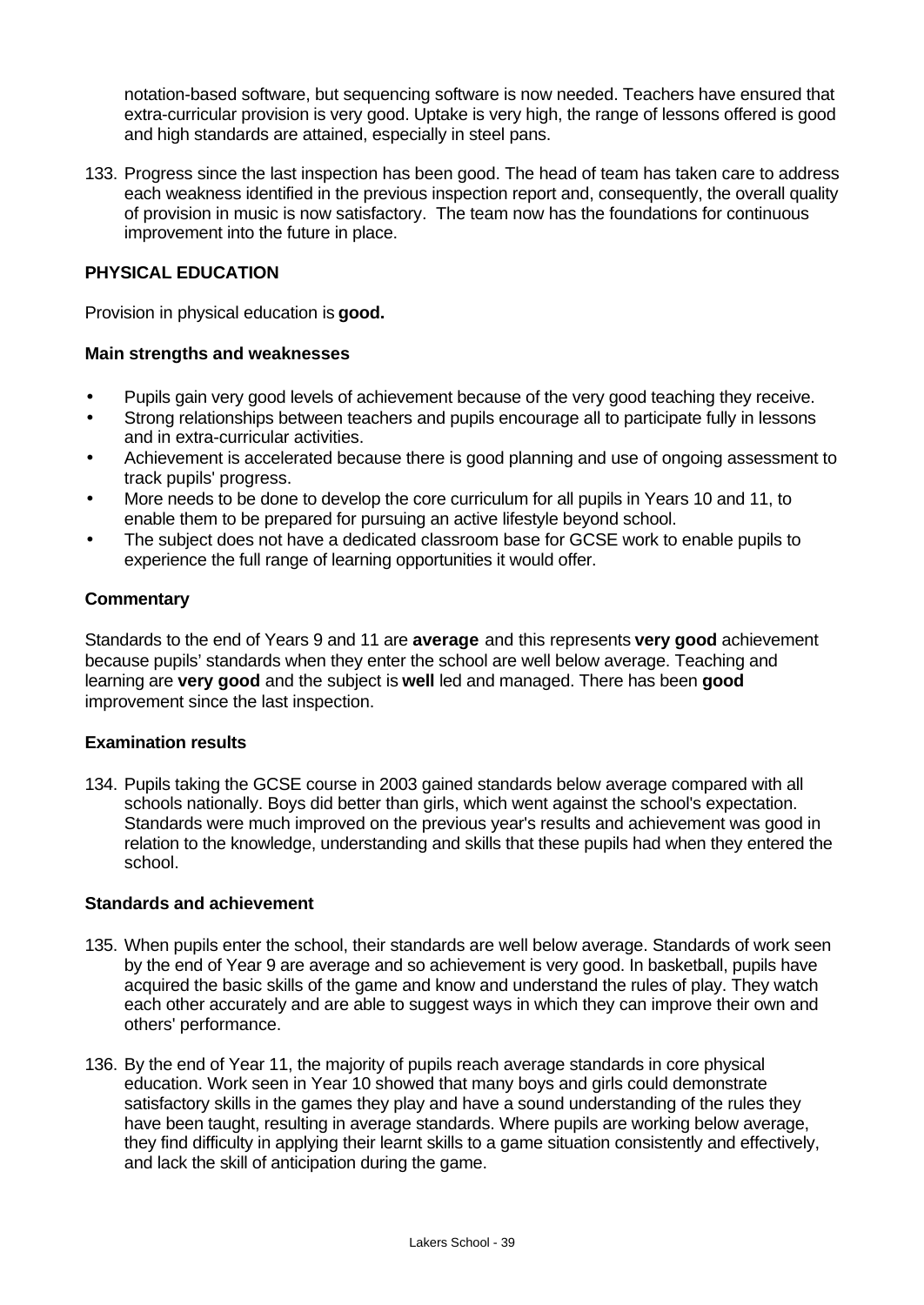137. Work seen during the inspection shows that standards are above average for those pupils who will be taking GCSE examinations in 2004. The boys seen working on analysis of performance were able to draw on their extensive knowledge and understanding of the skeletal system, muscle groups and other body systems to present their work competently to each other.

# **Teaching and learning**

138. Teaching and learning are very good overall. Teachers have high expectations of pupils' work, kit, behaviour and contributions to lessons; this leads to pupils being well motivated, very well behaved and enjoying their work. Relationships are very good and lessons are very well managed to enable all pupils to learn effectively and safely. Good feedback and encouragement to all pupils leads to them clearly knowing what is expected of them and how they can improve their knowledge, skills and understanding in the subject.

# **Leadership and management**

139. Leadership and management are good. The curriculum team leader has just rejoined the school after a year away. She has quickly re-established her role and is providing clear direction for the subject to improve further. Routines are well established, delegation is effective and the monitoring of teaching and achievement is in place. Progress since the last inspection has been good, with attention being given to placing more emphasis on pupils being involved in setting their own targets. Teaching has improved and pupils' achievements have also improved. The school is still to meet the issue of a classroom base for GCSE work and, although the shared practical facilities are good, there are still issues over effective use of them, which need to be met by the joint management group.

# **BUSINESS AND OTHER VOCATIONAL COURSES**

#### **Business education**

- 140. The GCSE course in business education was sampled and three lessons were seen. This is a popular and highly effective course and pupils achieve highly because of consistently very good teaching.
- 141. GCSE results are amongst the best in the school and in 2003 were well above average. The work of pupils seen shows that these very high standards are being maintained because of the relentless push by the subject leader to ensure that all pupils achieve their best. Pupils are achieving very highly and have a thorough understanding of the requirements of the course. This is because teaching and learning are so highly effective. Teachers ensure that expert use is made of ICT as a tool for searching for information, processing it and presenting it to others. Planning is meticulous and takes great care to make sure that imaginative tasks in lessons build on what pupils have already learnt and move them on rapidly to make new gains in understanding. In all lessons seen, pupils were fired up to learn by teachers who know their subject intimately and plan well to make learning exciting.

# **PERSONAL, SOCIAL AND HEALTH EDUCATION AND CITIZENSHIP**

#### **Citizenship**

Provision in citizenship is **good.**

#### **Main strengths and weaknesses**

- The subject is very well led and managed.
- Citizenship is taught as a discrete and well-planned subject across the school and this helps to raise standards.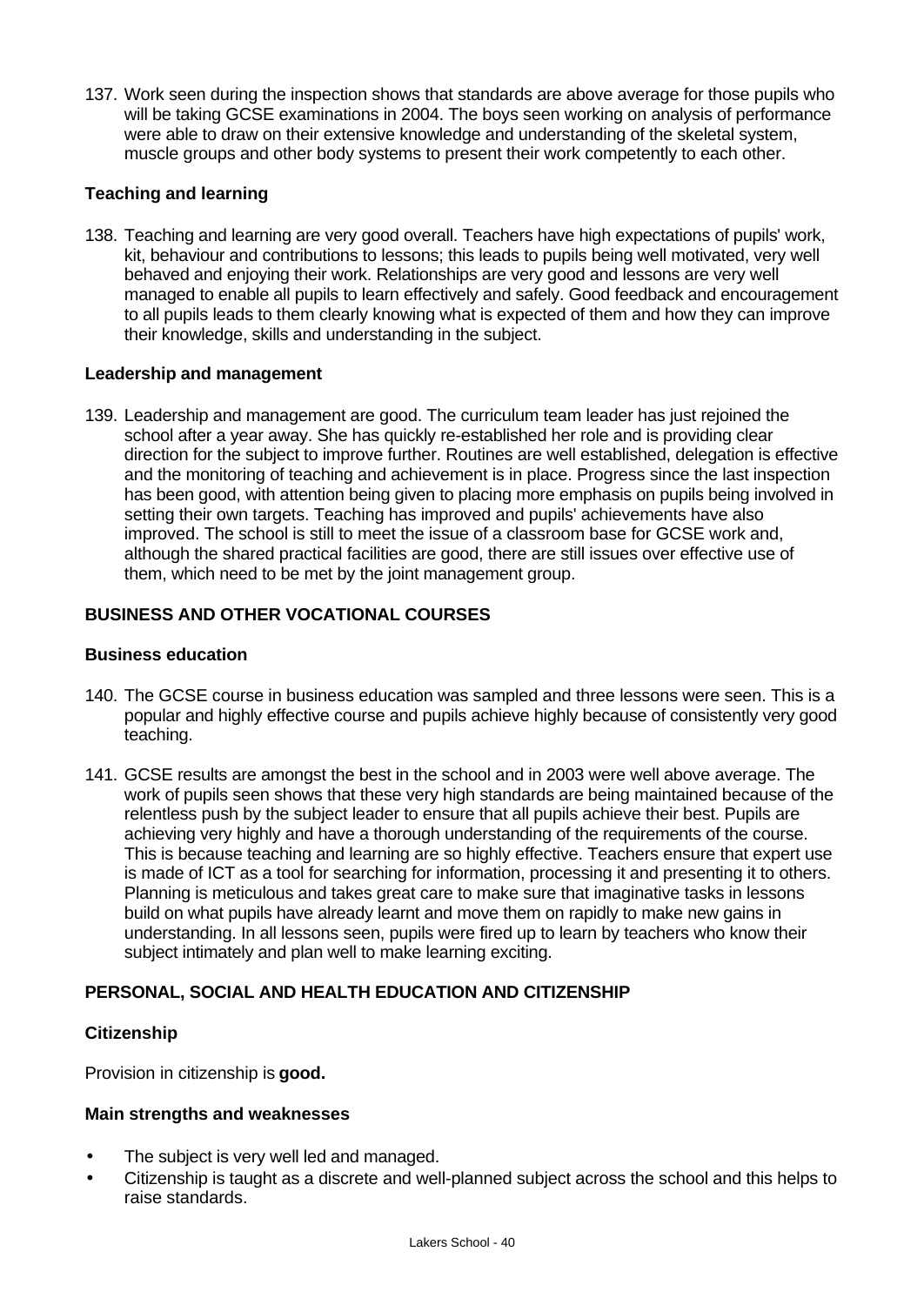- Links between citizenship, other subjects and extra-curricular activities are good and this contributes to the good pupil achievement.
- Some lessons are too teacher centred and check the development of pupils' own ideas.

# **Commentary**

Standards are **average** by the end of Years 9 and 11 and pupils' achievement is **good**. Teaching and learning are **good** and leadership and management are **very good.**

#### **Test and examination results**

142. It is too early to comment on test and examination results as the first groups have yet to sit an examination.

#### **Standards and achievement**

- 143. Standards of pupils' written work in both Years 9 and 11 are closely linked to their standards in literacy and, as such, are average. However, skills of participation and responsible action, particularly in community-based activities are above average. Pupils achieve well across the school with no significant differences between boys and girls and between higher and lower attainers.
- 144. Evidence from pupils' work shows that knowledge and skills in citizenship are enhanced by the provision offered by PSHE and other subjects. Thus, they learn to become informed citizens when they discuss arguments for and against foxhunting in English and they begin to learn to challenge injustice and prejudice when they study Hitler's Germany in history. Good work on personal safety is done by Year 9. The school has a strong pastoral, extra-curricular and enrichment dimension and this helps pupils develop skills of participation and responsible action. They have improved the school pleasure gardens and work with the local community with Young Enterprise and other activities. The newly developed house system offers opportunities for a range of opportunities to take part in assemblies and the school council.
- 145. In Years 10 and 11 the GCSE short course offers a well-balanced and interesting curriculum. There is a particular emphasis on the characteristics of parliamentary government and the electoral system and standards of understanding are generally good. Pupils have visited the Houses of Parliament and one remains in e-mail contact with a member of the House of Lords.

#### **Teaching and learning**

146. The overall quality of teaching and learning across the school is good. Subject specialists make a number of positive teaching contributions when they encourage pupils to develop their spiritual, moral and social awareness. Thus the school has produced a programme on bullying for local radio; it also has an enviable reputation for its charity work. As a result, pupils have a particular awareness of people worse off than themselves. The subject also benefits from the experience and expertise of a wide range of visiting speakers representing many organisations. Good examples were seen of high quality class discussions, group and pair work. In one lesson a teacher organised the class well to understand the difference between human and legal rights. In another, younger pupils enthusiastically discussed which occupations represented the caring professions. On some occasions, however, lessons are too teacher centred and opportunities are lost for pupils to develop their own ideas in their own time.

#### **Leadership and management**

147. The leadership and management of citizenship are very good. The head of team monitors and supports the subject effectively and this is important to the implementation of this newly developing subject. There is a comprehensive scheme of work and there are reliable systems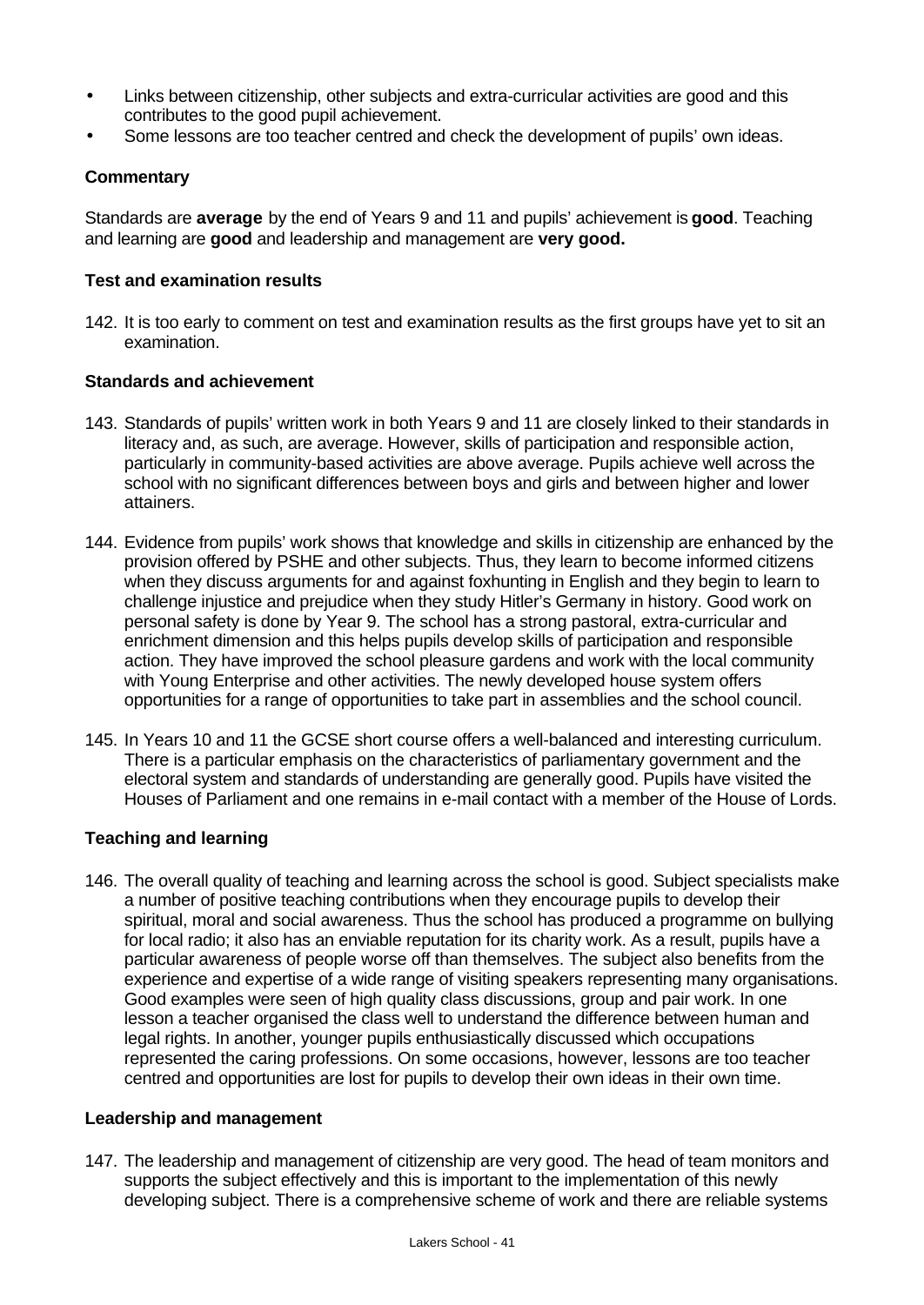for assessing pupils' progress. As a result of the well-organised and managed curriculum structure the standards in citizenship are good and the outlook for the future is optimistic.